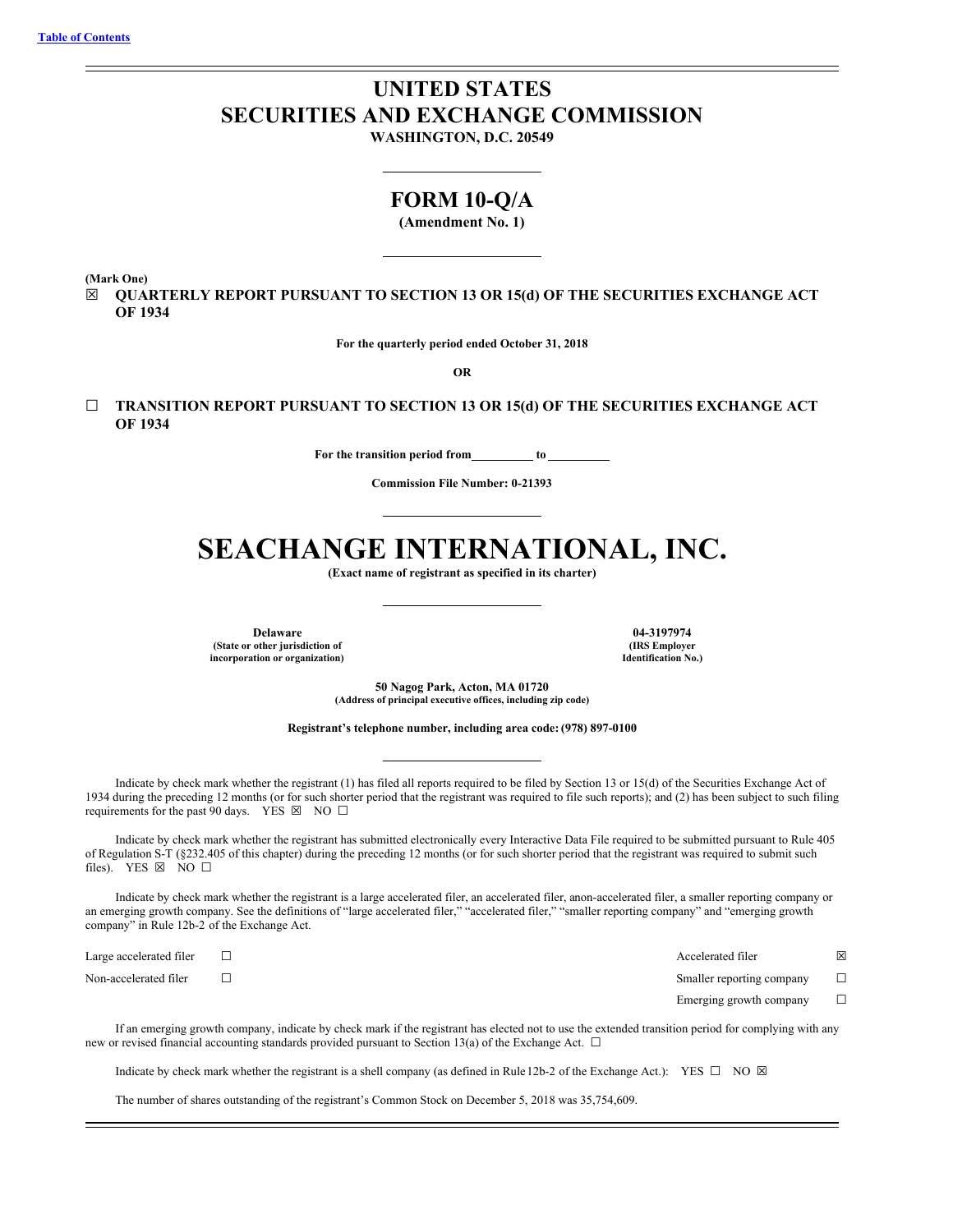## **EXPLANATORY NOTE**

This amendment (this "Amendment") to the Quarterly Report on Form10-Q of SeaChange International, Inc. (the "Company") for the quarterly period ended October 31, 2018, originally filed on December 10, 2018 (the "Original Filing"), is being filed to correct the following inadvertent clerical errors:

- On the cover page of the Original Filing, the number of shares of common stock outstanding as of December 5, 2018 was incorrectly stated as 35,749,131 and has been corrected to 35,754,609.
- On page 2 of the Original Filing, in the Consolidated Balance Sheets Other Assets as October 31, 2018 was incorrectly stated as \$1,069 and has been corrected to \$1,068.
- On page 5 of the Original Filing, the following changes were made to the Consolidated Statements of Cash Flows:
	- Accrued Expenses in the nine months ended October 31, 2018 was incorrectly stated as (\$9,068) and has been corrected to \$(9,152);
	- Other operating activities in the nine months ended October 31, 2018 was incorrectly stated as \$2,422 and has been corrected to \$2,424; and
	- Total cash used in operating activities in the nine months ended October 31, 2018 was incorrectly stated as (\$23,626) and has been corrected to (\$23,625).
	- Total cash used in investing activities was incorrectly labeled and has been corrected to "Total cash (used in) provided by investing activities".
- On page 11 of the Original Filing, in the table first appearing under the heading "Available-For-Sale-Securities, U.S. government agency issues – long-term was incorrectly labeled and has been corrected to "U.S. government agency issues – short-term".
- On page 18 of the Original Filing, the line items under thesub-heading "Assets" in the table titled "Consolidated Balance Sheets" included in Note 10 were revised as follows:
	- Original Filing

|                                                 |                                          | As of      |                                   |
|-------------------------------------------------|------------------------------------------|------------|-----------------------------------|
|                                                 | <b>October 31, 2018</b><br>Under ASC 605 | Adjustment | October 31, 2018<br>Under ASC 606 |
| <b>Assets</b>                                   |                                          |            |                                   |
| Unbilled receivables                            | 5.112                                    | 366        | 5.479                             |
| Prepaid expenses and other current assets $(1)$ | 8.561                                    | (680)      | 7.880                             |

As Revised

|                                                 |                                   | As of      |                                   |
|-------------------------------------------------|-----------------------------------|------------|-----------------------------------|
|                                                 | October 31, 2018<br>Under ASC 605 | Adiustment | October 31, 2018<br>Under ASC 606 |
| <b>Assets</b>                                   |                                   |            |                                   |
| Unbilled receivables                            | 8.561                             | (680)      | 7.881                             |
| Prepaid expenses and other current assets $(1)$ | 5.113                             | 366        | 5.479                             |

• On page 19 of the Original Filing, the following items in the table titled "Consolidated Statements of Operations and Comprehensive Loss" included in Note 10 were revised as follows with respect to the three months ended October 31, 2018:

• Original Filing

• Original Filing

| Revenues            | \$18,352                 | \$260   | \$18.612               |
|---------------------|--------------------------|---------|------------------------|
| Operating expenses  | \$13,695                 | \$110   | \$13,805               |
| Net loss            | \$ (3,818)               | \$(10)  | \$(3,828)              |
| Net loss per share: |                          |         |                        |
| <b>Basic</b>        | (0.12)<br>$\mathbb{S}^-$ | $s-$    | (0.12)                 |
| Diluted             | \$<br>(0.12)             | $s-$    | \$<br>(0.12)           |
| As Revised:<br>٠    |                          |         |                        |
| Revenues            | \$18,352                 | \$260   | \$18.611               |
| Operating expenses  | \$13,695                 | \$110   | \$13,803               |
| Net loss            | $$$ $(3,818)$            | (9)     | \$ (3,827)             |
| Net loss per share: |                          |         |                        |
| <b>Basic</b>        | (0.11)<br>$\mathbb{S}$   | $s-$    | (0.11)<br>$\mathbb{S}$ |
| Diluted             | \$<br>(0.11)             | $_{s-}$ | S.<br>(0.11)           |

• On page 19 of the Original Filing, the following items in the table titled "Consolidated Statements of Operations and Comprehensive Loss" included in Note 10 were revised as follows with respect to the nine months ended October 31, 2018:

| Income tax (benefit) provision | \$<br>(2,412) | (2,421) |
|--------------------------------|---------------|---------|
| As Revised:<br>٠               |               |         |
| Income tax (benefit) provision | (2,421)       | (2,421) |

• On page 28 of the Original Filing, the following items in the table first appearing under the heading "Revenues" were revised as follows with respect to the three months ended October 31, 2018 and 2017: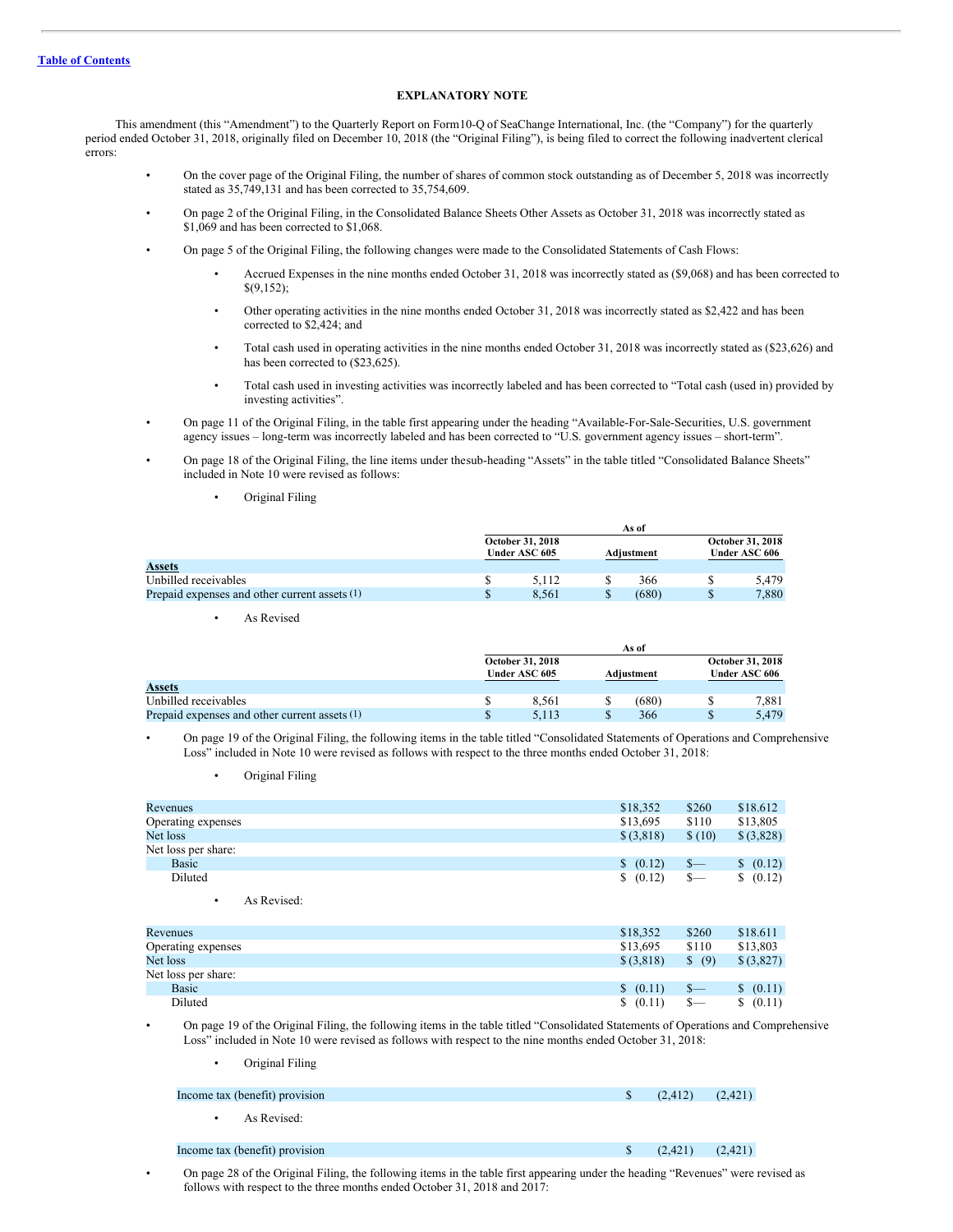- With respect to Gross Product Profit Margin,  $(9.8\%)$  has been shifted from the column titled "Increase/(Decrease) \$ Amount" to "Increase/(Decrease) % Change";
- With respect to Gross Service Profit Margin,  $(6.9%)$  has been shifted from the column titled "Increase/(Decrease) \$ Amount" to "Increase/(Decrease) % Change"; and
- With respect to Gross Profit Margin, (9.2%) has been shifted from the column titled "Increase/(Decrease) \$ Amount" to "Increase/(Decrease) % Change".
- On page 28 of the Original Filing, the following items in the table first appearing under the heading "Revenues" were revised as follows with respect to the nine months ended October 31, 2018 and 2017:
	- Increase/(Decrease) % Change in Cost of Service Revenue was incorrectly stated as (0.6%) and has been corrected to 0.6%;
	- Increase/(Decrease) % Change in Gross Product Profit Margin was incorrectly stated as 3.4% and has been corrected to  $(3.4\%)$ ;
- On page 28 of the Original Filing, in the paragraph under the sub-heading "Revenue" beginning "Product Revenue", the Original Filing incorrect stated that the decrease in product revenue for the three and nine months ended October 31, 2018 of \$2.8 million and \$6.1 million respectively has been corrected to product revenue for the three and nine months ended October 31, 2018 of \$2.9 million and \$6.1 million respectively.
- On page 29 of the Original Filing, in the paragraph under thesub-heading "Selling and Marketing" beginning "Selling and marketing expenses", the Original Filing incorrectly stated that increase in salary and related costs contributed \$1.0 million to the \$1.5 million increase, and has been corrected to salary and related costs having contributed \$0.8 million to the \$1.5 million increase.
- On page 34 of the Original Filing, in theNon-GAAP table revenues from services in the nine months ended October 31, 2018 was incorrectly stated as \$62,626 and has been corrected to \$32,626.
- On page 34 of the Original Filing, the diluted weighted average common shares outstanding included in "Adjustments" and "Non-GAAP" for the nine-months ended October 31, 2017 was incorrectly stated as 35,381 and has been corrected to 35,549.

In accordance with Rule 12b-15 under the Securities Exchange Act of 1934, as amended (the "Exchange Act"), this Amendment also includes currently dated certifications from the Company's Chief Executive Officer and Chief Financial Officer.

This Amendment should be read in conjunction with the Original Filing, continues to speak as of the date of the Original Filing. This Amendment does not otherwise change or update the disclosures set forth in the Original Filing, except as noted above.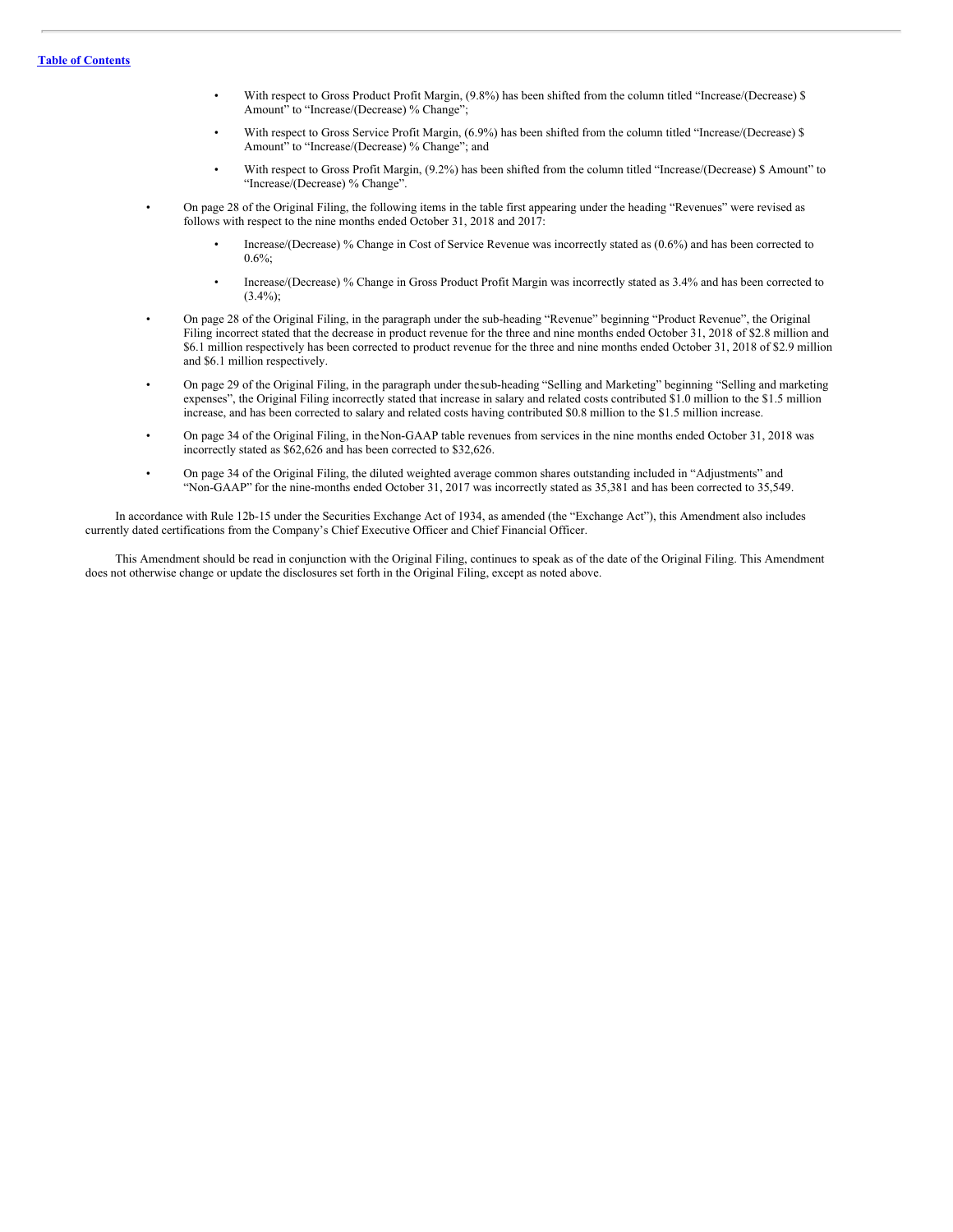# **SEACHANGE INTERNATIONAL, INC.**

## <span id="page-3-0"></span>**Table of Contents**

|                   | <b>PART I. FINANCIAL INFORMATION</b>                                                                                                      | Page           |
|-------------------|-------------------------------------------------------------------------------------------------------------------------------------------|----------------|
| Item 1.           | Financial Statements (interim periods unaudited)                                                                                          |                |
|                   | Consolidated Balance Sheets at October 31, 2018 and January 31, 2018                                                                      | $\overline{2}$ |
|                   | Consolidated Statements of Operations and Comprehensive Loss for the three and nine months ended October 31, 2018 and October 31,<br>2017 | 3              |
|                   | Consolidated Statements of Cash Flows for the nine months ended October 31, 2018 and October 31, 2017                                     | 4              |
|                   | <b>Notes to Consolidated Financial Statements</b>                                                                                         | 5              |
| Item 2.           | Management's Discussion and Analysis of Financial Condition and Results of Operations                                                     | 25             |
| Item 3.           | Quantitative and Qualitative Disclosures About Market Risk                                                                                | 36             |
| Item 4.           | <b>Controls and Procedures</b>                                                                                                            | 37             |
|                   | <b>PART II. OTHER INFORMATION</b>                                                                                                         |                |
| Item 1.           | <b>Legal Proceedings</b>                                                                                                                  | 37             |
| Item 1A.          | <b>Risk Factors</b>                                                                                                                       | 37             |
| Item 6.           | <b>Exhibits</b>                                                                                                                           | 37             |
| <b>SIGNATURES</b> |                                                                                                                                           | 39             |
|                   |                                                                                                                                           |                |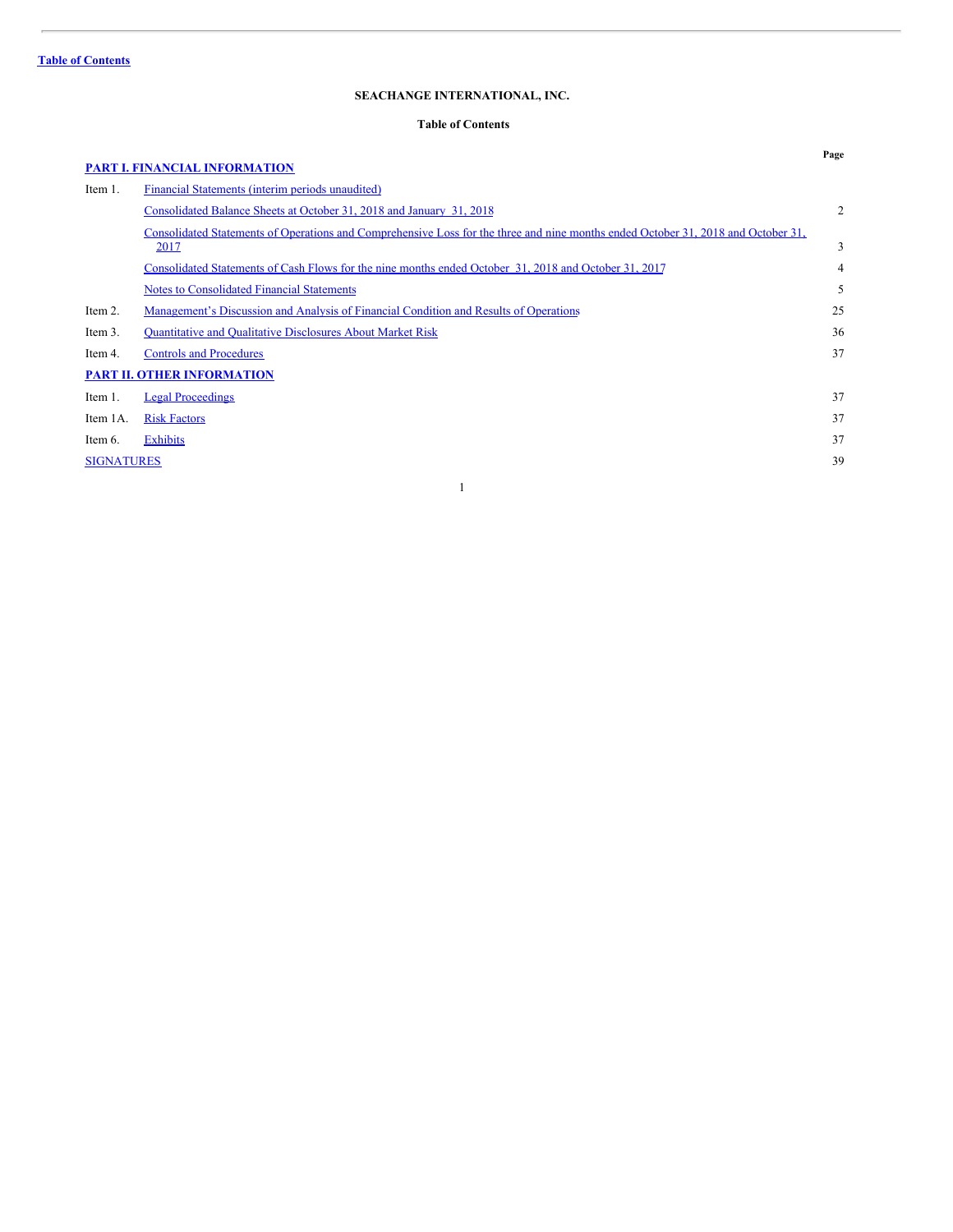# <span id="page-4-0"></span>**PART I – FINANCIAL INFORMATION**

## <span id="page-4-1"></span>**ITEM 1. Financial Statements**

## <span id="page-4-2"></span>**SEACHANGE INTERNATIONAL, INC. CONSOLIDATED BALANCE SHEETS** *(Amounts in thousands, except share data)*

|                                                                                                                       | October 31,<br>2018    | January 31,<br>2018    |
|-----------------------------------------------------------------------------------------------------------------------|------------------------|------------------------|
|                                                                                                                       | (Unaudited)            |                        |
| <b>Assets</b>                                                                                                         |                        |                        |
| Current assets:                                                                                                       |                        |                        |
| Cash and cash equivalents                                                                                             | $\mathbb{S}$<br>21,554 | $\mathbb{S}$<br>43,652 |
| Restricted cash                                                                                                       | 543                    | 9                      |
| Marketable securities                                                                                                 | 1,732                  | 3,991                  |
| Accounts and other receivables, net of allowance for doubtful accounts of \$16 at October 31, 2018 and \$16 at        |                        |                        |
| January 31, 2018, respectively                                                                                        | 12,669                 | 22,537                 |
| Unbilled receivables                                                                                                  | 7,881                  | 3,101                  |
| Inventories, net                                                                                                      | 706                    | 666                    |
| Prepaid expenses and other current assets                                                                             | 5,479                  | 3,557                  |
| Total current assets                                                                                                  | 50,564                 | 77,513                 |
| Property and equipment, net                                                                                           | 8,660                  | 9,471                  |
| Marketable securities, long-term                                                                                      | 8,554                  | 4,449                  |
| Intangible assets, net                                                                                                | 531                    | 1,303                  |
| Goodwill, net                                                                                                         | 23,956                 | 25,579                 |
| Other assets                                                                                                          | 1,068                  | 1,015                  |
| <b>Total assets</b>                                                                                                   | \$<br>93,333           | \$119,330              |
| <b>Liabilities and Stockholders' Equity</b>                                                                           |                        |                        |
| Current liabilities:                                                                                                  |                        |                        |
| Accounts payable                                                                                                      | \$.<br>4.669           | $\mathbb{S}$<br>2,431  |
| Deferred revenues                                                                                                     | 6,199                  | 11,598                 |
| Other accrued expenses                                                                                                | 6,337                  | 15,379                 |
| Total current liabilities                                                                                             | 17,205                 | 29,408                 |
| Deferred revenue, long-term                                                                                           | 875                    | 2,835                  |
| Deferred tax liabilities, long-term                                                                                   | 196                    | 215                    |
| Taxes payable, long-term                                                                                              | 405                    | 1,152                  |
| <b>Total liabilities</b>                                                                                              | 18,681                 | 33,610                 |
| Commitments and contingencies (Note 6)                                                                                |                        |                        |
| Stockholders' equity:                                                                                                 |                        |                        |
| Common stock, \$0.01 par value; 100,000,000 shares authorized; 35,795,099 shares issued and 35,754,609 outstanding at |                        |                        |
| October 31, 2018, and 35,634,984 shares issued and 35,594,494 outstanding at January 31, 2018                         | 358                    | 356                    |
| Additional paid-in capital                                                                                            | 242,074                | 239,423                |
| Treasury stock, at cost; 40,490 common shares at October 31, 2018 and January 31, 2018, respectively                  | (5)                    | (5)                    |
| <b>Accumulated loss</b>                                                                                               | (164, 679)             | (148,620)              |
| Accumulated other comprehensive loss                                                                                  | (3,095)                | (5, 434)               |
| Total stockholders' equity                                                                                            | 74,653                 | 85,720                 |
| Total liabilities and stockholders' equity                                                                            | \$<br>93,333           | \$119,330              |

The accompanying notes are an integral part of these unaudited, consolidated financial statements.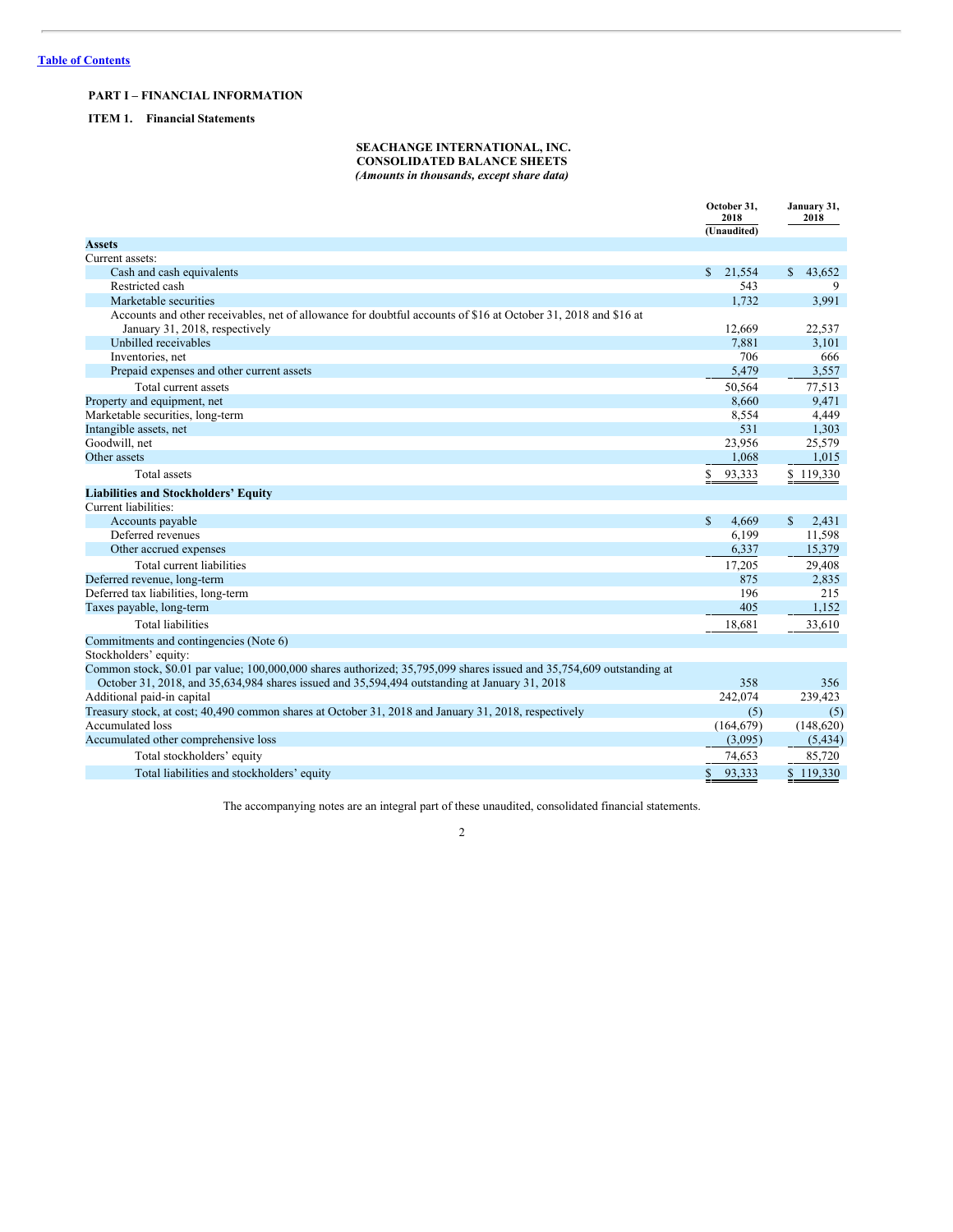#### <span id="page-5-0"></span>**SEACHANGE INTERNATIONAL, INC. CONSOLIDATED STATEMENTS OF OPERATIONS AND COMPREHENSIVE LOSS** *(Unaudited, amounts in thousands, except per share data)*

|                                                 |                         | <b>Three Months Ended</b><br>October 31. |              | <b>Nine Months Ended</b><br>October 31. |
|-------------------------------------------------|-------------------------|------------------------------------------|--------------|-----------------------------------------|
|                                                 | 2018                    | 2017                                     | 2018         | 2017                                    |
| Revenues:                                       |                         |                                          |              |                                         |
| Products                                        | \$8,268                 | \$11,119                                 | \$12,821     | \$18,907                                |
| <b>Services</b>                                 | 10,343                  | 12,311                                   | 32,626       | 38,415                                  |
| Total revenues                                  | 18,611                  | 23,430                                   | 45,447       | 57,322                                  |
| Cost of revenues:                               |                         |                                          |              |                                         |
| Products                                        | 1,716                   | 1,198                                    | 2,518        | 3,088                                   |
| <b>Services</b>                                 | 5,428                   | 5,612                                    | 15,914       | 15,810                                  |
| Amortization of intangible assets               | 178                     | 255                                      | 534          | 764                                     |
| Stock-based compensation expense                | $\mathbf{1}$            | $\mathbf{1}$                             | $\mathbf{1}$ | 3                                       |
| Total cost of revenues                          | 7,323                   | 7,066                                    | 18,967       | 19,665                                  |
| Gross profit                                    | 11,288                  | 16,364                                   | 26,480       | 37,657                                  |
| Operating expenses:                             |                         |                                          |              |                                         |
| Research and development                        | 4,836                   | 5,634                                    | 15,477       | 17,411                                  |
| Selling and marketing                           | 3,705                   | 3,916                                    | 10,776       | 9,292                                   |
| General and administrative                      | 3,209                   | 3,868                                    | 11,224       | 10,595                                  |
| Amortization of intangible assets               | 205                     | 370                                      | 664          | 1,075                                   |
| Stock-based compensation expense                | 768                     | 696                                      | 2,570        | 2,224                                   |
| Professional fees - other                       | 50                      |                                          | 50           | 21                                      |
| Severance and other restructuring costs         | 1,030                   | 960                                      | 1,620        | 3,670                                   |
| Total operating expenses                        | 13,803                  | 15,444                                   | 42,381       | 44,288                                  |
| (Loss) income from operations                   | (2,515)                 | 920                                      | (15,901)     | (6,631)                                 |
| Other (expenses) income, net                    | (2,087)                 | 14                                       | (4,898)      | 969                                     |
| (Loss) income before income taxes               | (4,602)                 | 934                                      | (20, 799)    | (5,662)                                 |
| Income tax (benefit) provision                  | (775)                   | 1,154                                    | (2,421)      | 1,458                                   |
| Net loss                                        | \$ (3,827)              | $\S$<br>(220)                            | \$(18,378)   | \$(7,120)                               |
| Net loss                                        | \$ (3,827)              | $\mathbb{S}$<br>(220)                    | \$(18,378)   | \$(7,120)                               |
| Other comprehensive (loss) income, net of tax:  |                         |                                          |              |                                         |
| Foreign currency translation adjustment         | 923                     | (79)                                     | 2,354        | (76)                                    |
| Unrealized gain (loss) on marketable securities | 3                       | (12)                                     | (15)         | (17)                                    |
| Comprehensive loss                              | \$ (2,901)              | $\overline{\mathbf{S}}$<br>(311)         | \$(16,039)   | $\frac{\$(7,213)}{2}$                   |
| Net loss per share:                             |                         |                                          |              |                                         |
| <b>Basic</b>                                    | (0.11)<br>$\frac{1}{2}$ | (0.00)<br>$\overline{\mathcal{E}}$       | (0.52)       | (0.20)<br>$\overline{\mathbf{z}}$       |
| Diluted                                         | \$<br>(0.11)            | \$<br>(0.00)                             | \$<br>(0.52) | \$ (0.20)                               |
| Weighted average common shares outstanding:     |                         |                                          |              |                                         |
| <b>Basic</b>                                    | 35,747                  | 35,479                                   | 35,668       | 35,381                                  |
| Diluted                                         |                         |                                          |              |                                         |
|                                                 | 35,747                  | 35,479                                   | 35,668       | 35,381                                  |

The accompanying notes are an integral part of these unaudited, consolidated financial statements.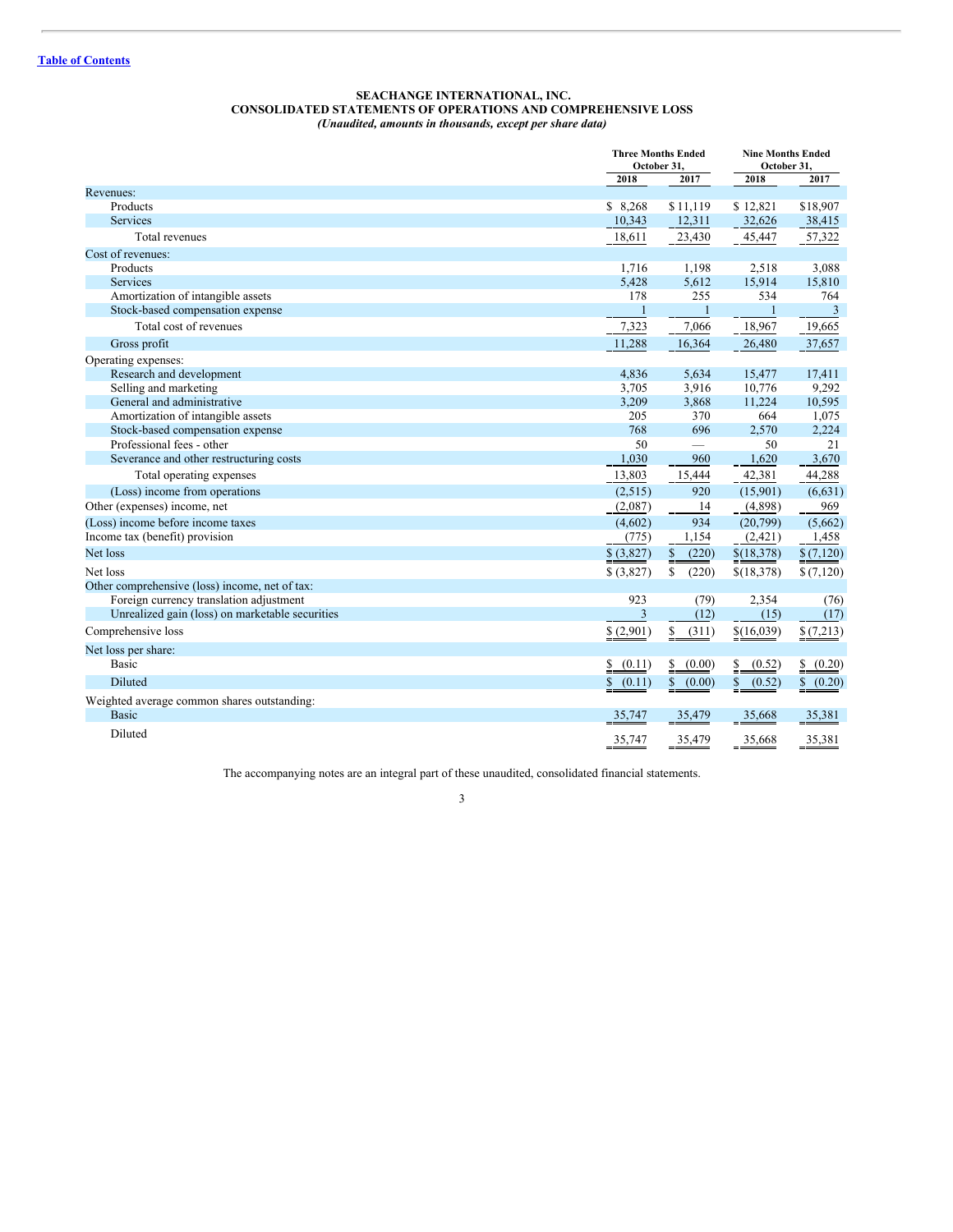#### <span id="page-6-0"></span>**SEACHANGE INTERNATIONAL, INC. CONSOLIDATED STATEMENTS OF CASH FLOWS** *(Unaudited, amounts in thousands)*

|                                                                               | <b>Nine Months Ended</b><br>October 31. |             |
|-------------------------------------------------------------------------------|-----------------------------------------|-------------|
|                                                                               | 2018                                    | 2017        |
| Cash flows from operating activities:                                         |                                         |             |
| Net loss                                                                      | \$(18,378)                              | \$(7,120)   |
| Adjustments to reconcile net loss to net cash used in operating activities:   |                                         |             |
| Depreciation and amortization of property and equipment                       | 1,053                                   | 1,758       |
| Amortization of intangible assets                                             | 1,198                                   | 1,839       |
| Stock-based compensation expense                                              | 2,571                                   | 2,227       |
| Deferred income taxes                                                         | (702)                                   | 102         |
| Other                                                                         | 27                                      | 76          |
| Changes in operating assets and liabilities:                                  |                                         |             |
| Accounts receivable<br>Unbilled receivables                                   | 9.100                                   | (1,401)     |
| Inventories                                                                   | (4,957)                                 | 3,289       |
| Prepaid expenses and other assets                                             | (43)<br>(2,107)                         | (165)<br>62 |
| Accounts payable                                                              | 2,401                                   | (3,199)     |
| Accrued expenses                                                              | (9,152)                                 | 942         |
| Deferred revenues                                                             | (7,060)                                 | 355         |
| Other operating activities                                                    | 2,424                                   | 327         |
| Total cash used in operating activities                                       | (23,625)                                | (908)       |
| Cash flows from investing activities:                                         |                                         |             |
| Purchases of property and equipment                                           | (328)                                   | (386)       |
| Purchases of marketable securities                                            | (8,510)                                 | (7,246)     |
| Proceeds from sale and maturity of marketable securities                      | 6,649                                   | 7,993       |
| Other investing activities                                                    |                                         | 176         |
| Total cash (used in) provided by investing activities                         | (2,189)                                 | 537         |
| <b>Cash flows from financing activities:</b>                                  |                                         |             |
| Proceeds from issuance of common stock                                        | 81                                      | 53          |
| Payments of withholding tax on RSU vesting                                    | (43)                                    | (52)        |
| Total cash provided by financing activities                                   | 38                                      | -1          |
| Effect of exchange rate changes on cash, cash equivalents and restricted cash | 4,213                                   | (878)       |
| Net decrease in cash, cash equivalents and restricted cash                    | (21, 563)                               | (1,248)     |
| Cash, cash equivalents and restricted cash, beginning of period               | 43,661                                  | 28,411      |
| Cash, cash equivalents and restricted cash, end of period                     | \$22,097                                | \$27,163    |
| Supplemental disclosure of cash flow information:                             |                                         |             |
| Income taxes paid                                                             | \$2,908                                 | \$<br>267   |

The accompanying notes are an integral part of these unaudited, consolidated financial statements.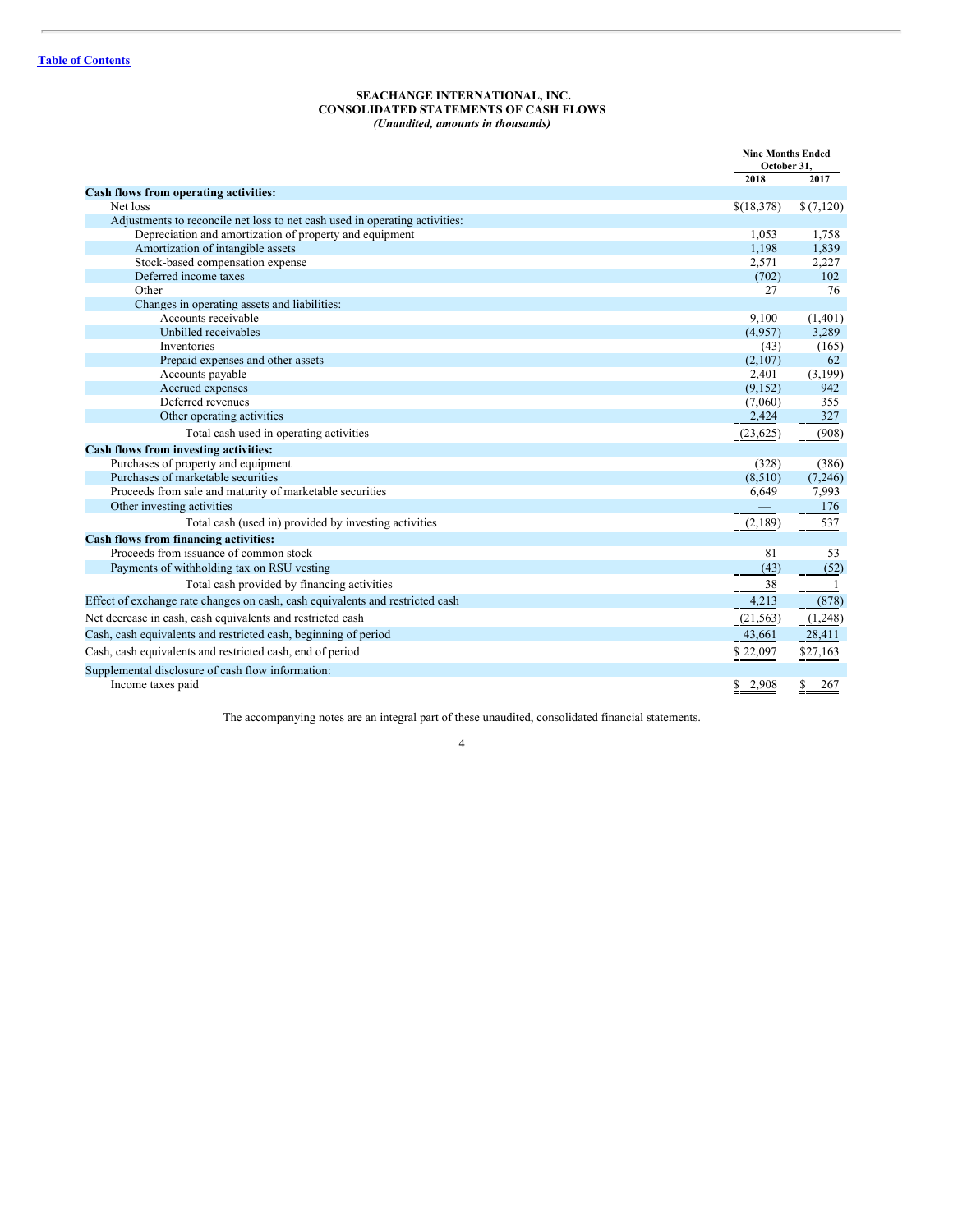## <span id="page-7-0"></span>**SEACHANGE INTERNATIONAL, INC. NOTES TO CONSOLIDATED FINANCIAL STATEMENTS (Unaudited)**

#### **1. Nature of Business and Basis of Presentation**

## **The Company**

SeaChange International, Inc. and its consolidated subsidiaries (collectively "SeaChange", "we", or the "Company") is an industry leader in the delivery of multiscreen video, advertising and premium over-the-top ("OTT") video management solutions. Our products and services are designed to empower video providers to create, manage and monetize the increasingly personalized, highly engaging experiences that viewers demand.

#### **Basis of Presentation**

The accompanying unaudited consolidated financial statements include the accounts of SeaChange International, Inc. and its subsidiaries ("SeaChange" or the "Company") and are prepared in accordance with U.S. generally accepted accounting principles ("U.S. GAAP") for interim financial reports as well as rules and regulations of the Securities and Exchange Commission ("SEC"). All intercompany transactions and balances have been eliminated. Certain information and footnote disclosures normally included in financial statements prepared under U.S. GAAP have been condensed or omitted pursuant to such regulations. However, we believe that the disclosures are adequate to make the information presented not misleading. In the opinion of management, the accompanying financial statements include all adjustments, consisting of only normal recurring items, necessary to present a fair presentation of the consolidated financial statements for the periods shown. These consolidated financial statements should be read in conjunction with our most recently audited financial statements and related footnotes included in our Annual Report on Form 10-K ("Form 10-K") as filed with the SEC. The balance sheet data as of January 31, 2018 that is included in this Quarterly Report on Form10-Q ("Form 10-Q") was derived from our audited financial statements. Certain prior period amounts have been reclassified to conform to current period presentation.

The preparation of these financial statements in conformity with U.S. GAAP, requires us to make estimates and judgments that affect the reported amounts of assets, liabilities, revenues and expenses, and disclosure of contingent assets and liabilities. Interim results are not necessarily indicative of the operating results for the full fiscal year or any future periods and actual results may differ from our estimates. During the three and nine months ended October 31, 2018, there have been no material changes to our significant accounting policies that were described in our fiscal 2018 Form 10-K, as filed with the SEC. As noted in our Form 10-Q for the quarterly period ended April 30, 2018, in the three months ended April 30, 2018, our policy for revenue recognition was updated as a result of adopting the new revenue recognition guidance.

## **2. Significant Accounting Policies**

#### *Cash, cash equivalents and restricted cash*

Cash and cash equivalents include cash on hand and on deposit and highly liquid investments in money market mutual funds, government sponsored enterprise obligations, treasury bills, commercial paper and other money market securities with remaining maturities at date of purchase of 90 days or less. All cash equivalents are carried at cost, which approximates fair value. Restricted cash represents cash that is restricted as to withdrawal or usage and consists primarily of cash held as collateral for performance obligations with our customers.

The following table provides a summary of cash, cash equivalents and restricted cash that constitutes the total amounts shown in the consolidated statements of cash flows for the nine months ended October 31, 2018 and 2017:

|                                                   | <b>Nine Months Ended</b> |          |
|---------------------------------------------------|--------------------------|----------|
|                                                   | October 31.              |          |
|                                                   | 2018                     | 2017     |
|                                                   | (Amounts in thousands)   |          |
| Cash and cash equivalents                         | \$21.554                 | \$27,155 |
| Restricted cash                                   | 543                      |          |
| Total cash, cash equivalents, and restricted cash | \$22,097                 | \$27.163 |

#### *Revenue Recognition*

The Company adopted Accounting Standards Codification No. ("ASC") 606,*"Revenue from Contracts with Customers*,*"* on February 1, 2018 using the modified retrospective method for all contracts not completed as of the date of adoption. The adoption of ASC 606 did not have a material impact on the Company's consolidated financial statements. The reported results for fiscal 2019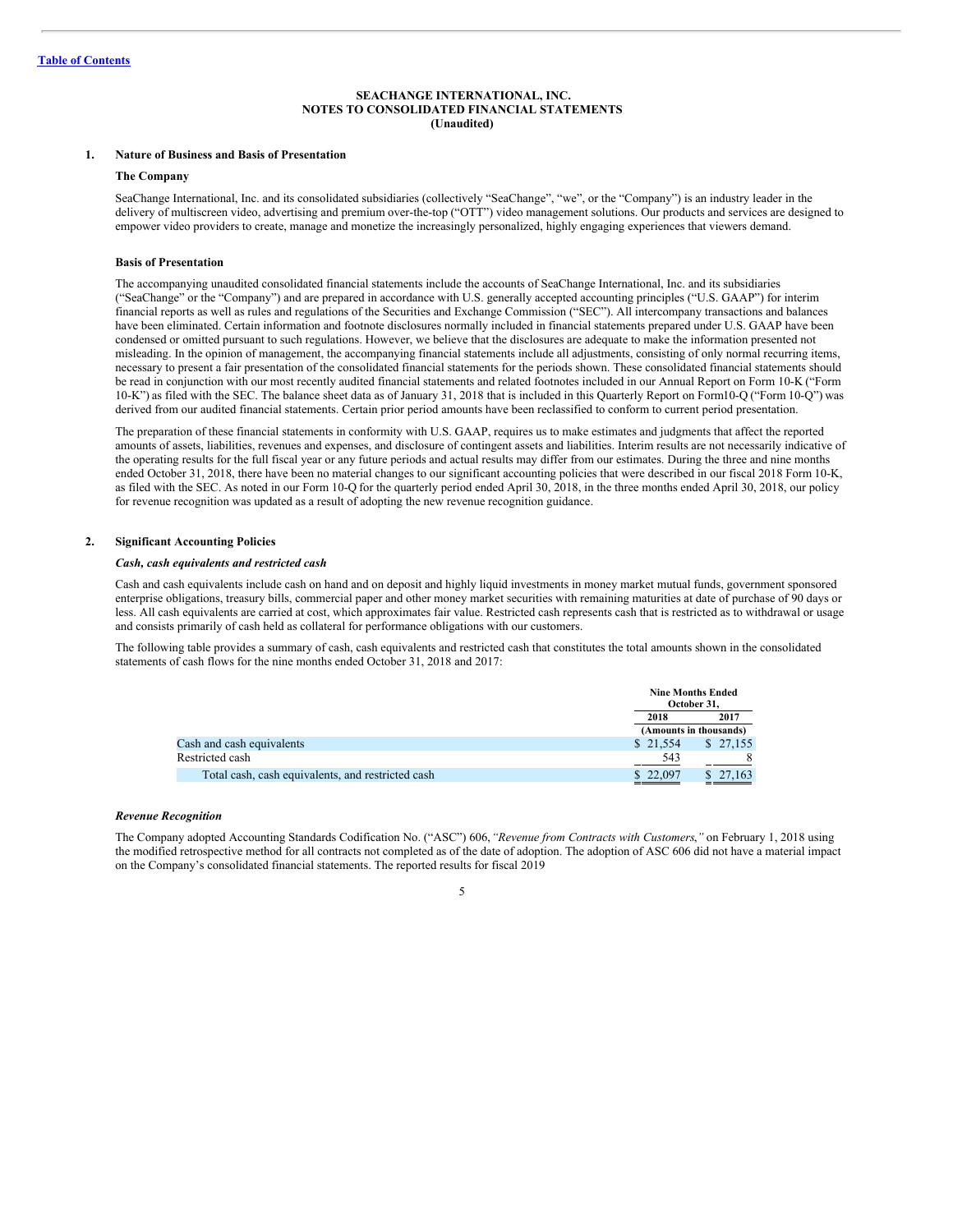reflect the application of ASC 606 guidance while the reported results for fiscal 2018 were prepared under the guidance of ASC 605, *"Revenue Recognition,"* which is also referred to herein as "legacy U.S. GAAP" or the "previous guidance." The adoption of ASC 606 represents a change in accounting principle that will more closely align revenue recognition with the delivery of the Company's goods and services and will provide financial statement readers with enhanced disclosures. In accordance with ASC 606, revenue is recognized when a customer obtains control of promised goods or services. The amount of revenue recognized reflects the consideration to which the Company expects to be entitled to receive in exchange for these goods or services, and excludes any sales incentives or taxes collected from a customer which are subsequently remitted to government authorities. To achieve this core principle, the Company applies the following five steps:

- 1) Identify the contract(s) with a customer A contract with a customer exists when (i) the Company enters into an enforceable contract with a customer that defines each party's rights regarding the goods or services to be transferred and identifies the payment terms related to those goods or services, (ii) the contract has commercial substance, and (iii) the Company determines that collection of substantially all consideration for goods or services that are transferred is probable based on the customer's intent and ability to pay the promised consideration.
- 2) Identify the performance obligations in the contract Performance obligations promised in a contract are identified based on the goods or services that will be transferred to the customer that are both capable of being distinct, whereby the customer can benefit from the good or service either on its own or together with other resources that are readily available from third parties or from the Company, and are distinct in the context of the contract, whereby the transfer of the goods or services is separately identifiable from other promises in the contract. To the extent a contract includes multiple promised goods or services, the Company must apply judgment to determine whether promised goods or services are capable of being distinct and distinct in the context of the contract. If these criteria are not met the promised goods or services are accounted for as a combined performance obligation.
- 3) Determine the transaction price The transaction price is determined based on the consideration to which the Company will be entitled in exchange for transferring goods or services to the customer. To the extent the transaction price includes variable consideration, the Company estimates the amount of variable consideration that should be included in the transaction price utilizing either the expected value method or the most likely amount method depending on the nature of the variable consideration. Variable consideration is included in the transaction price if, in the Company's judgment, it is probable that a significant future reversal of cumulative revenue under the contract will not occur. Determining the transaction price requires significant judgment, which is discussed by revenue category in further detail below.
- 4) Allocate the transaction price to the performance obligations in the contract If the contract contains a single performance obligation, the entire transaction price is allocated to the single performance obligation. Contracts that contain multiple performance obligations require an allocation of the transaction price to each performance obligation based on a relative standalone selling price basis unless the transaction price is variable and meets the criteria to be allocated entirely to a performance obligation or to a distinct good or service that forms part of a single performance obligation. The Company determines standalone selling price based on the price at which the performance obligation is sold separately. If the standalone selling price is not observable through past transactions, the Company estimates the standalone selling price taking into account available information such as market conditions and internally approved pricing guidelines related to the performance obligations.
- 5) Recognize revenue when (or as) the Company satisfies a performance obligation The Company satisfies performance obligations either over time or at a point in time as discussed in further detail below. Revenue is recognized at the time the related performance obligation is satisfied by transferring a promised good or service to a customer.

The Company's revenue is derived from sales of hardware, software licenses, professional services, and maintenance fees related to the hardware and the Company's software licenses.

#### *Contracts with multiple performance obligations*

The Company's contracts often contain multiple performance obligations. For contracts with multiple performance obligations, the Company accounts for individual performance obligations separately if they are distinct. The transaction price is allocated to the separate performance obligations on a relative stand-alone selling price basis. If the transaction price contains discounts or the Company expects to provide future price concessions, these elements are considered when determining the transaction price prior to allocation. Variable fees within the transaction price will be estimated and recognized in revenue as the Company satisfies its performance obligations to the extent it is probable that a significant reversal of cumulative revenue recognized will not occur when the uncertainty associated with the variable fee is resolved. If the contract grants the client the option to acquire additional products or services, the Company assesses whether or not any discount on the products and services is in excess of levels normally available to similar clients and, if so, accounts for that discount as an additional performance obligation.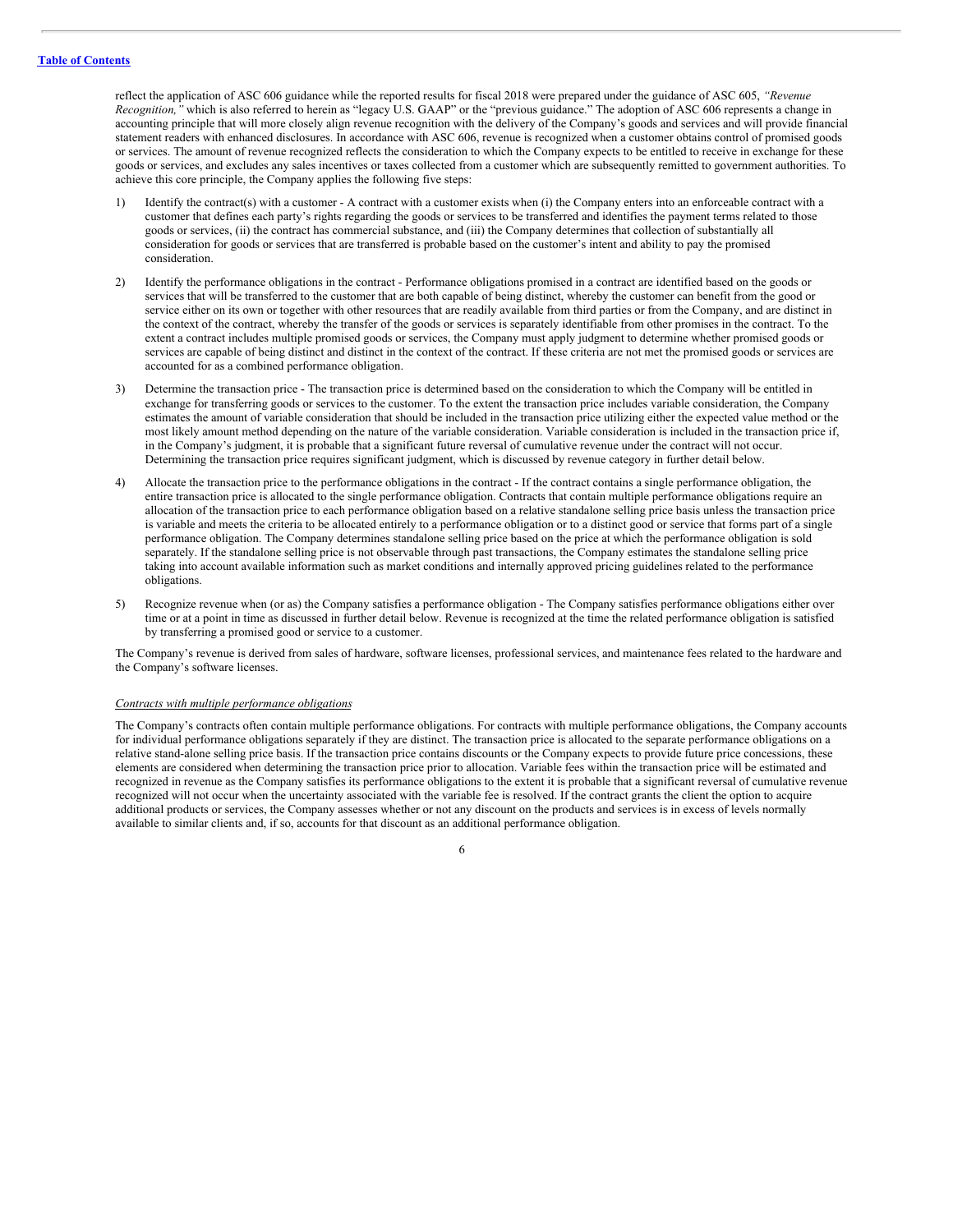## *Hardware*

The Company has concluded that hardware is either (1) a distinct performance obligation as the client can benefit from the product on its own or (2) a combined performance obligation with software licenses. This conclusion is dependent on the nature of the promise to the customer. In either scenario, hardware revenue is typically recognized at a point in time when control is transferred to the client, which is defined as the point in time when the client can use and benefit from the hardware. In situations where the hardware is distinct, it is delivered before services are provided and is functional without services, therefore the point in time when control is transferred is upon delivery or acceptance by the customer. When hardware and software are combined, the Company has determined stand-alone selling price for hardware utilizing the relative allocation method based on observable evidence.

#### *Software licenses*

The Company has concluded that its software licenses are either (1) a distinct performance obligation as the client can benefit from the software on its own or (2) a combined performance obligation with hardware, depending on the nature of the promise to the customer. In either scenario software license revenue is typically recognized at a point in time when control is transferred to the client, which is defined as the point in time when the client can use and benefit from the license. The software license is delivered before related services are provided and is functional without services, updates, and technical support. The Company's license arrangements generally contain multiple performance obligations, including hardware, installation services, training, and maintenance. The Company has determined stand-alone selling price for software utilizing the relative allocation method based on observable evidence.

#### *Maintenance*

Maintenance revenue, which is included in services revenue in our consolidated statements of operations and comprehensive loss, includes revenue from client support and related professional services. Client support includes software upgrades on a when and-if available basis, telephone support, bug fixes or patches, and general hardware maintenance support. Maintenance is priced as a percentage of the list price of the related software license and hardware. The Company determined the standalone selling price of maintenance based on this pricing relationship and observable data from standalone sales of maintenance.

The Company has identified three separate distinct performance obligations of maintenance:

- Software upgrades and updates;
- Technical support; and
- Hardware support.

These performance obligations are distinct within the contract and, although they are not sold separately, the components are not essential to the functionality of the other components. Each of the performance obligations included in maintenance revenue is a stand ready obligation that is recognized ratably over the passage of the contractual term, which is typically one year.

#### *Services*

The Company's services revenue is comprised of software license implementation services, engineering services, training and reimbursable expenses. The Company has concluded that services are distinct performance obligations, with the exception of engineering services. Engineering services may be provided on a stand-alone basis, or bundled with a license, when the Company is providing custom development.

The stand-alone selling price for services in time and materials contracts is determined by observable prices in stand-alone services arrangements and recognized as revenue as the services are performed based on an input measure of hours incurred to total estimated hours.

The Company estimates the stand-alone selling price for fixed price services based on estimated hours adjusted for historical experience, at time and material rates charged in stand-alone services arrangements. Revenue for fixed price services is recognized over time as the services are provided based on an input measure of hours incurred to total estimated hours.

#### *Contract modifications*

The Company occasionally enters into amendments to previously executed contracts that constitute contract modifications. The Company assesses each of these contract modifications to determine:

- If the additional products and services are distinct from the product and services in the original arrangement, and
- If the amount of consideration expected for the added products and services reflects the stand-alone selling price of those products and services.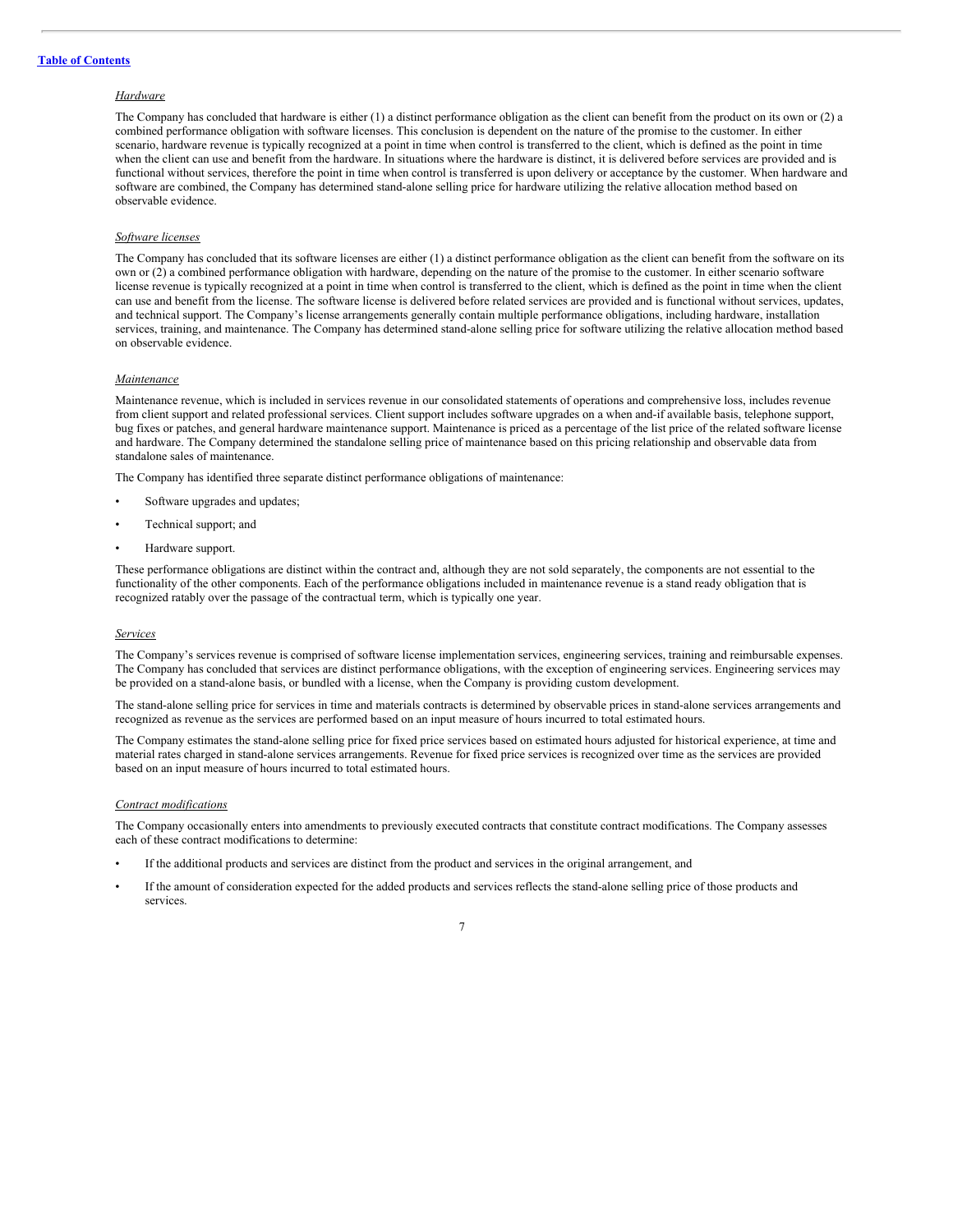A contract modification meeting both criteria is accounted for as a separate contract. A contract modification not meeting both criteria is considered a change to the original contract and is accounted for on either a prospective basis as a termination of the existing contract and the creation of a new contract, or a cumulative catch-up basis.

#### *Impairment of Assets*

Indefinite-lived intangible assets, such as goodwill, are not amortized but are evaluated for impairment at the reporting unit level annually, in our third quarter beginning August 1st. Indefinite-lived intangible assets may be tested for impairment on an interim basis in addition to the annual evaluation if an event occurs or circumstances change such as declines in sales, earnings or cash flows, decline in the Company's stock price, or material adverse changes in the business climate, which would more likely than not reduce the fair value of a reporting unit below its carrying amount.

We also evaluate other long-lived assets such as property and equipment and intangible assets with finite useful lives, on a regular basis for the existence of facts or circumstances, both internal and external that may suggest an asset is not recoverable. If such circumstances exist, we evaluate the carrying value of long-lived assets to determine if impairment exists based upon estimated undiscounted future cash flows over the remaining useful life of the assets and compares that value to the carrying value of the assets. Our cash flow estimates contain management's best estimates, using appropriate and customary assumptions and projections at the time.

In the second quarter of fiscal 2019, we determined there to be a triggering event that prompted us to test our goodwill for impairment as of July 31, 2018. As a result of the quantitative goodwill impairment test performed as of July 31, 2018, the Company determined that the fair value of the reporting unit exceeded its carrying value. Therefore, no impairment charges on our goodwill or other long-lived assets were recorded in the second quarter of fiscal 2019. See Note 5, *"Goodwill and Intangible Assets,"* for more information.

#### *Liquidity*

We continue to realize savings related to our previous restructuring activities. These measures are important steps in restoring SeaChange to profitability and positive cash flow. The Company believes that existing funds and cash expected to be provided by future operating activities are adequate to satisfy our working capital, capital expenditure requirements and other contractual obligations for the foreseeable future, including at least the next 12 months.

## **3. Fair Value Measurements**

#### *Definition and Hierarchy*

The applicable accounting guidance defines fair value as the exchange price that would be received for an asset or paid to transfer a liability in the principal or most advantageous market for the asset or liability in an orderly transaction between market participants on the measurement date. The guidance establishes a framework for measuring fair value and expands required disclosure about the fair value measurements of assets and liabilities. This guidance requires us to classify and disclose assets and liabilities measured at fair value on a recurring basis, as well as fair value measurements of assets and liabilities measured on a non-recurring basis in periods subsequent to initial measurement, in a fair value hierarchy.

The fair value hierarchy is broken down into three levels based on the reliability of inputs and requires an entity to maximize the use of observable inputs, where available. The following summarizes the three levels of inputs required, as well as the assets and liabilities that we value using those levels of inputs:

- Level 1 Observable inputs that reflect quoted prices for identical assets or liabilities in active markets.
- Level 2 Observable inputs other than Level 1 prices such as quoted prices for similar assets or liabilities; quoted prices in markets that are not very active; or other inputs that are observable or can be corroborated by observable market data for substantially the full term of the assets or liabilities.
- Level 3 Unobservable inputs that are supported by little or no market activity and that are significant to the fair value of the assets or liabilities.

#### *Valuation Techniques*

Inputs to valuation techniques are observable and unobservable. Observable inputs reflect market data obtained from independent sources, while unobservable inputs reflect our market assumptions. When developing fair value estimates for certain financial assets and liabilities, we maximize the use of observable inputs and minimize the use of unobservable inputs. When available, we use quoted market prices, market comparables and discounted cash flow projections. Financial assets include money market funds, U.S. treasury notes or bonds, U.S. government agency bonds and corporate bonds.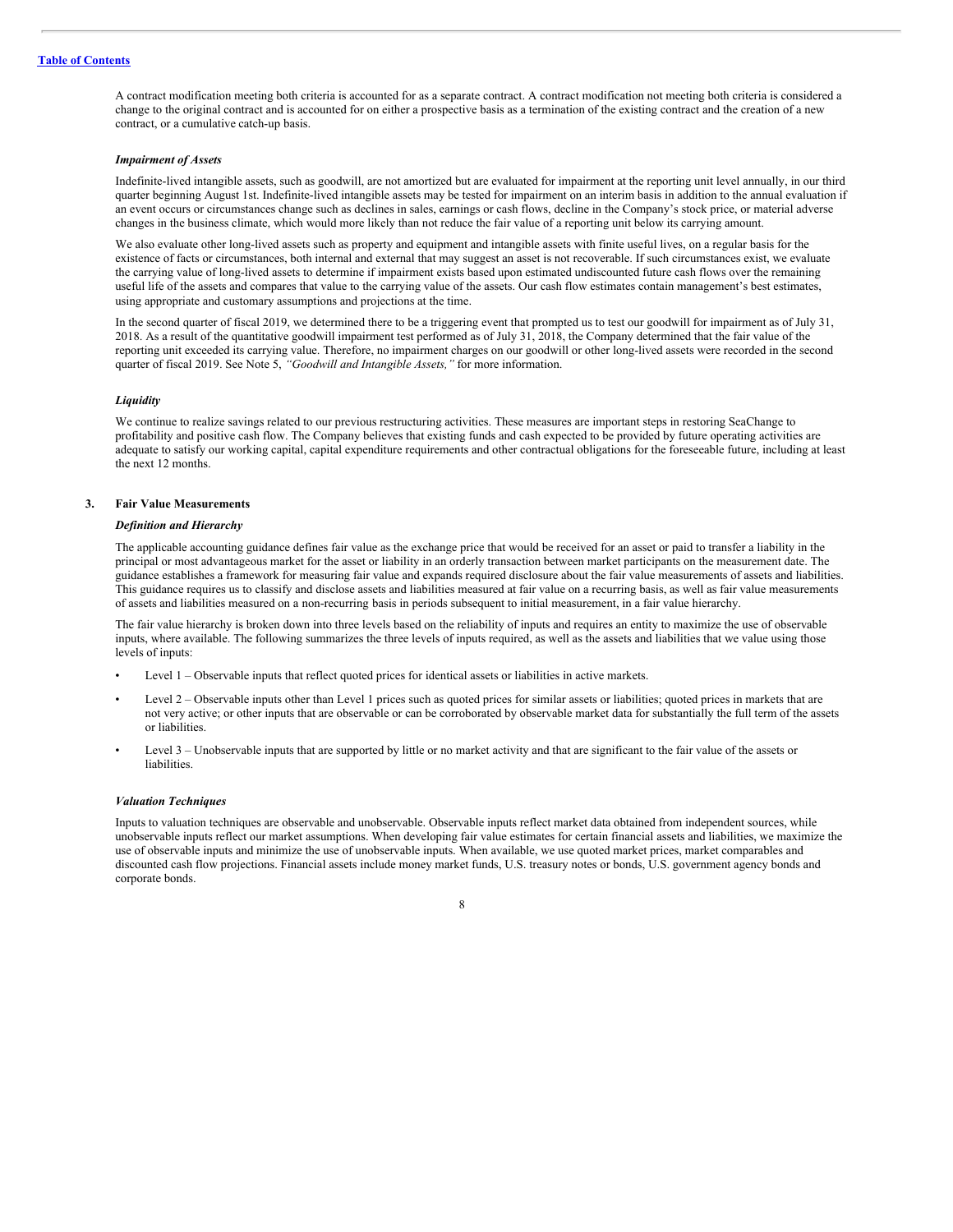In general, and where applicable, we use quoted prices in active markets for identical assets or liabilities to determine fair value. If quoted prices in active markets for identical assets or liabilities are not available to determine fair value, then we use quoted prices for similar assets and liabilities or inputs that are observable either directly or indirectly. In periods of market inactivity, the observability of prices and inputs may be reduced for certain instruments. This condition could cause an instrument to be reclassified from Level 1 to Level 2 or from Level 2 to Level 3.

## *Assets and Liabilities that are Measured at Fair Value on a Recurring Basis*

The following tables set forth our financial assets and liabilities that were accounted for at fair value on a recurring basis as of October 31, 2018 and January 31, 2018. There were no fair value measurements of our financial assets and liabilities using significant Level 3 inputs for the periods presented:

|                                                  |                     | Fair Value at October 31, 2018 Using |                                                                                                                                                               |    |                                                                  |  |
|--------------------------------------------------|---------------------|--------------------------------------|---------------------------------------------------------------------------------------------------------------------------------------------------------------|----|------------------------------------------------------------------|--|
|                                                  | October 31,<br>2018 |                                      | <b>Ouoted</b><br>Prices in<br>Active<br>Markets for<br><b>Identical Assets</b><br>(Level 1)<br>(Amounts in thousands)                                         |    | Significant<br>Other<br>Observable<br><b>Inputs</b><br>(Level 2) |  |
| <b>Financial assets:</b>                         |                     |                                      |                                                                                                                                                               |    |                                                                  |  |
| Money market accounts $(1)$                      | \$<br>2,832         | \$                                   | 2,649                                                                                                                                                         | \$ | 183                                                              |  |
| Available-for-sale marketable securities:        |                     |                                      |                                                                                                                                                               |    |                                                                  |  |
| Current marketable securities:                   |                     |                                      |                                                                                                                                                               |    |                                                                  |  |
| U.S. treasury notes and bonds - conventional     | 745                 |                                      | 745                                                                                                                                                           |    |                                                                  |  |
| Non-current marketable securities:               |                     |                                      |                                                                                                                                                               |    |                                                                  |  |
| U.S. treasury notes and bonds - conventional     | 6,274               |                                      | 6,274                                                                                                                                                         |    |                                                                  |  |
| U.S. government agency issues                    | 986                 |                                      |                                                                                                                                                               |    | 986                                                              |  |
| Corporate bonds                                  | 2,280               |                                      |                                                                                                                                                               |    | 2,280                                                            |  |
| Total                                            | \$<br>13,117        | \$                                   | 9,668                                                                                                                                                         | \$ | 3,449                                                            |  |
|                                                  | January 31,<br>2018 |                                      | Fair Value at January 31, 2018 Using<br><b>Ouoted</b><br>Prices in<br>Active<br>Markets for<br><b>Identical Assets</b><br>(Level 1)<br>(Amounts in thousands) |    | Significant<br>Other<br>Observable<br><b>Inputs</b><br>(Level 2) |  |
| <b>Financial assets:</b>                         |                     |                                      |                                                                                                                                                               |    |                                                                  |  |
| Money market accounts (1)                        | S<br>4,568          | \$                                   |                                                                                                                                                               | \$ | 4,568                                                            |  |
| Available-for-sale marketable securities:        |                     |                                      |                                                                                                                                                               |    |                                                                  |  |
| Current marketable securities:                   |                     |                                      |                                                                                                                                                               |    |                                                                  |  |
| U.S. treasury notes and bonds - conventional     | 1.993               |                                      | 1,993                                                                                                                                                         |    |                                                                  |  |
| U.S. government agency issues                    | 1,998               |                                      |                                                                                                                                                               |    | 1,998                                                            |  |
| Non-current marketable securities:               |                     |                                      |                                                                                                                                                               |    |                                                                  |  |
|                                                  |                     |                                      |                                                                                                                                                               |    |                                                                  |  |
| U.S. treasury notes and bonds - conventional     | 1,724               |                                      | 1,724                                                                                                                                                         |    |                                                                  |  |
| U.S. government agency issues<br>Corporate bonds | 985                 |                                      |                                                                                                                                                               |    | 985                                                              |  |
|                                                  | 1,740               |                                      |                                                                                                                                                               |    | 1,740                                                            |  |

(1) Money market funds and U.S. treasury bills are included in cash and cash equivalents on the accompanying consolidated balance sheets and are valued at quoted market prices for identical instruments in active markets.

## *Assets and Liabilities that are Measured at Fair Value on a Nonrecurring Basis*

Assets and liabilities that are measured at fair value on a nonrecurring basis relate primarily to our tangible property and equipment, goodwill, and other intangible assets, which are re-measured when the derived fair value is below carrying value on our consolidated balance sheets. For these assets and liabilities, we do not periodically adjust carrying value to fair value except in the event of impairment. If we determine that impairment has occurred, the carrying value of the asset is reduced to fair value and the difference is recorded to loss from impairment of long-lived assets in our consolidated statements of operations and comprehensive loss.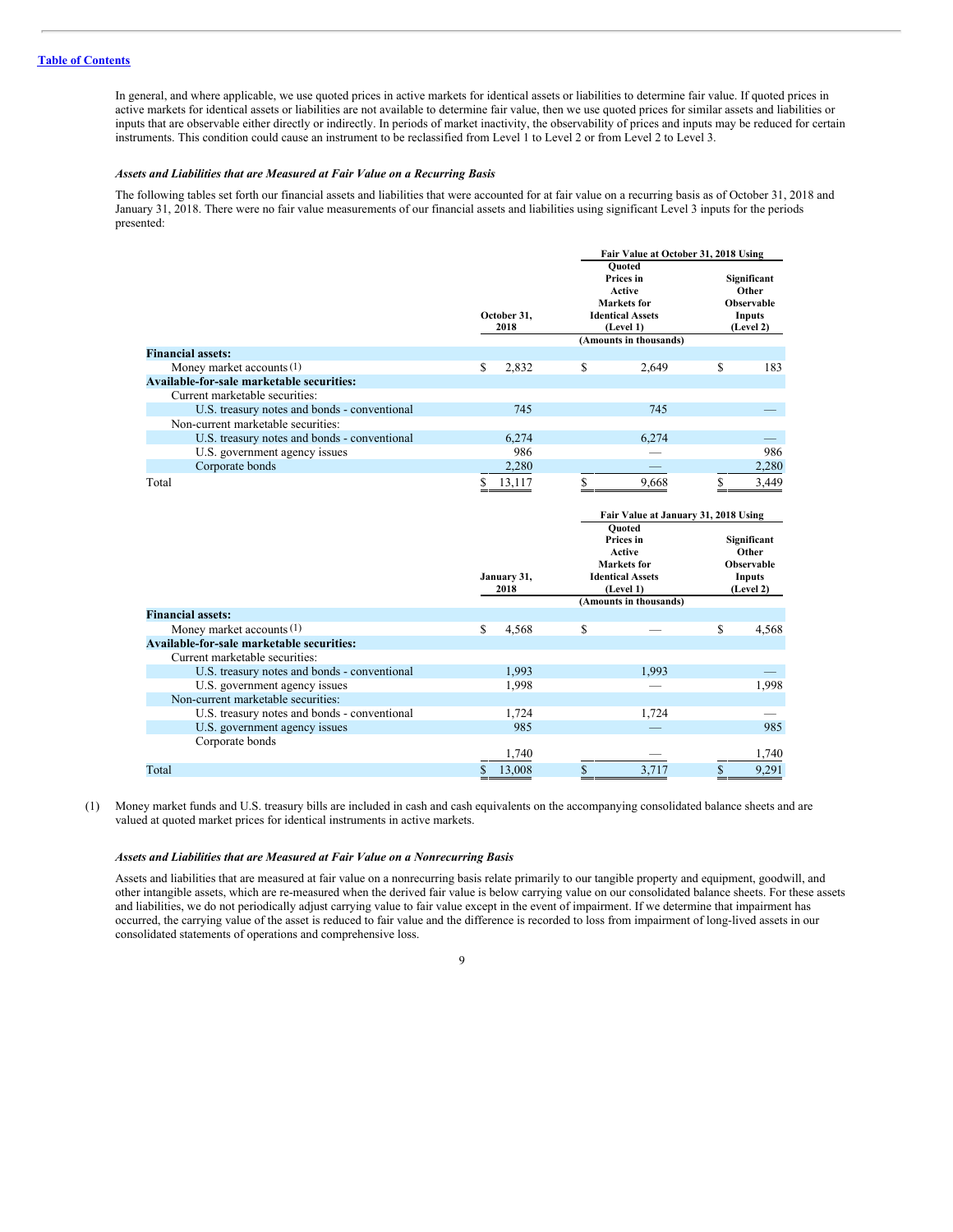In the second quarter of fiscal 2019, we determined there to be a triggering event that prompted us to test our goodwill for impairment as of July 31, 2018. The triggering event was a decline in actual revenue for the quarter compared to projected amounts, which was reported in a Current Report on Form 8-K furnished to the SEC on August 21, 2018. The Company performed a quantitative goodwill impairment test, utilizing the single-step approach under ASU 2017-04, *"Intangibles-Goodwill and Other (Topic 350): Simplifying the Test of Goodwill Impairment,"*comparing the carrying value of the reporting unit to its estimated fair value, which was calculated using the income approach. As a result of the quantitative goodwill impairment test performed as of July 31, 2018, the Company determined that the fair value of the reporting unit exceeded its carrying value. Therefore, no impairment charges on our goodwill or other long-lived assets were recorded in the second quarter of fiscal 2019. See Note 5, *"Goodwill and Intangible Assets,"* for more information.

## *Available-For-Sale Securities*

We determine the appropriate classification of debt investment securities at the time of purchase and reevaluate such designation as of each balance sheet date. Our investment portfolio consists of money market funds, U.S. treasury notes and bonds, U.S. government agency notes and bonds and corporate bonds as of October 31, 2018 and January 31, 2018. All highly liquid investments with an original maturity of three months or less when purchased are considered to be cash equivalents. All cash equivalents are carried at cost, which approximates fair value. Our marketable securities are classified as available-for-sale and are reported at fair value with unrealized gains and losses, net of tax, reported in stockholders' equity as a component of accumulated other comprehensive loss. The amortization of premiums and accretion of discounts to maturity are computed under the effective interest method and are included in other (expenses) income, net, in our consolidated statements of operations and comprehensive loss. Interest on securities is recorded as earned and is also included in other (expenses) income, net. Any realized gains or losses would be shown in the accompanying consolidated statements of operations and comprehensive loss in other (expenses) income, net. We provide fair value measurement disclosures of available-for-sale securities in accordance with one of the three levels of fair value measurement mentioned above.

The following is a summary of cash, cash equivalents andavailable-for-sale securities, including the cost basis, aggregate fair value and gross unrealized gains and losses, for short- and long-term marketable securities portfolio as of October 31, 2018 and January 31, 2018:

|                                                        |           | <b>Gross</b> | Gross                  |                   |
|--------------------------------------------------------|-----------|--------------|------------------------|-------------------|
|                                                        | Amortized | Unrealized   | <b>Unrealized</b>      | <b>Estimated</b>  |
|                                                        | Cost      | Gains        | Losses                 | <b>Fair Value</b> |
|                                                        |           |              | (Amounts in thousands) |                   |
| October 31, 2018:                                      |           |              |                        |                   |
| Cash                                                   | \$18,723  | \$           | S                      | \$18,723          |
| Cash equivalents                                       | 2,820     | 11           |                        | 2,831             |
| Cash and cash equivalents                              | 21,543    | 11           |                        | 21,554            |
| U.S. treasury notes and bonds - short-term             | 749       |              | (3)                    | 746               |
| U.S. treasury notes and bonds - long-term              | 6,306     |              | (32)                   | 6,274             |
| U.S. government agency issues - short-term             | 1,001     |              | (15)                   | 986               |
| Corporate bonds - long-term                            | 2,310     |              | (30)                   | 2,280             |
| Total cash, cash equivalents and marketable securities | \$31,909  | 11           | (80)                   | \$31,840          |
| <b>January 31, 2018:</b>                               |           |              |                        |                   |
| Cash                                                   | \$39,084  | \$           | \$                     | 39,084<br>\$      |
| Cash equivalents                                       | 4,568     |              |                        | 4,568             |
| Cash and cash equivalents                              | 43,652    |              |                        | 43,652            |
| U.S. treasury notes and bonds - short-term             | 2,001     |              | (8)                    | 1,993             |
| U.S. treasury notes and bonds - long-term              | 1,740     |              | (16)                   | 1,724             |
| U.S. government agency issues - short-term             | 1,991     | 9            | (2)                    | 1,998             |
| U.S. government agency issues - long-term              | 1,002     |              | (17)                   | 985               |
| Corporate bonds - long-term                            | 1,760     |              | (20)                   | 1,740             |
| Total cash, cash equivalents and marketable securities | \$52,146  | 9            | (63)                   | 52,092            |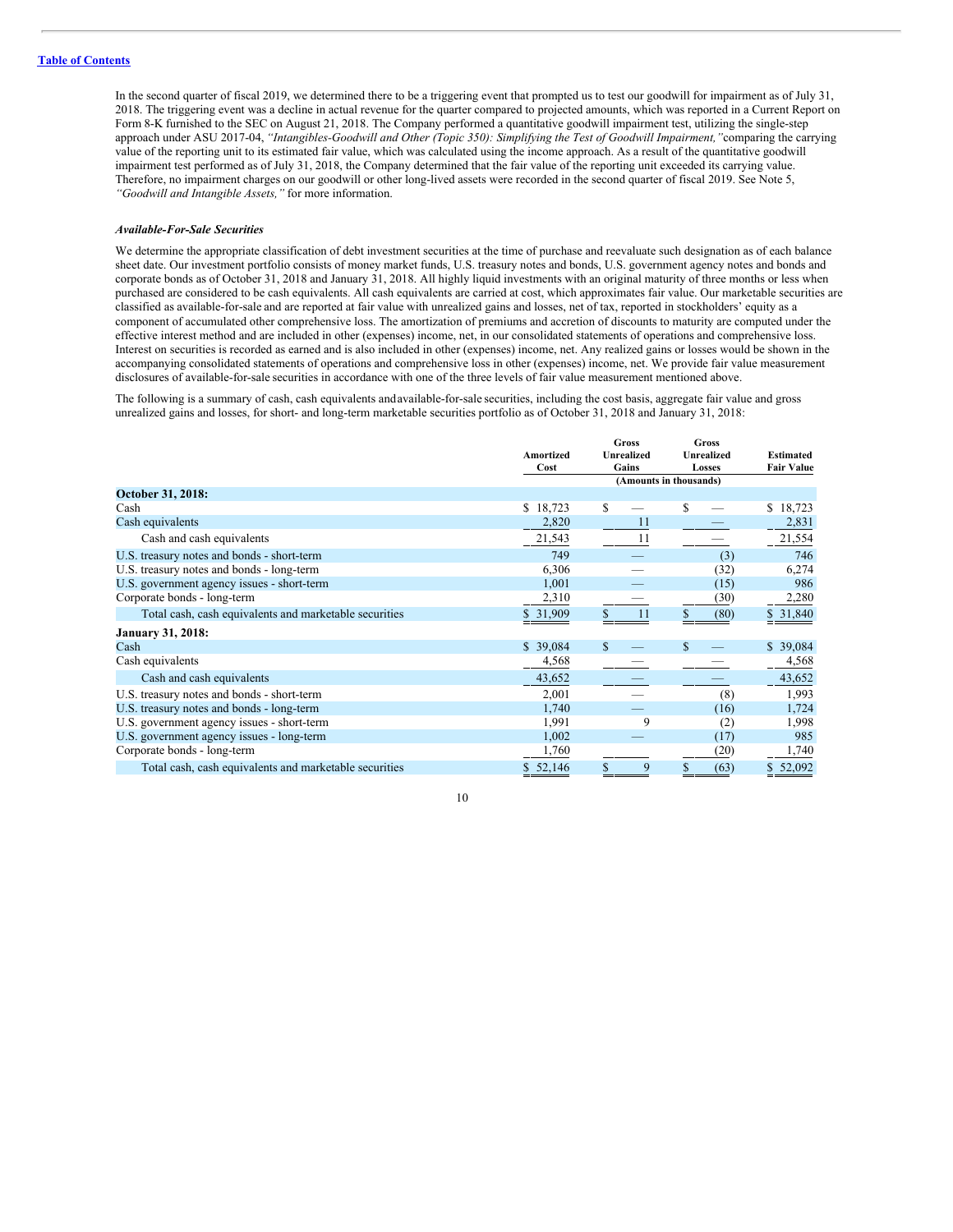The gross realized gains and losses on sale ofavailable-for-sale securities as of October 31, 2018 and January 31, 2018 were immaterial. For purposes of determining gross realized gains and losses, the cost of securities is based on specific identification.

Contractual maturities of available-for-sale investments as of October 31, 2018 are as follows (amounts in thousands):

|                                     | <b>Estimated</b>  |
|-------------------------------------|-------------------|
|                                     | <b>Fair Value</b> |
| Maturity of one year or less        | 1.732             |
| Maturity between one and five years | 8,554             |
| Total                               | \$10,286          |

## *Cash, Cash Equivalents and Marketable Securities*

Cash and cash equivalents consist primarily of highly liquid investments in money market mutual funds, government sponsored enterprise obligations, treasury bills, commercial paper and other money market securities with remaining maturities at date of purchase of 90 days or less.

The fair value of cash, cash equivalents, restricted cash and marketable securities at October 31, 2018 and January 31, 2018 was \$32.4 million and \$52.1 million, respectively.

#### *Restricted Cash*

At times, we may be required to maintain cash held as collateral for performance obligations with our customers which we classify as restricted cash on our consolidated balance sheets. Restricted cash was \$0.5 million as of October 31, 2018 and was not material as of January 31, 2018.

## **4. Consolidated Balance Sheet Detail**

## *Inventories, net*

Inventories consist primarily of hardware and related component parts and are stated at the lower of cost (on afirst-in, first-out basis) or market. Inventories consist of the following:

|                           |                     | As of                  |
|---------------------------|---------------------|------------------------|
|                           | October 31,<br>2018 | January 31,<br>2018    |
|                           |                     | (Amounts in thousands) |
| Components and assemblies | 592                 | 426                    |
| Finished products         | 114                 | 240                    |
| Total inventories, net    | 706                 | 666                    |

## *Property and equipment, net*

Property and equipment, net consists of the following:

|                                                          | <b>Estimated</b>              | As of                  |                     |
|----------------------------------------------------------|-------------------------------|------------------------|---------------------|
|                                                          | <b>Useful</b><br>Life (Years) | October 31.<br>2018    | January 31,<br>2018 |
|                                                          |                               | (Amounts in thousands) |                     |
| Land                                                     |                               | 2,780                  | S<br>2,780          |
| <b>Buildings</b>                                         | 20                            | 11,861                 | 11,839              |
| Office furniture and equipment                           |                               | 730                    | 774                 |
| Computer equipment, software and demonstration equipment |                               | 12.414                 | 12,770              |
| Service and spare components                             | 5                             | 1,158                  | 1,158               |
| Leasehold improvements                                   | $1 - 7$                       | 513                    | 537                 |
|                                                          |                               | 29,456                 | 29,858              |
| Less - Accumulated depreciation and amortization         |                               | (20, 796)              | (20, 387)           |
| Total property and equipment, net                        |                               | 8,660                  | 9,471               |

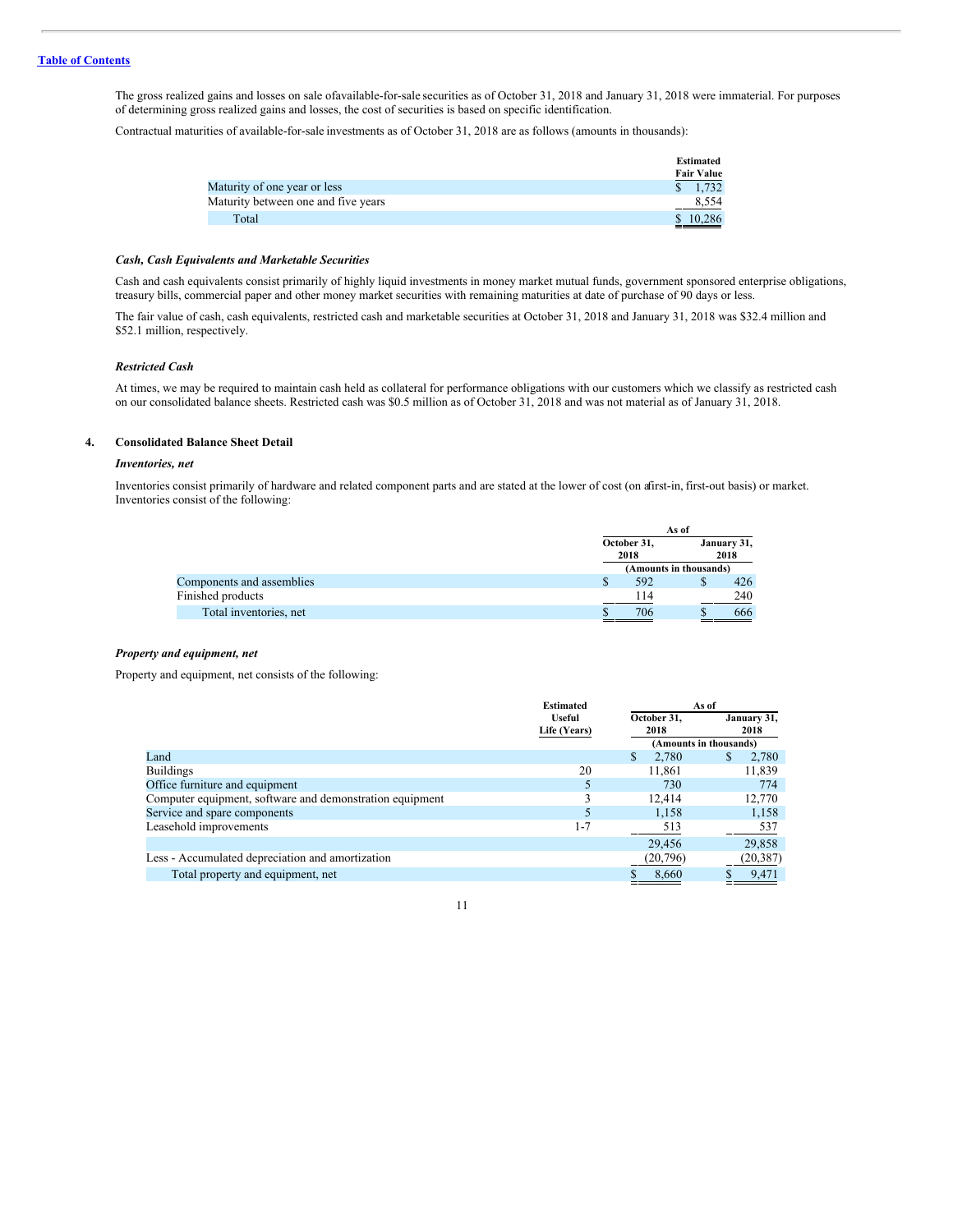Depreciation and amortization expense on property and equipment, net was \$0.3 million and \$1.0 million for the three and nine months ended October 31, 2018 and \$0.6 million and \$1.8 million for the three and nine months ended October 31, 2017.

## *Other accrued expenses*

Other accrued expenses consist of the following:

|                                      |                     | As of                  |
|--------------------------------------|---------------------|------------------------|
|                                      | October 31,<br>2018 | January 31,<br>2018    |
|                                      |                     | (Amounts in thousands) |
| Accrued compensation and commissions | \$<br>1,340         | <sup>\$</sup><br>1,414 |
| Accrued bonuses                      | 1,174               | 2,715                  |
| <b>Employee benefits</b>             | 301                 | 601                    |
| Sales tax and VAT payable            | 420                 | 4,001                  |
| Income taxes payable                 |                     | 2,869<br>41            |
| Accrued other                        | 2,337               | 3,554                  |
| <b>Accrued Restructuring</b>         | 724                 | 225                    |
| Total other accrued expenses         | 6,337               | 15,379                 |

## **5. Goodwill and Intangible Assets**

#### *Goodwill*

Goodwill represents the difference between the purchase price and the estimated fair value of identifiable assets acquired and liabilities assumed. We are required to perform impairment tests related to our goodwill annually, which we perform during the third quarter of each fiscal year, or when we identify certain triggering events or circumstances that would more likely than not reduce the estimated fair value of the goodwill of the Company below its carrying amount. The following table represents the changes in the carrying amount of goodwill for the nine months ended October 31, 2018 (amounts in thousands):

| Balance as of January 31, 2017:   |           |
|-----------------------------------|-----------|
| Goodwill, gross                   | \$62,566  |
| Accumulated impairment losses     | (39, 279) |
| Goodwill, net                     | 23,287    |
| Cumulative translation adjustment | 2,292     |
| Balance as of January 31, 2018:   |           |
| Goodwill, gross                   | 64,858    |
| Accumulated impairment losses     | (39,279)  |
| Goodwill, net                     | 25,579    |
| Cumulative translation adjustment | (1,623)   |
| Balance as of October 31, 2018:   |           |
| Goodwill, gross                   | 63.235    |
| Accumulated impairment losses     | (39,279)  |
| Goodwill, net                     | \$23,956  |

In the second quarter of fiscal 2019, we determined there to be a triggering event that prompted us to test our goodwill for impairment as of July 31, 2018. The triggering event was a decline in actual revenue for the quarter compared to projected amounts, which was reported in a Current Report on Form 8-K furnished to the SEC on August 21, 2018. The Company performed a quantitative goodwill impairment test, utilizing the single-step approach under ASU 2017-04, *"Intangibles-Goodwill and Other (Topic 350): Simplifying the Test of Goodwill Impairment,"*comparing the carrying value of the reporting unit to its estimated fair value, which was calculated using a discounted cash flow analysis, a form of income approach. We considered three generally accepted approaches for valuing businesses: the market approach, the income approach and the asset-based (cost) approach to arrive at fair value. The discounted cash flow analysis relied on certain assumptions regarding future net free cash flows based on industry market data, historical performance and expected future performance. Future net free cash flows were discounted to present value using a risk-adjusted discount rate, which reflects the Weighted Average Cost of Capital ("WACC"). The WACC was developed using information from same or similar industry participants and publicly available market data. As a result of the quantitative goodwill impairment test performed as of July 31, 2018, the Company determined that the estimated fair value of the reporting unit exceeded its carrying value, including goodwill, by 28.7%. Therefore, no impairment charges on our goodwill or other long-lived assets were recorded in the second quarter of fiscal 2019.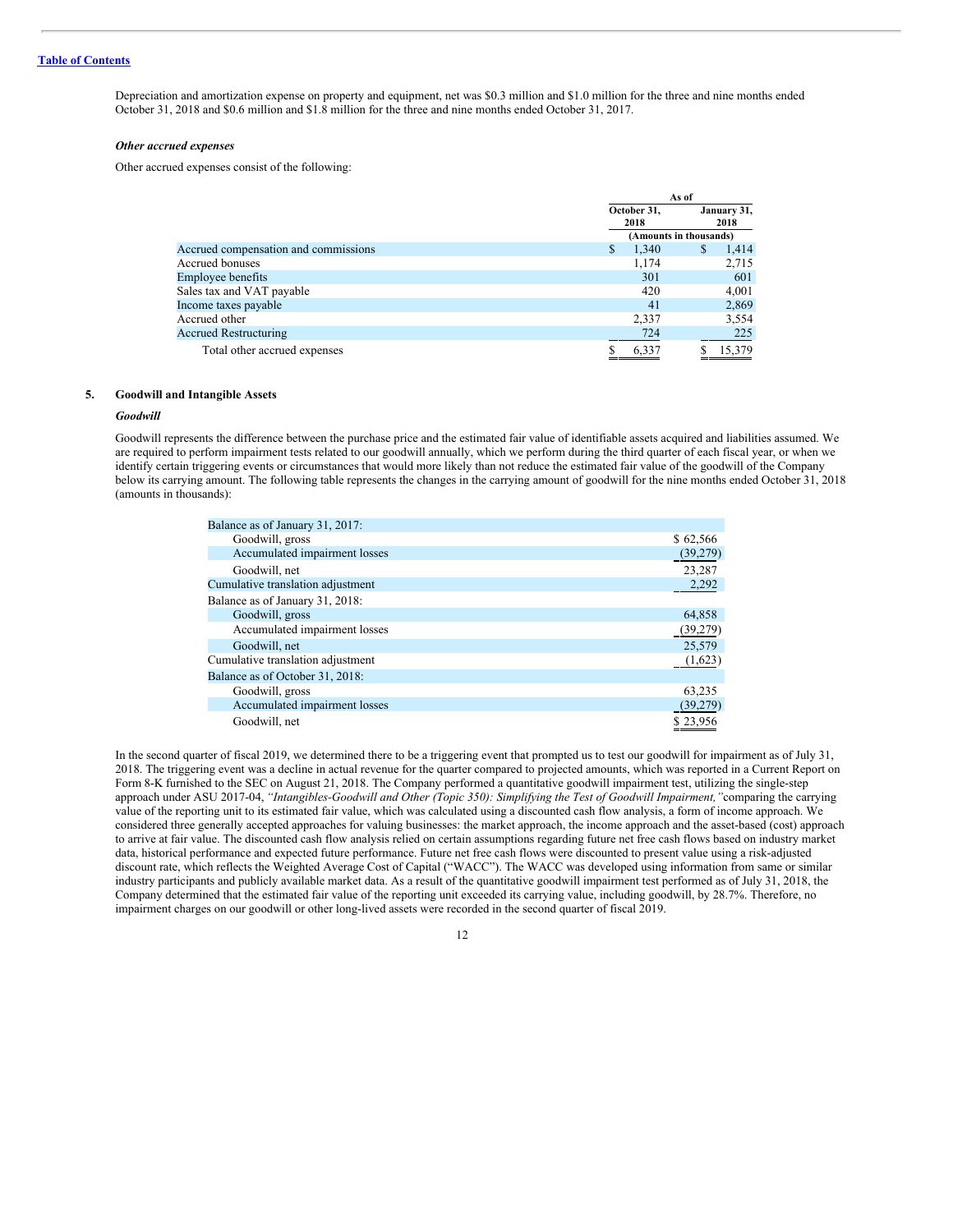## *Intangible Assets*

Intangible assets, net, consisted of the following at October 31, 2018 and January 31, 2018:

|                                     |                                               |                        | As of October 31, 2018 |                             |                          |                                      | As of January 31, 2018 |           |            |  |
|-------------------------------------|-----------------------------------------------|------------------------|------------------------|-----------------------------|--------------------------|--------------------------------------|------------------------|-----------|------------|--|
|                                     | Weighted average<br>remaining life<br>(Years) | Gross                  |                        | Accumulated<br>Amortization |                          | Accumulated<br>Amortization<br>Gross |                        |           | <b>Net</b> |  |
|                                     |                                               | (Amounts in thousands) |                        |                             |                          |                                      |                        |           |            |  |
| Finite-life intangible assets:      |                                               |                        |                        |                             |                          |                                      |                        |           |            |  |
| Customer contracts                  | 1.85                                          | \$17,895               |                        | (17.482)                    | \$413                    | \$30,818                             |                        | (29, 836) | 982<br>S   |  |
| Non-compete agreements              | $-$                                           | 2.473                  |                        | (2, 473)                    | $\overline{\phantom{a}}$ | 2.639                                |                        | (2,635)   | 4          |  |
| Completed technology                | .86                                           | 9.655                  |                        | (9, 561)                    | 94                       | 11.479                               |                        | (11,203)  | 276        |  |
| Trademarks, patents and other       | 3.0                                           | 6,948                  |                        | (6, 924)                    | 24                       | 7,189                                |                        | (7, 148)  | 41         |  |
| Total finite-life intangible assets | 1.9                                           | \$36,971               |                        | (36, 440)                   | \$531                    | \$52,125                             |                        | (50, 822) | \$1,303    |  |

Amortization expense for intangible assets was \$0.4 million and \$1.2 million, respectively, for the three and nine months ended October 31, 2018 and \$0.6 million and \$1.8 million, respectively, for the three and nine months ended October 31, 2017.

As of October 31, 2018, the estimated future amortization expense for our finite-life intangible assets is as follows (amounts in thousands):

|                                       |   | <b>Estimated</b><br>Amortization |
|---------------------------------------|---|----------------------------------|
| <b>Fiscal Year Ended January 31,</b>  |   | <b>Expense</b>                   |
| 2019 (for the remaining three months) | S | 217                              |
| 2020                                  |   | 311                              |
| 2021                                  |   | 3                                |
| 2022                                  |   |                                  |
| 2023                                  |   |                                  |
| 2024 and thereafter                   |   |                                  |
| Total                                 |   | 531                              |

## **6. Commitments and Contingencies**

## *Indemnification and Warranties*

We provide indemnification, to the extent permitted by law, to our officers, directors, employees and agents for liabilities arising from certain events or occurrences while the officer, director, employee or agent is, or was, serving at our request in such capacity. With respect to acquisitions, we provide indemnification to, or assume indemnification obligations for, the current and former directors, officers and employees of the acquired companies in accordance with the acquired companies' governing documents. As a matter of practice, we have maintained directors' and officers' liability insurance including coverage for directors and officers of acquired companies.

We enter into agreements in the ordinary course of business with customers, resellers, distributors, integrators and suppliers. Most of these agreements require us to defend and/or indemnify the other party against intellectual property infringement claims brought by a third party with respect to our products. From time to time, we also indemnify customers and business partners for damages, losses and liabilities they may suffer or incur relating to personal injury, personal property damage, product liability, and environmental claims relating to the use of our products and services or resulting from the acts or omissions of us, our employees, authorized agents or subcontractors. From time to time we have received requests from customers for indemnification of patent litigation claims. Management cannot reasonably estimate any potential losses, but these claims could result in material liability for us. There are no current pending legal proceedings, in the opinion of management, that would have a material adverse effect on our financial position, results from operations and cash flows. There is no assurance that future legal proceedings arising from ordinary course of business or otherwise, will not have a material adverse effect on our financial position, results from operations or cash flows.

We warrant that our products, including software products, will substantially perform in accordance with our standard published specifications in effect at the time of delivery. In addition, we provide maintenance support to our customers and therefore

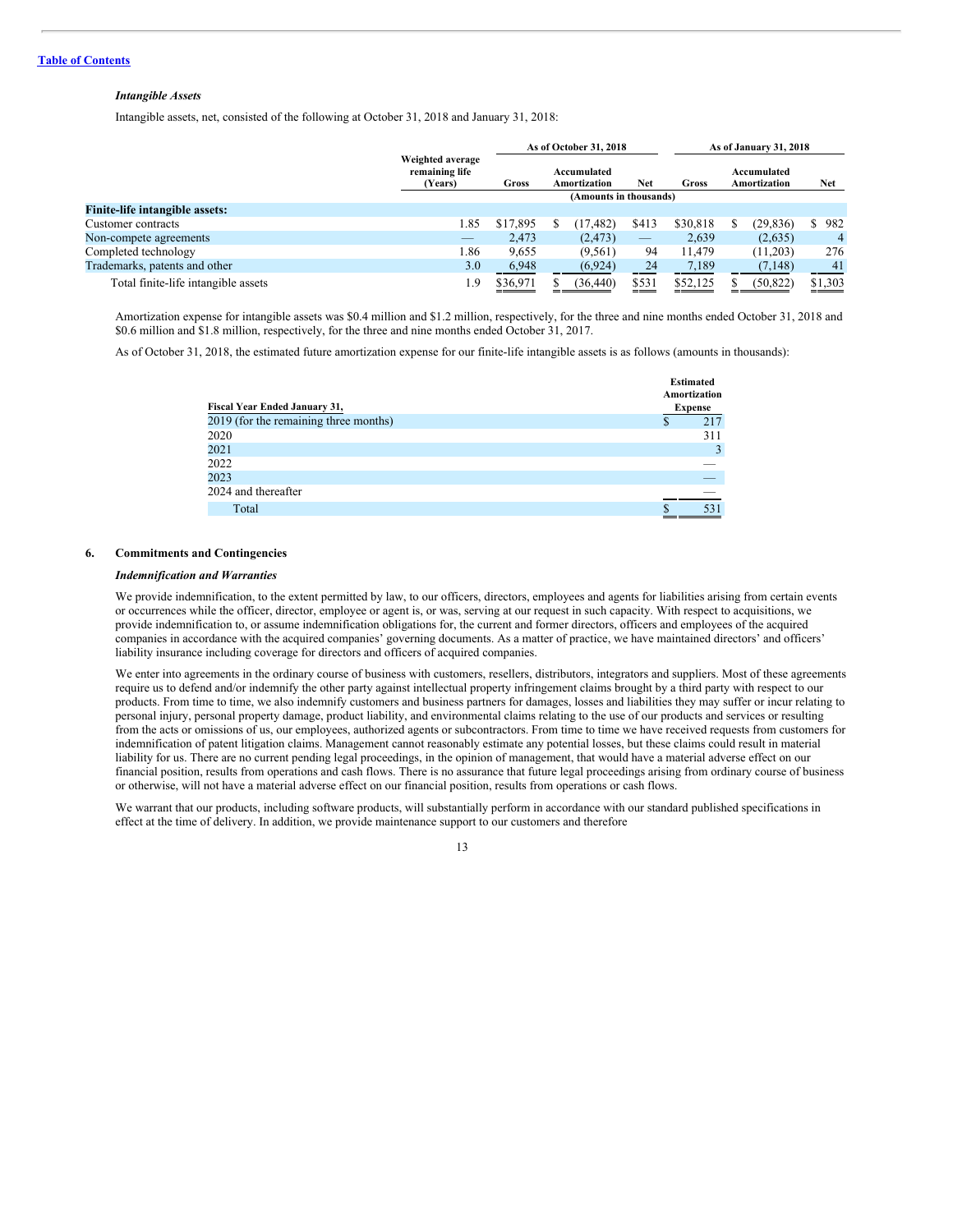allocate a portion of the product purchase price to the initial warranty period and recognize revenue on a straight-line basis over that warranty period related to both the warranty obligation and the maintenance support agreement. When we enter into arrangements that include revenue for extended warranties beyond the standard duration, the revenue is deferred and recognized on a straight-line basis over the contract period. Related costs are expensed as incurred.

## **7. Severance and Other Restructuring Costs**

#### *Restructuring Costs*

During the nine months ended October 31, 2018, we incurred restructuring charges, primarily for employee-related benefits for terminated employees offset by the reversal of certain accruals from fiscal 2018 for costs related to the restructuring.

The following table shows the activity in accrued restructuring reported as a component of other accrued expenses on the consolidated balance sheet as of October 31, 2018 (amounts in thousands):

|                                        | <b>Employee-</b><br>Related<br><b>Benefits</b> |       | <b>Closure of</b><br>Leased<br><b>Facilities</b> |       | Other<br>Restructuring |      |                       |  |
|----------------------------------------|------------------------------------------------|-------|--------------------------------------------------|-------|------------------------|------|-----------------------|--|
| Accrual balance as of January 31, 2018 |                                                | 61    |                                                  | 135   |                        | 29   | $\frac{Total}{\$225}$ |  |
| Restructuring charges incurred         |                                                | 950   |                                                  |       |                        | (29) | 914                   |  |
| Cash payments                          |                                                | (287) |                                                  | (128) |                        |      | (415)                 |  |
| Other charges                          |                                                |       |                                                  |       |                        |      |                       |  |
| Accrual balance as of October 31, 2018 |                                                | 724   |                                                  |       |                        |      | \$724                 |  |

During the third quarter of fiscal 2017, we implemented a restructuring program (the "2017 Restructuring Program") with the purpose of reducing costs and assisting in restoring SeaChange to profitability and positive cash flow. This program included measures intended to allow the Company to more efficiently operate in a leaner, more direct cost structure. These measures included reductions in workforce, consolidation of facilities, transfers of certain business processes to lower cost regions and reduction in third-party service costs. The Restructuring Plan was substantially complete as of January 31, 2018. However, we incurred a small charge for employee-related benefits during the first quarter of fiscal 2019 and reversed any remaining estimates to severance and other restructuring charges in our consolidated statements of operations and comprehensive loss in April 2018. Since its implementation, we recognized \$7.1 million in restructuring charges related to the 2017 Restructuring Program.

In September 2018, in order to return the Company to profitability by the end of fiscal 2019, we announced that we implemented further cost-savings actions during the third quarter of fiscal 2019 (the "2019 Restructuring Program"). The primary element of this restructuring program was staff reductions across all of our functions and geographic areas and we expect the program to be completed by the end of fiscal 2019. Annualized cost savings are expected to be approximately \$6 million once completed and other restructuring and severance charges are expected to be approximately \$1 million.

#### *Severance Costs*

During the three and nine months ended October 31, 2018, we incurred additional severance charges not related to a restructuring plan of \$0.1 million and \$0.7 million, respectively, primarily from the departure of 17 employees. Severance costs during each of the three and nine months ended October 31, 2017 were \$0.2 million.

## **8. Stockholders' Equity**

#### *2011 Compensation and Incentive Plan*

In July 2011, our stockholders approved the adoption of our 2011 Compensation and Incentive Plan (the "2011 Plan"). The 2011 Plan provides for the grant of incentive stock options, nonqualified stock options, restricted stock, restricted stock units ("RSUs"), deferred stock units ("DSUs") and other equity based non-stock option awards as determined by the plan administrator to officers, employees, consultants, and directors of the Company.

On July 13, 2017, our stockholders approved an amendment to the 2011 Plan which increased the number of shares under the 2011 Plan by 4,000,000 shares and correspondingly, increased the number of incentive stock options that can be authorized for issuance under the 2011 Plan.

Effective February 1, 2014, SeaChange gave its non-employee members of the Board of Directors the option to receive DSUs in lieu of RSUs, beginning with the annual grant for fiscal 2015. The number of units subject to the DSUs is determined as of the grant date and shall fully vest one year from the grant date. The shares underlying the DSUs are not vested and issued until the earlier of the director ceasing to be a member of the Board of Directors (provided such time is subsequent to the first day of the succeeding fiscal year) or immediately prior to a change in control.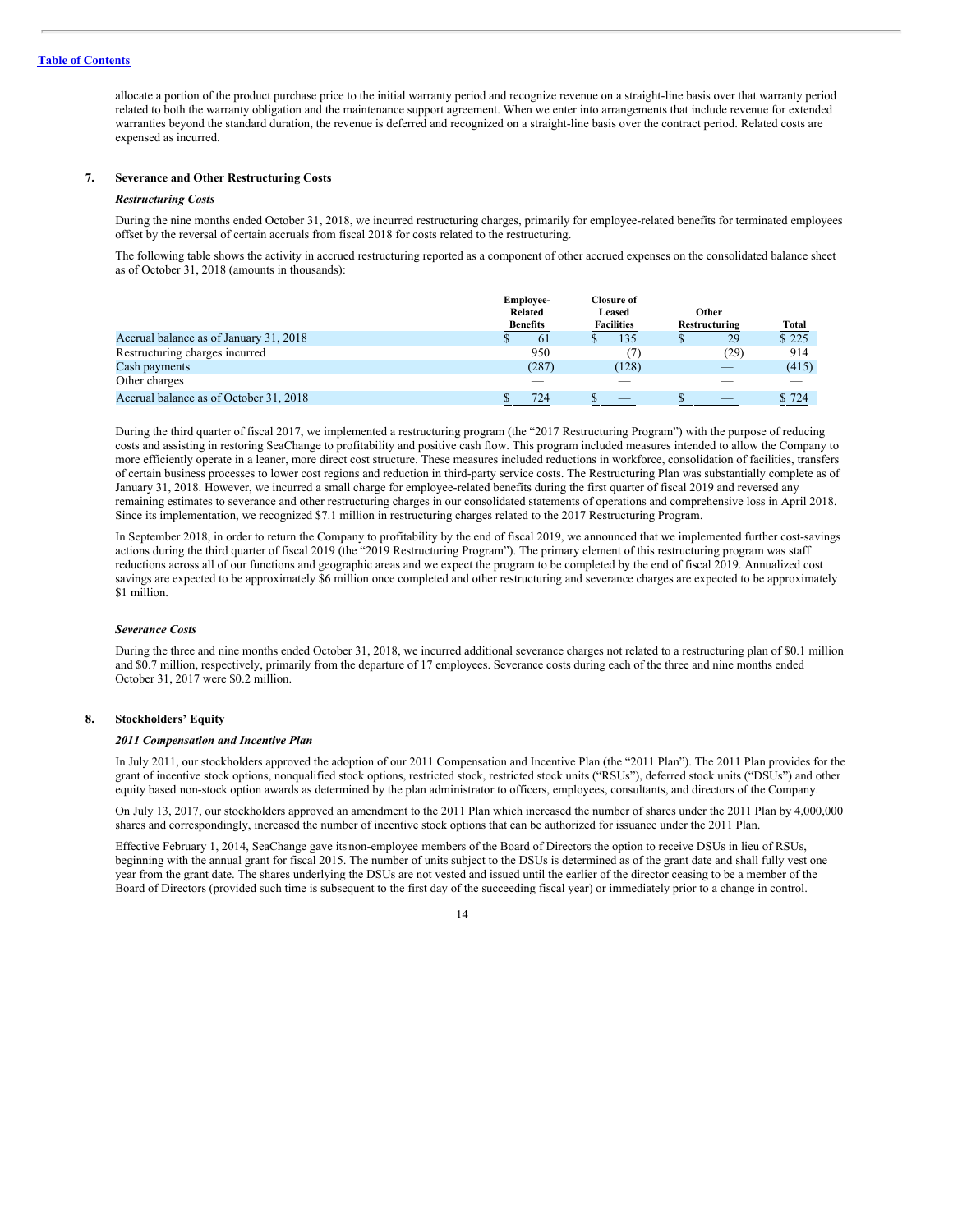We may satisfy awards upon the exercise of stock options or the vesting of stock units with newly issued shares or treasury shares. The Board of Directors is responsible for the administration of the 2011 Plan and determining the terms of each award, award exercise price, the number of shares for which each award is granted and the rate at which each award vests. In certain instances, the Board of Directors may elect to modify the terms of an award. As of October 31, 2018, there were 2,523,049 shares available for future grant under the 2011 Plan.

Option awards may be granted to employees at an exercise price per share of not less than 100% of the fair market value per common share on the date of the grant. Stock units may be granted to any officer, employee, director, or consultant at a purchase price per share as determined by the Board of Directors. Option awards granted under the 2011 Plan generally vest over a period of one to four years and expire ten years from the date of the grant.

In fiscal 2016, the Board of Directors developed a Long-Term Incentive ("LTI") Program under which the named executive officers and other key employees of the Company will receive long-term equity-based incentive awards, which are intended to align the interests of our named executive officers and other key employees with the long-term interests of our stockholders and to emphasize and reinforce our focus on team success. Longterm equity-based incentive compensation awards are made in the form of stock options, RSUs and performance stock units ("PSUs") subject to vesting based in part on the extent to which employment continues for three years. In fiscal 2018, the Board of Directors changed the structure of prospective LTI performance-based awards, changing from awards based on total shareholder return to awards based on Company-specific financial performance metrics. Since these awards are performance-based awards and do not include market conditions, we record the fair value of these PSUs using the grant date share price rather than the Monte Carlo simulation model used for PSUs previously granted in fiscal 2016 and fiscal 2017, which included market conditions. We recognize stock compensation expense ratably over the required service period based on the estimate that it is probable that the measurement criteria will be achieved and the targeted number of shares will vest. If there is a change in estimate of the number of shares that are probable of vesting, we will cumulatively adjust stock compensation expense in the period that the change in estimate is made.

We have granted market-based options to certain officers in connection with their appointment. These stock options have an exercise price equal to our closing stock price on the date of grant and will vest in approximately equal increments based upon the closing price of SeaChange's common stock. We record the fair value of these stock options using the Monte Carlo simulation model, since the stock option vesting is variable depending on the closing price of our traded common stock. The model simulated the daily trading price of the market-based stock options expected terms to determine if the vesting conditions would be triggered during the term. Effective April 6, 2016, Ed Terino, who previously served as our Chief Operating Officer ("COO"), was appointed Chief Executive Officer ("CEO") of SeaChange and was granted 600,000 market-based options, bringing the total of his market-based options, when added to the 200,000 market-based options he received upon hire as COO in June 2015, to 800,000 market-based options. The fair value of these 800,000 stock options was estimated to be \$2.1 million. As of October 31, 2018, \$0.06 million remained unamortized on these market-based stock options, which will be expensed over the next 0.3 years, the remaining weighted average amortization period.

## *2015 Employee Stock Purchase Plan*

In July 2015, we adopted the 2015 Employee Stock Purchase Plan (the "ESPP"). The purpose of the ESPP is to provide eligible employees, including executive officers of SeaChange, with the opportunity to purchase shares of our common stock at a discount through accumulated payroll deductions of up to 15%, but not less than one percent of their eligible compensation, subject to any plan limitations. Offering periods typically commence on October 1st and April 1st and end on March 31st and September 30th with the last trading day being the exercise date for the offering period. On each purchase date, eligible employees will purchase our stock at a price per share equal to 85% of the closing price of our common stock on the exercise date, but no less than par value. The maximum number of shares of our common stock which will be authorized for sale under the ESPP is 1,150,000 shares. Since its inception, a total of 56,821 shares have been purchased under the ESPP. Stock-based compensation expense related to the ESPP was not significant for the three and nine months ended October 31, 2018 and 2017.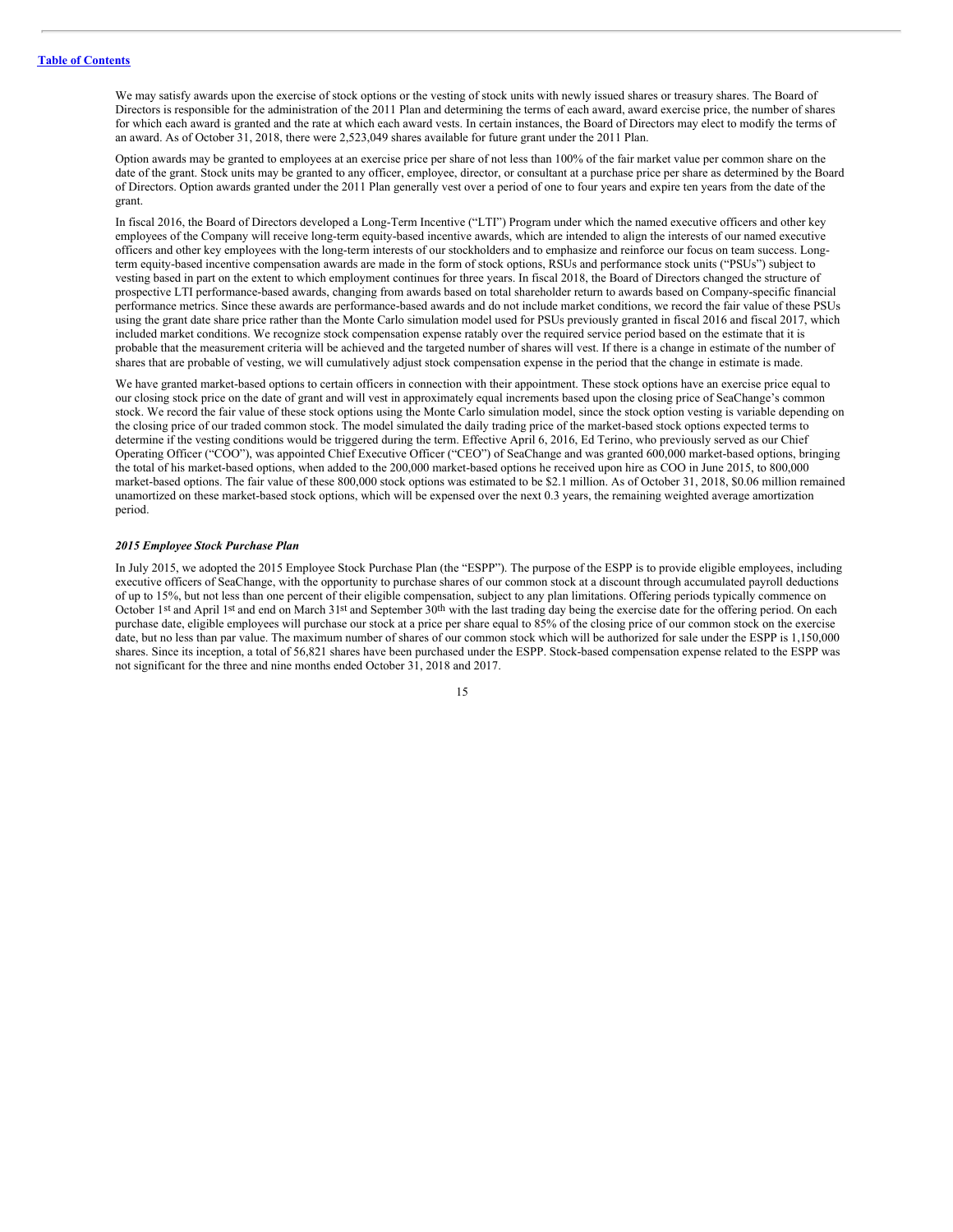## **9. Accumulated Other Comprehensive Loss**

The following shows the changes in the components of accumulated other comprehensive loss for the nine months ended October 31, 2018:

|                                   | Foreign<br>Currency<br><b>Translation</b><br>Adjustment |                        | <b>Changes</b> in<br><b>Fair Value of</b><br>Available-<br>for-Sale<br>Investments |           |
|-----------------------------------|---------------------------------------------------------|------------------------|------------------------------------------------------------------------------------|-----------|
|                                   |                                                         | (Amounts in thousands) |                                                                                    | Total     |
| Balance at January 31, 2018       | (5.380)                                                 | S                      | (54)                                                                               | \$(5,434) |
| Other comprehensive income (loss) | 2,354                                                   |                        | (15)                                                                               | 2,339     |
| Balance at October 31, 2018       | (3,026)                                                 |                        | (69)                                                                               | \$(3,095) |

Unrealized holding gains (losses) on securities available-for-sale are not material for the periods presented.

Comprehensive loss consists of our net loss and other comprehensive income (loss), which includes foreign currency translation adjustments and changes in unrealized gains and losses on marketable securities available-for-sale. For purposes of comprehensive loss disclosures, we do not record tax expense or benefits for the net changes in the foreign currency translation adjustments.

## **10. Revenues from Contracts with Customers**

On February 1, 2018, the Company adopted ASC 606 using the modified retrospective method to achieve a consistent application of revenue recognition, resulting in a single revenue model to be applied by reporting companies under U.S. GAAP. Under the new model, recognition of revenue occurs when a customer obtains control of promised goods or services in an amount that reflects the consideration to which the providing entity expects to be entitled in exchange for those goods or services. Therefore, for arrangements that include customer-specified acceptance criteria, revenue is recognized when the Company can objectively determine that control has been transferred to the customer in accordance with the agreed-upon specifications in the contract, which may occur before formal customer acceptance. In addition, the new guidance requires that reporting companies disclose the nature, amount, timing, and uncertainty of revenue and cash flows arising from contracts with customers. The new guidance no longer requires the Company to have vendor specific object evidence ("VSOE") to determine the fair value of undelivered elements in a multiple-element software transaction, resulting in revenue attributable to the sale of software being recognized earlier.

Our products and services facilitate the aggregation, licensing, management and distribution of video and advertising content to cable television system operators, telecommunication companies, satellite operators and media companies. Offerings include and revenue is generated from the sales of software, hardware, professional services, maintenance and support in order to deploy SeaChange systems and provide ongoing functionality.

These offerings can be sold on a standalone basis or as a component of a contract with multiple performance obligations. Contracts that contain multiple performance obligations require an allocation of the transaction price to each performance obligation based on a relative standalone selling price. The performance obligations include future credits, significant discounts and material rights in addition to the software, hardware, professional services, maintenance and support.

The revenue for perpetual licenses to software applications and hardware is recognized upon delivery or acceptance by the customer. Product maintenance and technical support is recognized ratably over the stated and implied maintenance periods.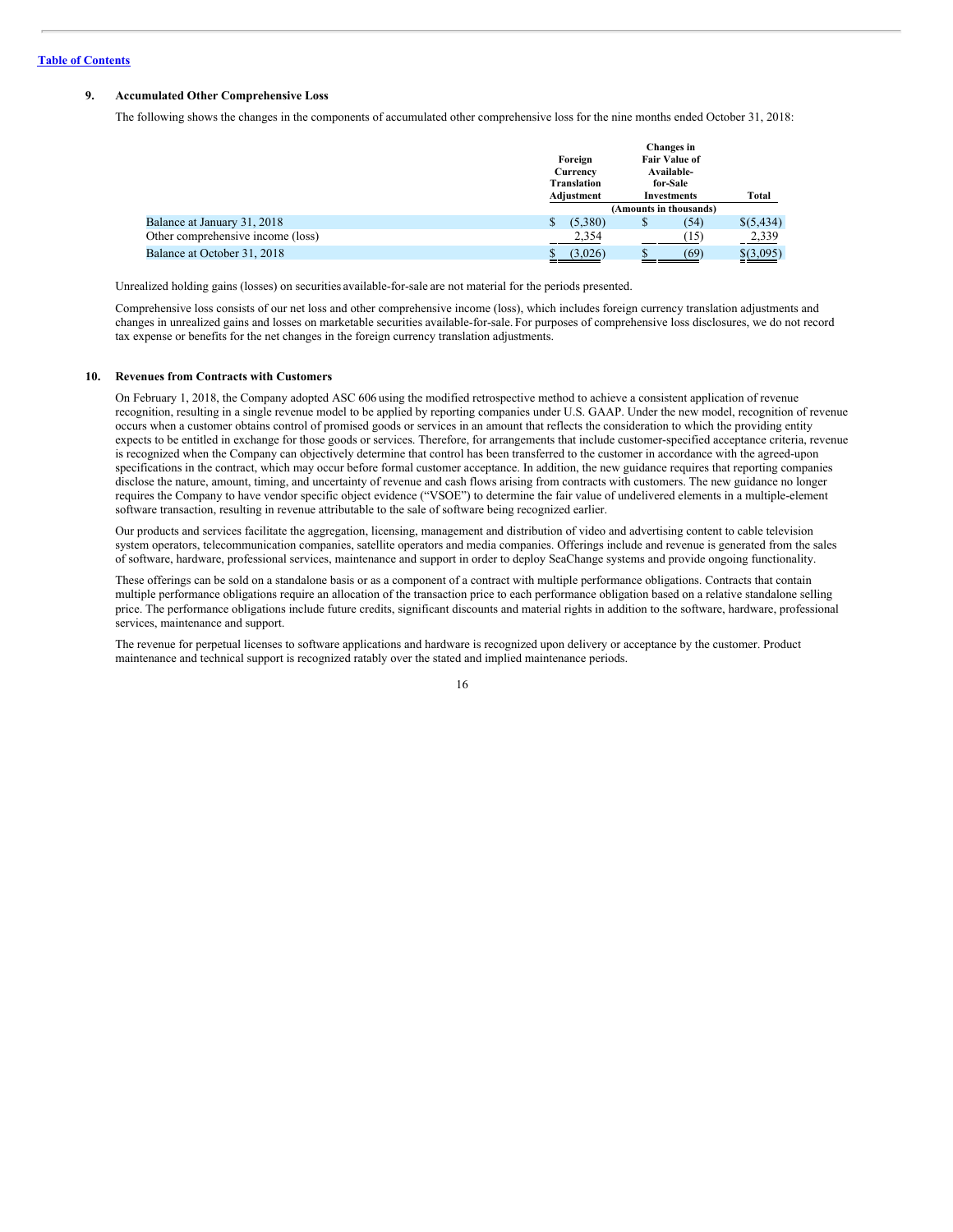The professional services are either fixed price or time and material contracts, and consist of installation and integration, customized development and customized software, training, and on-site managed services. The installation and integration is recognized over time based on an input measure of hours incurred to total estimated hours. The customized development and software is recognized at a point in time upon delivery and acceptance of the final software product. The training and the on-site managed services are recognized over the service period.

The cumulative effect of the changes made to our consolidated balance sheet as of February 1, 2018 for the adoption of the new guidance under the modified retrospective method is as follows (amounts in thousands):

|                                                 |    | As of                   |    |            |    |                  |  |  |  |
|-------------------------------------------------|----|-------------------------|----|------------|----|------------------|--|--|--|
|                                                 |    | <b>January 31, 2018</b> |    |            |    | February 1, 2018 |  |  |  |
|                                                 |    | Under ASC 605           |    | Adjustment |    | Under ASC 606    |  |  |  |
| <b>Assets</b>                                   |    |                         |    |            |    |                  |  |  |  |
| Unbilled receivables                            | S  | 3,101                   | S  | 137        |    | 3,238            |  |  |  |
| Prepaid expenses and other current assets $(1)$ | \$ | 3,557                   | \$ | 824        | \$ | 4,381            |  |  |  |
| Liabilities                                     |    |                         |    |            |    |                  |  |  |  |
| Deferred revenues                               | \$ | 14,433                  | \$ | (1,358)    | \$ | 13,075           |  |  |  |
| <b>Equity</b>                                   |    |                         |    |            |    |                  |  |  |  |
| <b>Accumulated loss</b>                         | \$ | (148,620)               | \$ | 2,319      | \$ | (146,301)        |  |  |  |
|                                                 |    |                         |    |            |    |                  |  |  |  |

(1) Contract assets, short-term are included in prepaid expenses and other current assets in our consolidated balance sheet.

The following tables set forth the amount by which each financial statement line item is affected in the current reporting period by the application of ASC 606, as compared to the guidance that was in effect before its adoption. The impact of adoption on the consolidated financial statements as of and for the three and nine months ended October 31, 2018 is as follows (amounts in thousands):

#### *Consolidated Balance Sheets:*

|                                                 | As of |                                          |    |            |                                   |            |  |  |
|-------------------------------------------------|-------|------------------------------------------|----|------------|-----------------------------------|------------|--|--|
|                                                 |       | <b>October 31, 2018</b><br>Under ASC 605 |    | Adjustment | October 31, 2018<br>Under ASC 606 |            |  |  |
| <b>Assets</b>                                   |       |                                          |    |            |                                   |            |  |  |
| Unbilled receivables                            | S     | 8,561                                    | \$ | (680)      | S                                 | 7,881      |  |  |
| Prepaid expenses and other current assets $(1)$ | \$    | 5,113                                    | \$ | 366        | \$                                | 5,479      |  |  |
| Liabilities                                     |       |                                          |    |            |                                   |            |  |  |
| Deferred revenues                               | S     | 13.418                                   | \$ | 6,344      | \$                                | 7,074      |  |  |
| <b>Equity</b>                                   |       |                                          |    |            |                                   |            |  |  |
| <b>Accumulated loss</b>                         | \$    | 170,709                                  | \$ | 6,030      | \$                                | (164, 679) |  |  |
|                                                 |       |                                          |    |            |                                   |            |  |  |

(1) Contract assets, short-term, are included in prepaid expenses and other current assets in our consolidated balance sheet.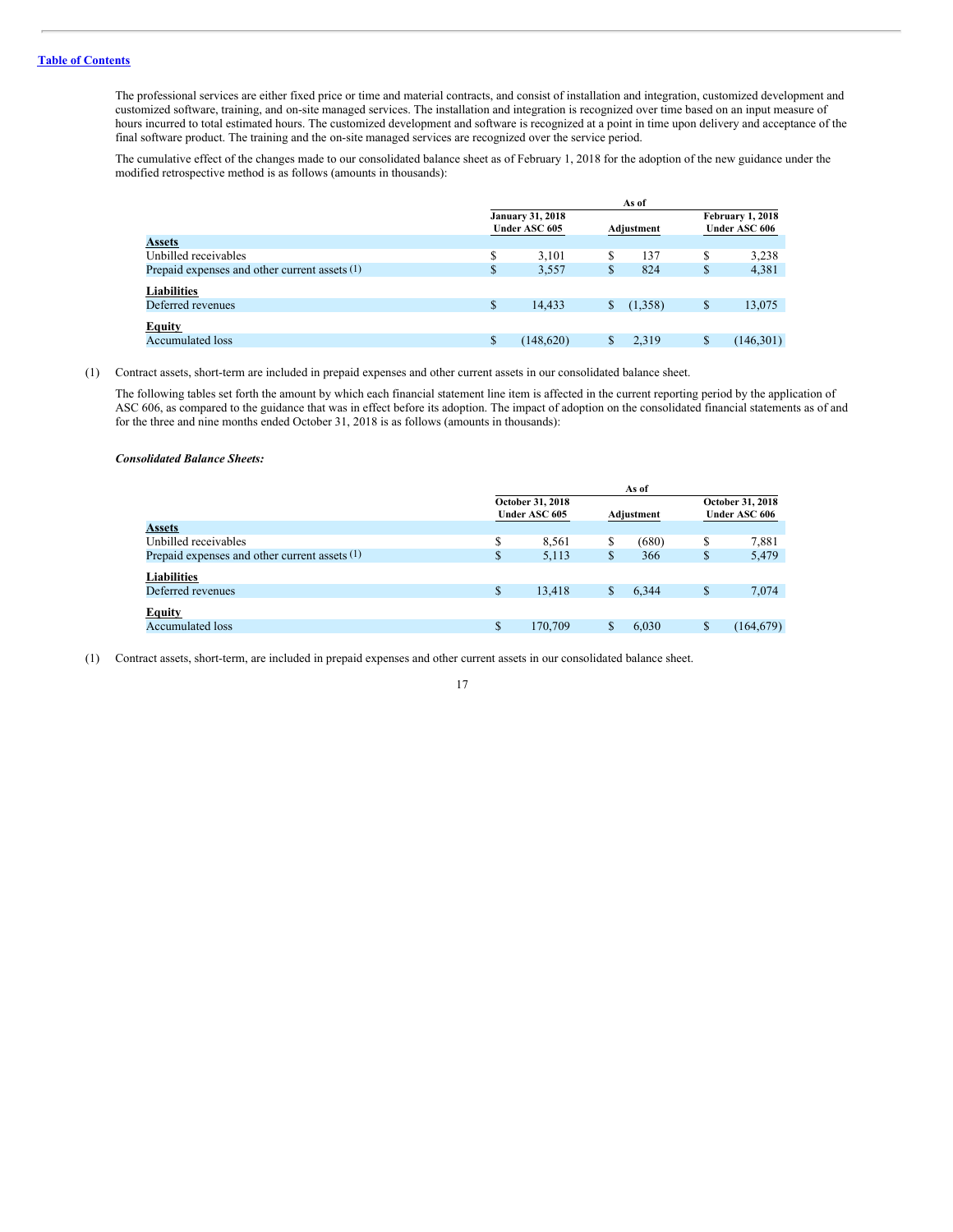## *Consolidated Statements of Operations and Comprehensive Loss:*

|                                | For the Three Months Ended October 31, 2018 |          |            |      |    |               |
|--------------------------------|---------------------------------------------|----------|------------|------|----|---------------|
|                                | Under ASC 605                               |          | Adjustment |      |    | Under ASC 606 |
| Revenues                       | S                                           | 18,352   |            | 260  | S  | 18,611        |
| Cost of revenues               |                                             | 7,163    |            | 160  |    | 7,323         |
| Operating expenses             |                                             | 13,695   |            | 110  |    | 13,803        |
| Loss from operations           |                                             | (2,506)  |            | (10) |    | (2,516)       |
| Loss before income taxes       |                                             | (4, 535) |            | (10) |    | (4, 545)      |
| Income tax (benefit) provision |                                             | (775)    |            | __   |    | (775)         |
| Net loss                       |                                             | (3,818)  |            | (9)  |    | (3,827)       |
| Net loss per share:            |                                             |          |            |      |    |               |
| <b>Basic</b>                   | \$                                          | (0.11)   | S          |      | S  | (0.11)        |
| Diluted                        | \$                                          | (0.11)   | S          |      | \$ | (0.11)        |

|                                |    | For the Nine Months Ended October 31, 2018 |    |            |   |               |  |
|--------------------------------|----|--------------------------------------------|----|------------|---|---------------|--|
|                                |    | Under ASC 605                              |    | Adjustment |   | Under ASC 606 |  |
| Revenues                       | S  | 41.216                                     | S  | 4,231      | S | 45,447        |  |
| Cost of revenues               |    | 18.509                                     |    | 458        |   | 18,967        |  |
| Operating expenses             |    | 42,381                                     |    | _          |   | 42,381        |  |
| Loss from operations           |    | (19,675)                                   |    | 3,774      |   | (15,901)      |  |
| Loss before income taxes       |    | (24, 515)                                  |    | 3,774      |   | (20,741)      |  |
| Income tax (benefit) provision |    | (2,421)                                    |    | _          |   | (2,421)       |  |
| Net loss                       |    | (22, 152)                                  |    | 3,774      |   | (18, 378)     |  |
| Net loss per share:            |    |                                            |    |            |   |               |  |
| <b>Basic</b>                   | \$ | (0.63)                                     | \$ | 0.11       | S | (0.52)        |  |
| Diluted                        | \$ | (0.63)                                     |    | 0.11       | S | (0.52)        |  |

## *Consolidated Statement of Cash Flows:*

|                                           | For the Nine Months Ended October 31, 2018 |          |            |          |   |               |  |  |
|-------------------------------------------|--------------------------------------------|----------|------------|----------|---|---------------|--|--|
|                                           | Under ASC 605                              |          | Adjustment |          |   | Under ASC 606 |  |  |
| Cash used in operating activities:        |                                            |          |            |          |   |               |  |  |
| Net loss                                  | S                                          | (22,089) |            | 3.711    | S | (18,378)      |  |  |
| Unbilled receivables                      |                                            | (5,638)  |            | 680      |   | (4,957)       |  |  |
| Prepaid expenses and other current assets |                                            | (1,740)  |            | 366      |   | (2,107)       |  |  |
| Deferred revenues                         |                                            | (716)    |            | (6, 344) |   | (7,060)       |  |  |
| Other operating activities                |                                            | 169      |            | 2.319    |   | 2.488         |  |  |
| Total cash used in operating activities   |                                            | (23,626) |            |          |   | (23, 626)     |  |  |

The following summarizes the significant changes under ASC 606 as compared to legacy U.S. GAAP:

- Under legacy U.S. GAAP, the Company allocated revenue to licenses under the residual method when it had VSOE for the remaining undelivered elements, which allocated any future credits or significant discounts entirely to the license. Under ASC 606, the Company allocates all future credits, significant discounts, and material rights to all performance obligations based upon their relative selling price. Additional license revenue from the reallocation of such arrangement consideration is recognized when control is transferred to the customer, which is generally upon delivery of the license.
- Under legacy U.S. GAAP, the Company did not have VSOE for professional services and maintenance in certain geographical areas, which resulted in revenue being deferred in such instances until such time as VSOE existed for all undelivered elements or recognized ratably over the longest service period. Under ASC 606, the requirement for VSOE is eliminated and replaced with the concept of a standalone selling price. Once the transaction price is allocated to each of the performance obligations, the Company recognizes revenue as the performance obligations are delivered, either at a point in time or over time. Under ASC 606, license revenue is recognized when control is transferred to the customer and professional services revenue is recognized over time based on an input measure of hours incurred to total estimated hours. This results in the acceleration of professional services revenue when compared to the historical practice of ratable recognition for professional services when there is a lack of VSOE.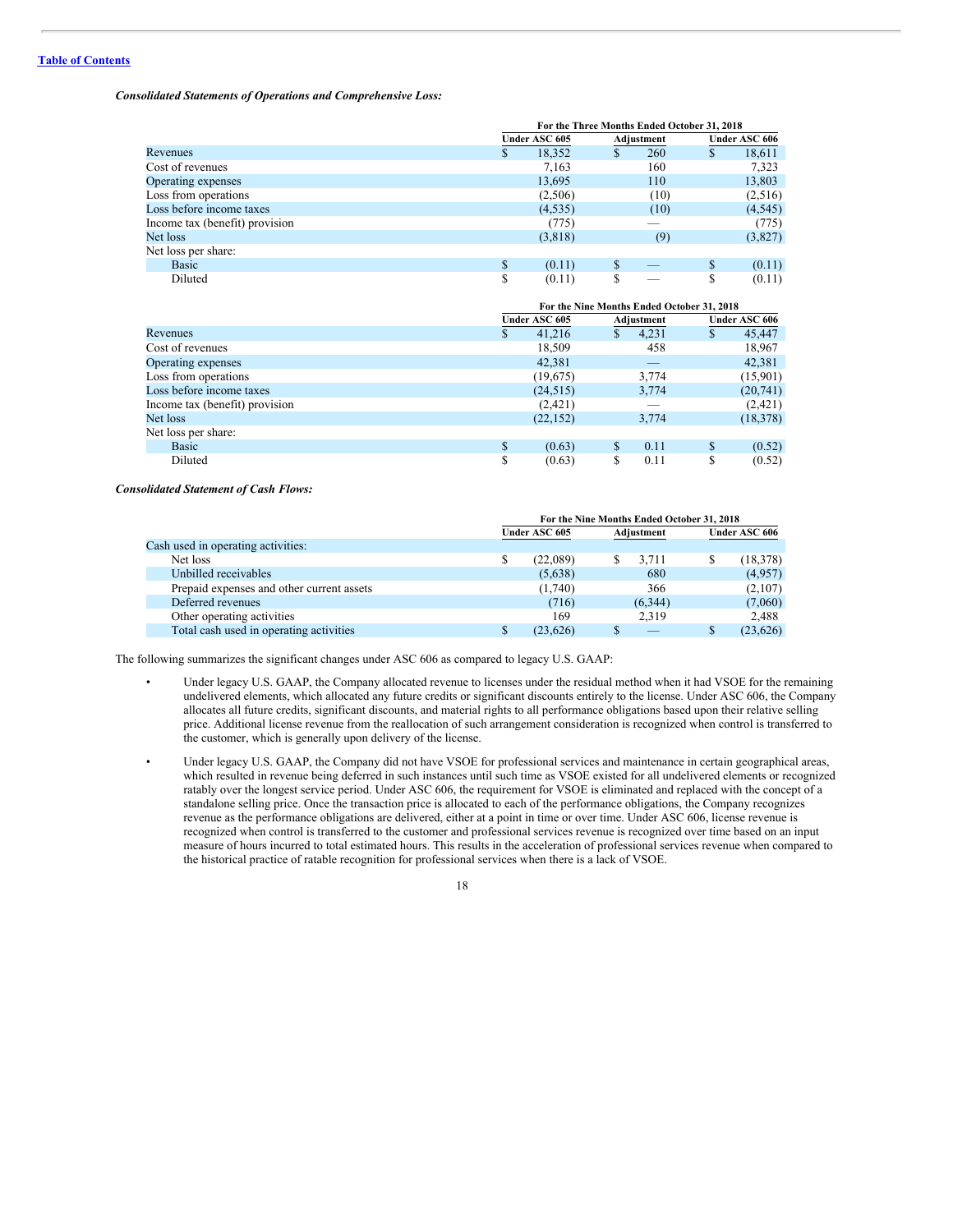- Under legacy U.S. GAAP, sales commissions and other third-party acquisition costs resulting directly from securing contracts with customers are expensed when incurred. Under ASC 340, *"Other Assets and Deferred Costs,"* because the sales commission paid on the maintenance renewals is not commensurate with the original arrangement, ASC 340 requires that these acquisition costs be expensed over the expected period of benefit, which we estimate as the customer life of five years.
- Under legacy U.S. GAAP, professional service costs associated with highly customized development efforts related directly to contracts with customers are expensed when incurred. Under ASC 340, these costs are recognized as an asset when incurred and are expensed along with professional service revenue at the time that customized software is delivered and/or accepted.

#### *Disaggregated Revenue*

The following table shows our revenue disaggregated by revenue stream for the three and nine months ended October 31, 2018 (amounts in thousands):

|                            | <b>For the Three Months</b><br><b>Ended October 31,</b><br>2018 |   | For the Nine<br><b>Months</b><br>Ended October 31,<br>2018 |
|----------------------------|-----------------------------------------------------------------|---|------------------------------------------------------------|
| Revenue by revenue stream: |                                                                 |   |                                                            |
| Product                    | 8,268                                                           | S | 12,821                                                     |
| Professional services      | 2,948                                                           |   | 11,011                                                     |
| Maintenance - first year   | 514                                                             |   | 1,632                                                      |
| Maintenance - renewal      | 6,882                                                           |   | 19,983                                                     |
| Total revenues             | 18,612                                                          |   | 45.447                                                     |

#### *Transaction Price Allocated to Future Performance Obligations*

The aggregate amount of transaction price that is allocated to performance obligations that have not yet been satisfied or are partially satisfied as of October 31, 2018 is \$19.7 million. This amount consists of amounts billed for undelivered services that are included in deferred revenue.

#### *Significant Judgments*

Our contracts with customers often include promises to transfer multiple products and services to a customer. Determining whether products and services are considered distinct performance obligations that should be accounted for separately versus together may require significant judgment. Once we determine the performance obligations, the Company determines the transaction price, which includes estimating the amount of variable consideration to be included in the transaction price, if any. We then allocate the transaction price to each performance obligation in the contract based on a relative stand-alone selling price method. The corresponding revenue is recognized as the related performance obligations are satisfied as discussed in the revenue categories above.

Judgment is required to determine the standalone selling price for each distinct performance obligation. We determine standalone selling price based on the price at which the performance obligation is sold separately. If the standalone selling price is not observable through past transactions, we estimate the standalone selling price taking into account available information such as market conditions and internally approved pricing guidelines related to the performance obligations.

With the exception of travel and entertainment expenses, our contracts do not generally include a variable component to the transaction price. With certain statements of work, we explicitly state that we are to be reimbursed for reasonable travel and entertainment expenses incurred as part of the delivery of professional services. In the cases when we are entitled to collect all travel and entertainment expenses incurred, an estimate of the fulfillment costs is made at the onset of the contract in order to determine the transaction price. The revenue associated with travel and entertainment expenses is then recognized over time along with the professional services.

As discussed above, some of our contracts have payment terms that differ from the timing of revenue recognition which requires us to assess whether the transaction price for those contracts include a significant financing component. We have elected the practical expedient that permits an entity to not adjust for the effects of a significant financing component if we expect that at the contract inception, the period between when the entity transfers a promised good or service to a customer and when the customer pays for that good or service will be one year or less. For those contracts in which the period exceeds the one-year threshold, this assessment, as well as the quantitative estimate of the financing component and its relative significance, requires judgment. We estimate the significant financing component provided to our customers with extended payment terms by determining the present value of the future payments by applying a discount rate that reflects the customer's creditworthiness.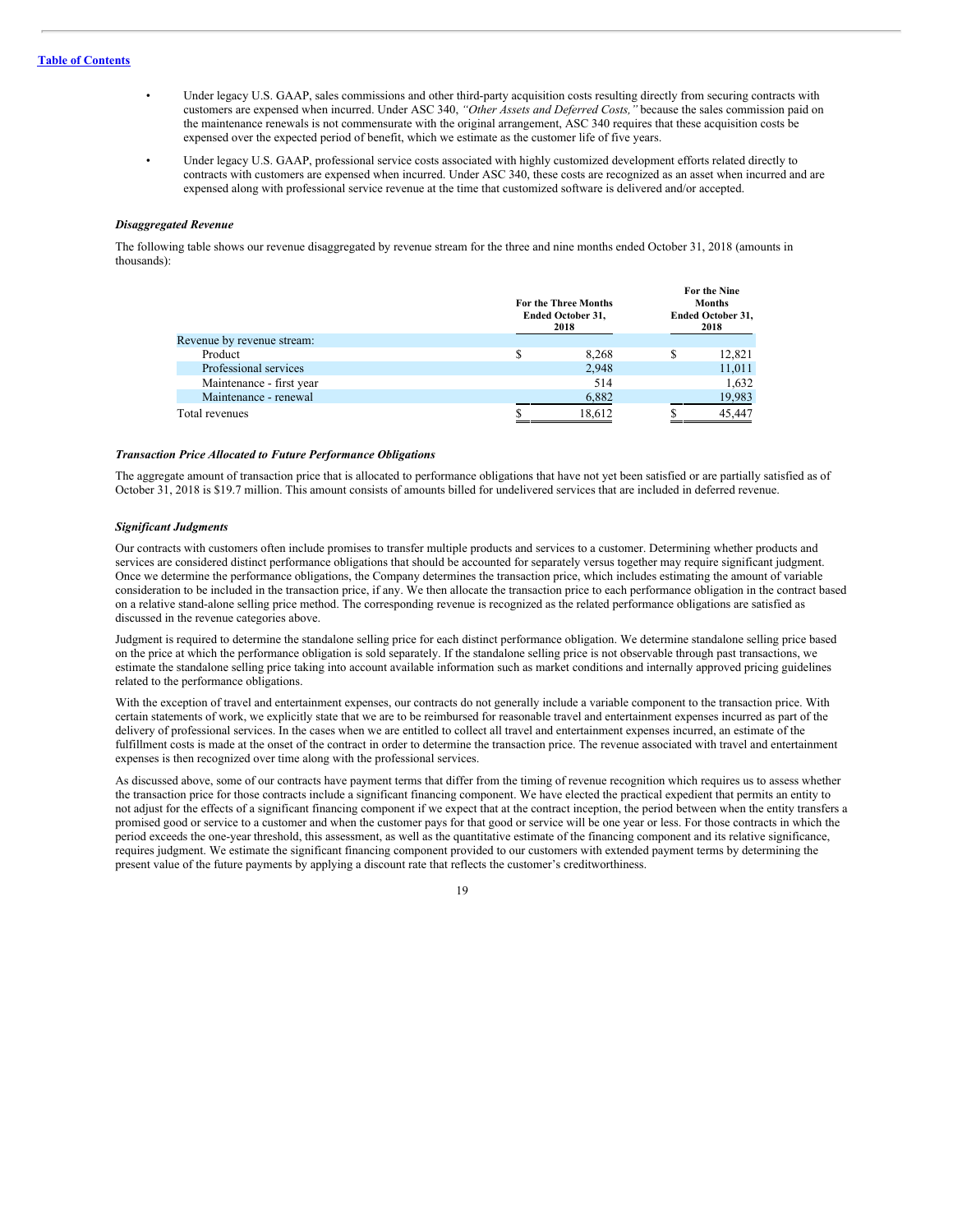## *Contract Balances*

Contract assets consist of unbilled revenue which arises when revenue is recognized in advance of billing for certain customer contracts. Contract liabilities consist of deferred revenue and customer deposits which arise when amounts are billed to or collected from customers in advance of revenue recognition.

## *Costs to Obtain and Fulfill a Contract*

The Company recognizes an asset for the incremental costs of obtaining a contract with a customer if we expect the benefit of those costs to be longer than one year. We have determined that commissions and special incentive payments ("Spiffs") for hardware and software maintenance and support and professional services paid under our sales incentive programs meet the requirements to be capitalized under ASC 340-40, which prior to the adoption of ASC 606, we had expensed as incurred. The amount capitalized for incremental costs to obtain contracts as of October 31, 2018 was \$0.4 million, all of which was short-term and has been included in prepaid expenses and other current assets in our consolidated balance sheet. Costs to obtain a contract are amortized as sales and marketing expense over the expected period of benefit in a manner that is consistent with the transfer of the related goods or services to which the asset relates. The judgments made in determining the amount of costs incurred include whether the commissions are in fact incremental and would not have occurred absent the customer contract and the estimate of the amortization period. The commissions and Spiffs related to professional services are amortized over time, as work is completed. The commissions and Spiffs for hardware and software maintenance are amortized over the life of the customer, which is estimated to be five years. These costs are periodically reviewed for impairment; however, we determined that no impairment existed as of October 31, 2018. We have elected to apply the practical expedient and recognize the incremental costs of obtaining contracts as an expense when incurred if the amortization period of the assets that the Company otherwise would have recognized is one year or less.

We capitalize incremental costs incurred to fulfill our contracts that (i) relate directly to the contract, (ii) are expected to generate resources that will be used to satisfy the Company's performance obligation under the contract, and (iii) are expected to be recovered through revenue generated under the contract. Contract fulfillment costs include direct labor for support services, software enhancements, reimbursable expenses, and professional services for customized software development costs. The revenue associated with the support services, software enhancements, and reimbursable expenses is recognized ratably over time therefore the costs associated are expensed as incurred. The professional services associated with the customized software are not recognized until completion. As such, the professional services costs are capitalized and recognized upon completion of the services.

## **11. Segment Information, Significant Customers and Geographic Information**

## *Segment Information*

Our operations are organized into one reportable segment. Operating segments are defined as components of an enterprise evaluated regularly by the Company's chief operating decision maker in deciding how to allocate resources and assess performance. Our reportable segment was determined based upon the nature of the products offered to customers, the market characteristics of each operating segment and the Company's management structure.

## *Significant Customers*

Four and one customers each accounted for 10% or more of our total revenues for the three and nine months, respectively, ended October 31, 2018 and one customer accounted for 10% or more of our total revenues for the three and nine months ended October 31, 2017 as follows:

|            |      | <b>Three Months Ended</b><br>October 31. |                          | <b>Nine Months Ended</b><br>October 31. |
|------------|------|------------------------------------------|--------------------------|-----------------------------------------|
|            | 2018 | 2017                                     | 2018                     | 2017                                    |
| Customer A | 10%  | 53%                                      | l 5%                     | 38%                                     |
| Customer B | 13%  | $\overline{\phantom{a}}$                 | -                        | $-$                                     |
| Customer C | 12%  | $\overline{\phantom{a}}$                 | $\overline{\phantom{a}}$ | $\overline{\phantom{a}}$                |
| Customer D | 10%  | $\overline{\phantom{a}}$                 | $\overline{\phantom{a}}$ | $\sim$                                  |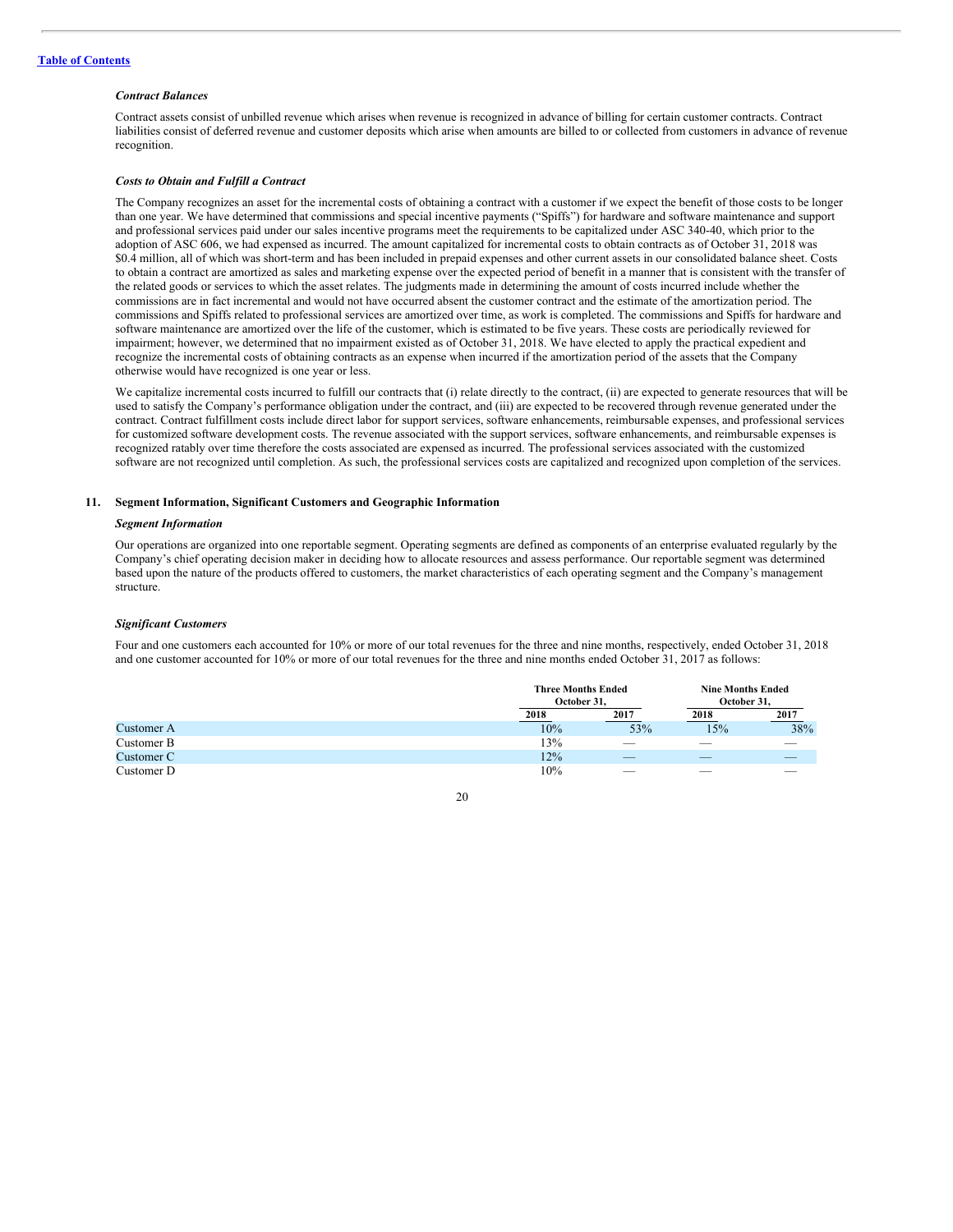## *Geographic Information*

The following table summarizes revenues by customers' geographic locations for the periods presented:

|                                              |                                            | <b>Three Months Ended October 31.</b> |                 |               |                    |               | Nine Months Ended October 31. |               |  |  |
|----------------------------------------------|--------------------------------------------|---------------------------------------|-----------------|---------------|--------------------|---------------|-------------------------------|---------------|--|--|
|                                              | 2018                                       | 2017                                  |                 |               |                    | 2017          |                               |               |  |  |
|                                              | Amount                                     | $\frac{0}{0}$                         | Amount          | $\frac{0}{0}$ | Amount             | $\frac{0}{0}$ | Amount                        | $\frac{0}{0}$ |  |  |
|                                              | (Amounts in thousands, except percentages) |                                       |                 |               |                    |               |                               |               |  |  |
| Revenues by customers' geographic locations: |                                            |                                       |                 |               |                    |               |                               |               |  |  |
| North America (1)                            | \$10,534                                   |                                       | 56\% \$ 6.931   | 29%           | \$23,580           | 52%           | \$23.577                      | 41%           |  |  |
| Europe and Middle East                       | 3.876                                      | 21%                                   | 14.560          | 62%           | 13.757             | 30%           | 28,203                        | 49%           |  |  |
| Latin America                                | 3.863                                      | 21%                                   | 1.545           | $7\%$         | 6.934              | 15%           | 4.408                         | 8%            |  |  |
| Asia Pacific                                 | 338                                        | $2\%$                                 | 394             | $2\%$         | 1,176              | $3\%$         | 1,134                         | $2\%$         |  |  |
| Total                                        | \$18,611<br>_____                          |                                       | \$23,430<br>___ |               | \$45,447<br>______ |               | \$57,322<br>____              |               |  |  |

(1) Includes total revenues for the United States for the periods shown as follows (amounts in thousands, except percentage data):

|                     | <b>Three Months Ended</b> |         | <b>Nine Months Ended</b><br>October 31. |          |  |
|---------------------|---------------------------|---------|-----------------------------------------|----------|--|
|                     | October 31.               |         |                                         |          |  |
|                     | 2018                      | 2017    | 2018                                    | 2017     |  |
| U.S. Revenue        | \$8.124                   | \$6.105 | \$19.013                                | \$20,180 |  |
| % of total revenues | 43.7%                     | 26.1%   | 41.8%                                   | 35.2%    |  |

## **12. Income Taxes**

We recorded income tax benefits of \$0.8 million and \$2.4 million in the three and nine months ended October 31, 2018, respectively, and we recorded income tax provisions of approximately \$1.2 million and \$1.5 million for the three and nine months ended October 31, 2017. Our effective tax rate in fiscal 2019 and in future periods may fluctuate on a quarterly basis as a result of changes in our jurisdictional forecasts where losses cannot be benefitted due to the existence of valuation allowances on our deferred tax assets, changes in actual results versus our estimates, or changes in tax laws, regulations, accounting principles, or interpretations thereof.

The Company reviews all available evidence to evaluate the recovery of deferred tax assets, including the recent history of losses in all tax jurisdictions, as well as its ability to generate income in future periods. As of October 31, 2018, due to the uncertainty related to the ultimate use of certain deferred income tax assets, the Company has recorded a valuation allowance on certain of its deferred assets.

On December 22, 2017, the U.S. Tax Cuts and Jobs Act ("Tax Reform Act") was signed into law. The Tax Reform Act resulted in significant changes in the U.S. corporate income tax system effective January 1, 2018, including, but not limited to, the following:

- Reduction of the corporate federal income tax rate from 35% to 21%;
- Repeal of the corporate alternative minimum tax ("AMT");
- A one-time transition tax on the deemed repatriation of accumulated previously untaxed foreign earnings ("Transition Tax");
- A move to a territorial tax system;
- Additional limitations on the tax treatment of executive compensation; and
- Acceleration of business asset expensing.

On December 22, 2017, the SEC issued guidance under SAB 118, which allows us to record provisional amounts during a measurement period not to extend beyond one year of the enactment date. The measurement period is deemed to have ended when the registrant has obtained, prepared, and analyzed the information necessary to finalize its accounting.

SAB 118 summarizes a three-step process to be applied at each reporting period to account for and qualitatively disclose: (1) the effects of the change in tax law for which accounting is complete; (2) any provisional amounts (or adjustments to provisional amounts) for the effects of the tax law where accounting is not complete, but that a reasonable estimate has been determined; and (3) when a reasonable estimate cannot yet be made and therefore taxes are reflected in accordance with law prior to the enactment of the Tax Reform Act.

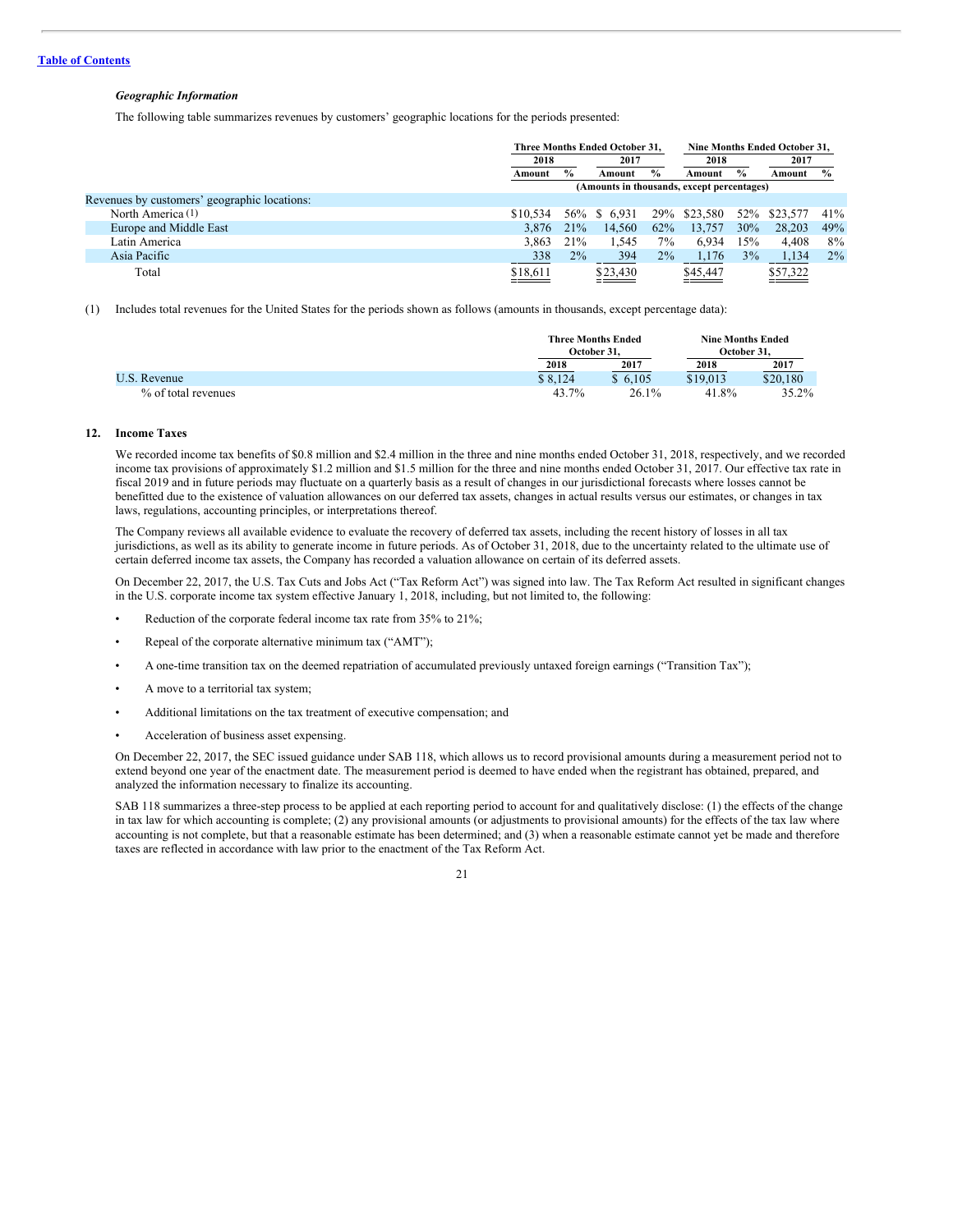The Company is still evaluating the provisions of the Tax Reform Act and amounts reflected in the financial statements for the three and nine months ended October 31, 2018 are provisional. The ultimate impact may differ from these provisional amounts, due to, among other things, additional analysis, changes in interpretations and assumptions the Company has made, additional regulatory guidance that may be issued, and actions the Company may take as a result of the Tax Reform Act. The accounting is expected to be completed within the one-year measurement period.

We are subject to additional requirements of the Tax Reform Act during the fiscal year ended January 31, 2019. Those provisions include a tax on global intangible low-taxed income ("GILTI") and a limitation on the tax treatment of certain executive compensation. We have elected to account for GILTI as a period cost, and therefore included GILTI expense in the effective tax rate calculation. Our fiscal 2019 effective tax rate includes estimates of these new provisions.

We file income tax returns in the U.S. federal jurisdiction, various state jurisdictions, and various foreign jurisdictions. We have closed out an audit with the Internal Revenue Service ("IRS") through fiscal 2013. We are no longer subject to U.S. federal examinations before fiscal 2016. However, the taxing authorities will still have the ability to review the propriety of certain tax attributes created in closed years if such tax attributes are utilized in an open tax year, such as our federal research and development credit carryovers.

## **13. Net Loss Per Share**

Net loss per share is presented in accordance with authoritative guidance which requires the presentation of "basic" and "diluted" earnings per share. Basic earnings (loss) per share is computed by dividing earnings (loss) available to common shareholders by the weighted-average shares of common stock outstanding during the period. For the purposes of calculating diluted earnings per share, the denominator includes both the weighted average number of shares of common stock outstanding during the period and the weighted average number of shares of potential dilutive shares of common stock, such as stock awards, calculated using the treasury stock method. Basic and diluted net loss per share was the same for all the periods presented as the impact of potential dilutive shares outstanding was anti-dilutive.

The following table sets forth our computation of basic and diluted net loss per common share (amounts in thousands, except per share amounts):

|                                                                                  | <b>Three Months Ended</b><br>October 31. |                        | <b>Nine Months Ended</b><br>October 31. |           |  |
|----------------------------------------------------------------------------------|------------------------------------------|------------------------|-----------------------------------------|-----------|--|
|                                                                                  | 2018                                     | 2017                   | 2018                                    | 2017      |  |
| Net loss                                                                         | \$ (3,827)                               | (220)                  | \$(18,378)                              | \$(7,120) |  |
| Weighted average shares used in computing net loss per share - basic and diluted | 35,747                                   | 35,479                 | 35,668                                  | 35,381    |  |
| Net loss per share:                                                              |                                          |                        |                                         |           |  |
| Basic                                                                            | (0.11)                                   | (0.00)                 | (0.52)                                  | \$ (0.20) |  |
| Diluted                                                                          | (0.11)<br>S.                             | (0.00)<br><sup>S</sup> | (0.52)<br>S                             | (0.20)    |  |

The number of common shares used in the computation of diluted net loss per share for the three and nine months ended October 31, 2018 and 2017 does not include the effect of the following potentially outstanding common shares because the effect would have been anti-dilutive (amounts in thousands):

|                         | <b>Three Months Ended</b> |       | <b>Nine Months Ended</b> |       |  |
|-------------------------|---------------------------|-------|--------------------------|-------|--|
|                         | October 31.               |       | October 31.              |       |  |
|                         | 2018                      | 2017  | 2018                     | 2017  |  |
| Stock options           | 3.204                     | 1.588 | 3.259                    | 1,676 |  |
| Restricted stock units  | 419                       | 483   | 389                      | 349   |  |
| Deferred stock units    | 218                       | 42    | 111                      | 88    |  |
| Performance stock units | 575                       | 339   | 527                      | 494   |  |
| Total                   | 4.416                     | 2.452 | 4.286                    | 2.607 |  |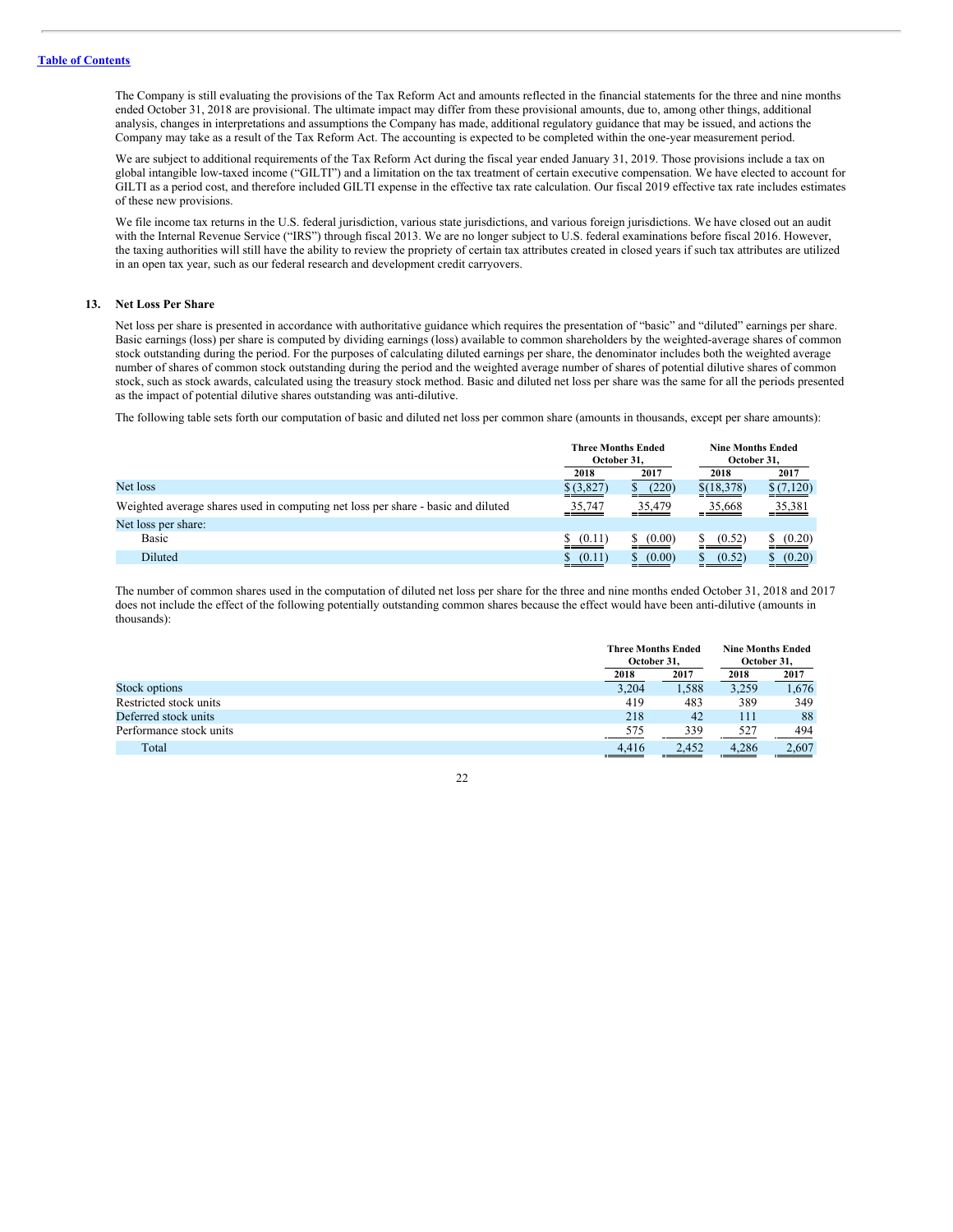## **14. Recent Accounting Standard Updates**

We consider the applicability and impact of all ASUs on our consolidated financial statements. Updates not listed below were assessed and determined to be either not applicable or are expected to have minimal impact on our consolidated financial position or results of operations. Recently issued ASUs which we feel may be applicable to us are as follows:

## *Recently Issued Accounting Standard Updates – Not Yet Adopted*

## *Intangibles—Goodwill and Other—Internal-Use Software*

In August 2018, the FASB issued ASU 2018-15, "*Intangibles—Goodwill and Other—Internal-Use Software (Subtopic 350-40): Customer's* Accounting for Implementation Costs Incurred in a Cloud Computing Arrangement That Is a Service Contract." ASU 2018-15 aligns the requirements for capitalizing implementation costs incurred in a hosting arrangement that is a service contract with the requirements for capitalizing implementation costs incurred to develop or obtain internal-use software (and hosting arrangements that include an internal use software license). The accounting for the service element of a hosting arrangement that is a service contract is not affected by these amendments. ASU 2018-15 is effective for us in the first quarter of fiscal 2020, and earlier adoption is permitted. We are currently evaluating the impact the adoption of ASU 2018-15 will have on our consolidated financial statements.

#### *Fair Value Measurement*

In August 2018, the FASB issued ASU 2018-13, "*Fair Value Measurement (Topic 820): Disclosure Framework—Changes to the Disclosure Requirements for Fair Value Measurement."* ASU 2018-13 modifies the disclosure requirements on fair value measurements. ASU 2018-13 is effective for us in the first quarter of fiscal 2020, and earlier adoption is permitted. We are currently evaluating what impact the adoption of ASU 2018-13 will have on our consolidated financial statements.

#### *Stock-based Compensation*

In June 2018, the FASB issued ASU2018-07, *"Compensation – Stock Compensation (Topic 718): Improvements to Nonemployee Share-Based Payment Accounting."* ASU 2018-07 expands the scope of Topic 718 to include all share-based payment transactions for acquiring goods and services from nonemployees. ASU 2018-07 is effective for us in the first quarter of fiscal 2020. Early adoption is permitted. We are currently evaluating what impact the adoption of this update will have on our consolidated financial statements.

#### *Comprehensive Income*

In February 2018, the FASB issued ASU2018-02, *"Income Statement – Reporting Comprehensive Income (Topic 220): Reclassification of Certain Tax Ef ects from Accumulated Other Comprehensive Income."* On December 22, 2017, the U.S. federal government enacted a tax bill, H.R.1,*An Act* to Provide for Reconciliation Pursuant to Titles II and V of the Concurrent Resolution on the Budget for Fiscal Year 2018 ("Tax Cuts and Jobs Act"), which requires deferred tax liabilities and assets to be adjusted for the effect of a change in tax laws. ASU 2018-02 allows a reclassification from accumulated other comprehensive income to retained earnings for stranded tax effects resulting from the Tax Reform Act. ASU 2018-02 is effective for us in the first quarter of fiscal 2020. Early adoption is permitted. We are currently evaluating what impact the adoption of this update will have on our consolidated financial statements.

#### *Leases*

In February 2016, the FASB issued ASU2016-02, *"Leases (Topic 842),"* which supersedes ASC 840, *"Leases (Topic 840)."* Subsequently, the FASB issued additional updates which clarify this guidance including ASU 2018-01, *"Leases (Topic 842: Land Easement Practical Expedient for Transitioning to Topic 842*," in January 2018, which allows an entity to elect an optional transition practical expedient to not evaluate land easements that exist or expired before the entity's adoption of Topic 842, and ASU 2018-11, *"Leases – Targeted Improvements (Topic 842),"* which provides for an additional transition method that allows companies to apply the new lease standard at the adoption date, eliminating the requirement to apply the standard to the earliest period presented in the consolidated financial statements. ASU 2016-02 requires a lessee to recognize a right-of-use asset and a lease liability for operating leases with terms over twelve months, initially measured at the present value of the lease payments, in its balance sheet. The standard also requires a lessee to recognize a single lease cost, calculated so that the cost of the lease is allocated over the lease term, on a generally straight-line basis. It also requires lessees to classify leases as either finance or operating leases based on the principle of whether or not the lease is effectively a financed purchase of the leased asset by the lessee. This classification will determine whether the lease expense is recognized based on an effective interest method or on a straight-line basis over the term of the lease. Early adoption of the new guidance is permitted. ASU 2016-02, ASU 2018-01 and ASU 2018-11 are effective for us beginning in the first quarter of fiscal 2020. We have begun evaluating and planning for adoption and implementation, including gathering, documenting and analyzing lease agreements subject to the new guidance. We anticipate material additions to the balance sheet (upon adoption) of right-of-use assets, offset by the associated liabilities.

#### *Recently Issued Accounting Standard Updates – Adopted During the Period*

## *Revenue from Contracts with Customers (Topic 606)*

In May 2014, the FASB issued ASU.2014-09, "*Revenue from Contracts with Customers (Topic 606)."* ASU 2014-09 provides enhancements to the quality and consistency of how revenue is reported while also improving comparability in the financial statements of companies using International Financial Reporting Standards and U.S. GAAP. The core principle requires entities to recognize revenue in a manner that depicts the transfer of goods or services to customers in amounts that reflect the consideration an entity expects to be entitled to in exchange for those goods or services. In July 2015, the FASB voted to approve a one-year deferral, making the standard effective for public entities for annual and interim periods beginning after December 15, 2017.

In March 2016, the FASB issued ASU2016-08, "*Revenue from Contracts with Customers (Topic 606): Principal versus Agent Considerations (Reporting Revenue Gross versus Net)*." The purpose of ASU 2016-08 is to clarify the guidance on principal versus agent considerations. It includes indicators that help to determine whether an entity controls the specified good or service before it is transferred to the customer and to assist in determining when the entity satisfied the performance obligation and as such, whether to recognize a gross or a net amount of consideration in their consolidated statement of operations.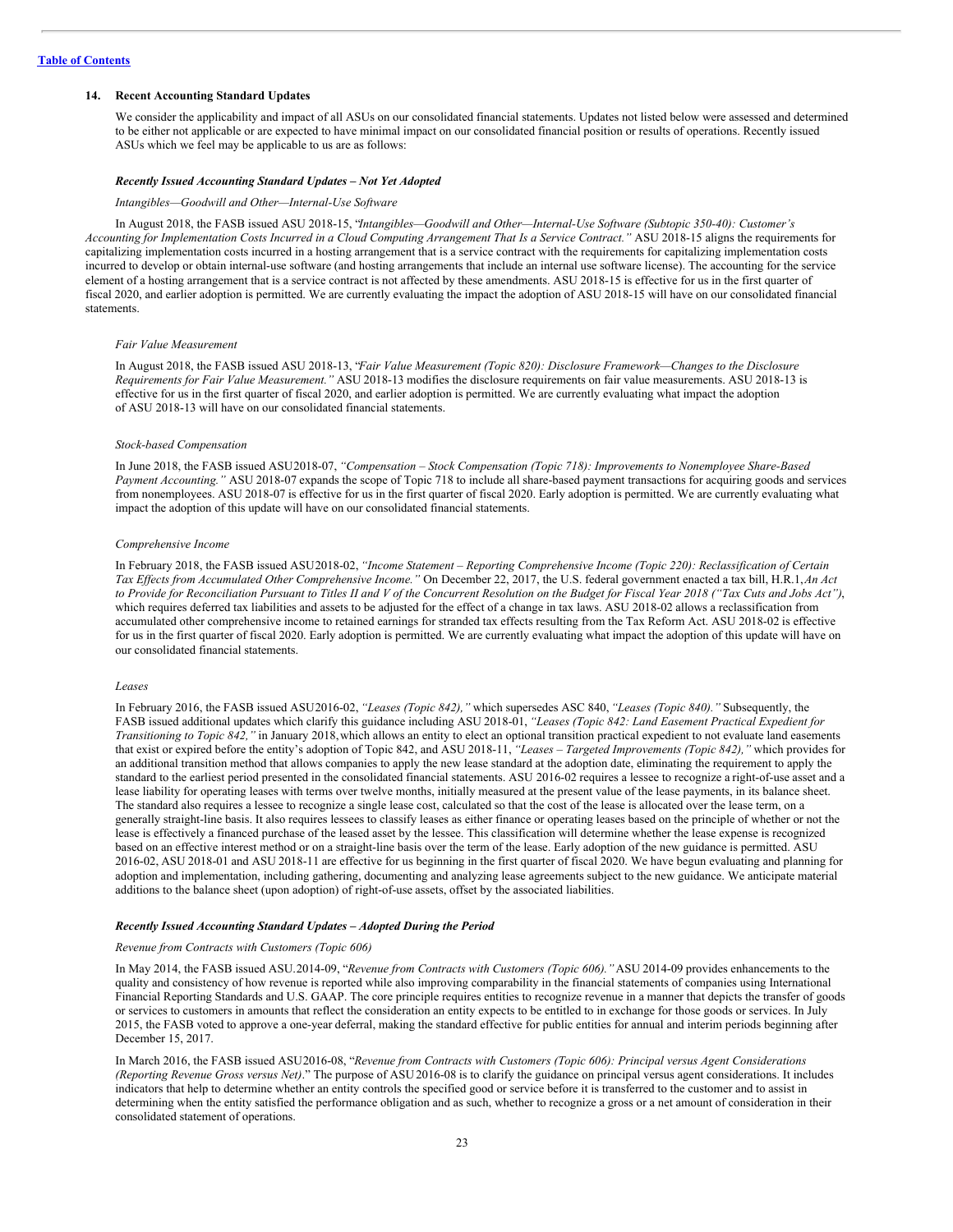In April 2016, the FASB issued ASU2016-10, "*Revenue from Contracts with Customers (Topic 606): Identifying Performance Obligations and Licensing."* ASU 2016-10 clarifies that entities are not required to assess whether promised goods or services are performance obligations if they are immaterial in the context of the contract. ASU 2016-10 also addresses how to determine whether promised goods or services are separately identifiable and permits entities to make a policy election to treat shipping and handling costs as fulfillment activities. In addition, it clarifies key provisions in Topic 606 related to licensing.

In May 2016, the FASB issued ASU2016-11, "*Revenue Recognition (Topic 605) and Derivatives and Hedging (Topic 815)."* ASU 2016-11 rescinds previous SEC comments that were codified in Topic 605, Topic 932 and Topic 815. Upon adoption of Topic 606, certain SEC comments including guidance on accounting for shipping and handling fees and costs and consideration given by a vendor to a customer should not be relied upon.

In May 2016, the FASB also issued ASU2016-12, "*Revenue from Contracts with Customers (Topic 606): Narrow Scope Improvements and Practical Expedients*." ASU 2016-12 provides clarity around collectability, presentation of sales taxes, non-cash consideration, contract modifications at transition and completed contracts at transition. ASU 2016-12 also includes a technical correction within Topic 606 related to required disclosures if the guidance is applied retrospectively upon adoption.

In December 2016, the FASB issued ASU2016-20, "*Technical Corrections and Improvements to Topic 606, Revenue from Contracts with Customers*." ASU 2016-20 allows entities not to make quantitative disclosures about remaining performance obligations in certain cases and requires entities that use any of the optional exemptions to expand their qualitative disclosures. ASU 2016-20 also clarifies other areas of the new revenue standard, including disclosure requirements for prior period performance obligations, impairment guidance for contract costs and the interaction of impairment guidance in ASC 340-40 with other guidance elsewhere in the Codification.

Effective February 1, 2018, the Company adopted ASC 606 using the modified retrospective adoption model. See Note 10,*"Revenue from Contracts* with *Customers*," to this Form 10-Q for additional information regarding how the Company is accounting for revenue under the new guidance.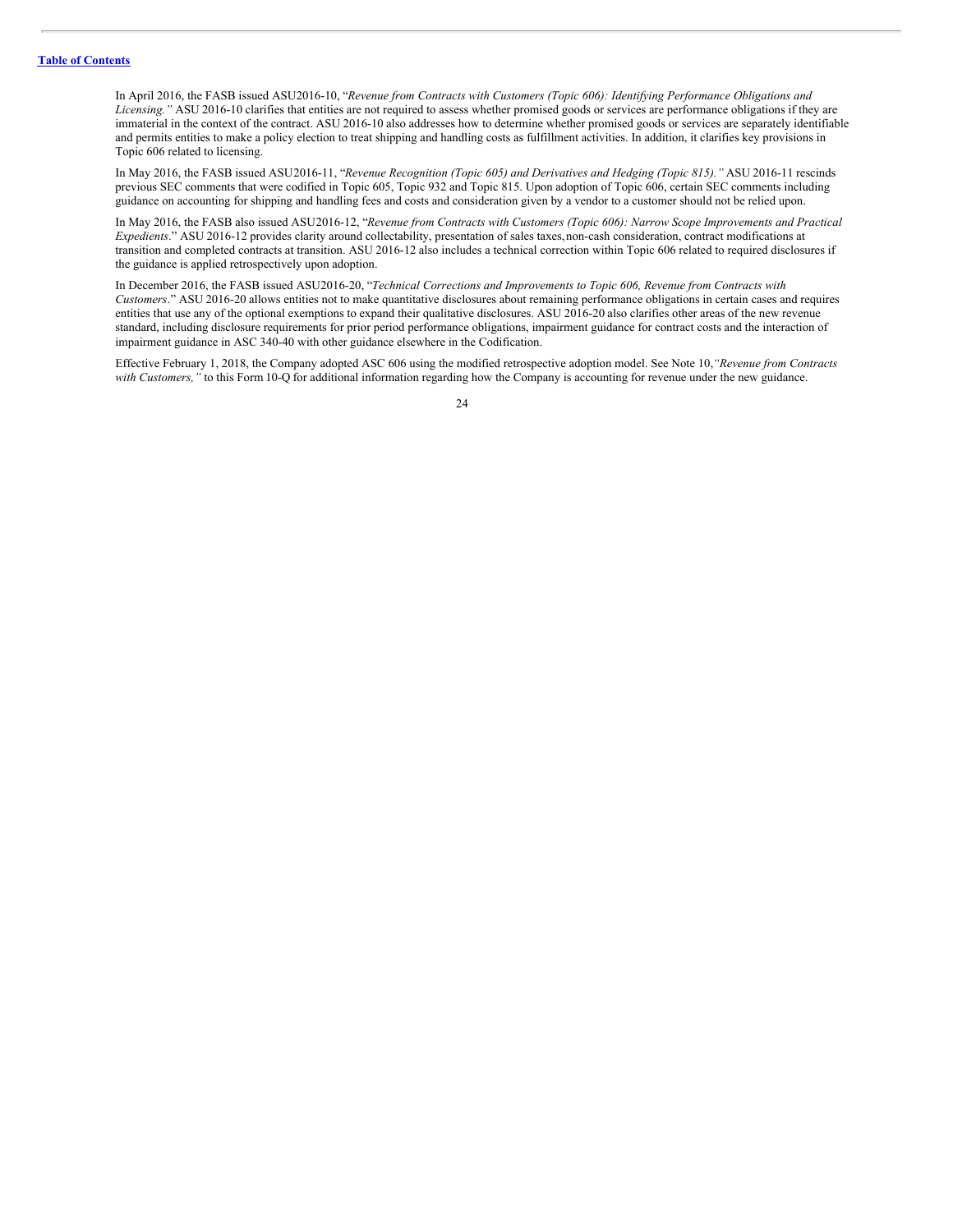## <span id="page-27-0"></span>**ITEM 2. Management's Discussion and Analysis of Financial Condition and Results of Operations**

#### *Forward-Looking Statements*

This Form 10-Q contains or incorporates forward-looking statements within the meaning of the Private Securities Litigation Reform Act of 1995, and such statements involve risks and uncertainties. The following information should be read in conjunction with the unaudited consolidated financial information and the notes thereto included in this Form 10-Q. You should not place undue reliance on these forward-looking statements. Actual events or results may differ materially due to competitive factors and other factors referred to in Part I, Item 1A. "Risk Factors" in our Form 10-K for our fiscal year ended January 31, 2018 and elsewhere in this Form 10-Q. These factors may cause our actual results to differ materially from any forwardlooking statement. These forward-looking statements are based on current expectations, estimates, forecasts and projections about the industry and markets in which we operate, and management's beliefs and assumptions. We undertake no obligation to publicly update or revise the statements in light of future developments. In addition, other written or oral statements that constitute forward-looking statements may be made by us or on our behalf. Words such as "expect," "seek," "anticipate," "intend," "plan," "believe," "could," "estimate," "may," "target," i'project," or variations of such words and similar expressions are intended to identify such forward-looking statements. These statements are not guarantees of future performance and involve certain risks, uncertainties, and assumptions that are difficult to predict.

#### *Business Overview*

We are an industry leader in the delivery of multiscreen, advertising and premium over-the-top ("OTT") video management solutions headquartered in Acton, Massachusetts. Our products and services facilitate the aggregation, licensing, management and distribution of video and advertising content for cable television system operators, telecommunications companies, satellite operators and media companies. We currently operate under one reporting segment.

We address what we see as the continuing rise of Internet Protocol Television ("IPTV") and OTT services by such companies as Netflix, Hulu, Amazon, mlbam, Kaltura, Ooyala and Brightcove and by media companies such as HBO, CBS and BBC. This rise of IPTV and OTT video services globally has increased the demand for multiscreen capabilities on a range of consumer devices operating on cloud-based platforms. We have been increasing our strategic investments in research and development as a percentage of revenue related to our cloud-based offerings, as well as in sales and marketing as we focus on our go-to-market efforts in this area.

We continue to invest in developing and commercializing next generation capabilities in our four main product offerings: video back office, advertising, content management and user experience. Our portfolio of products allows us to provide customers with end-to-end video delivery capabilities across multiple platforms, thus reducing cost and increasing speed and ease of use for end users. We believe that by delivering innovative solutions to both our existing customer base and to content owners that are looking to provide end-to-end solutions, we can meet their growing needs and help them get to market faster, which will help them drive new revenue growth. We have virtualized our solutions and products to make integrating with existing networks simple and this ease-of-use is a core competency of our platform. We have optimized our software solutions to serve a wide range of consumer devices.

We expect to increase software sales in North America and Europe, the Middle East and Africa ("EMEA") through targeted sales efforts in those regions. In addition, we believe that we have opportunity for revenue growth in other areas of the world by expanding our selling efforts in Asia Pacific and Latin and South America, primarily with partners. We also believe that our existing service operator customers will continue upgrading to new features that can increase average revenue per subscriber, reduce operating and capital expenses, and lower customer churn.

As evidenced by our financial results from the three-and nine-month periods ended October 31, 2018, we continue to experience fluctuations in our revenues from period to period due to the following factors:

- Changes to estimated times to complete long-term projects;
- The time required to deliver and install the product and for the customer to accept the product and services;
- Timing of customers in selecting programs to launch our services to their end users;
- The ability of our customers to process purchase order within their organizations in a timely manner;
- The transition from perpetual license to subscription, cloud-based revenue and the associated movement from our traditional professional services model;
- Budgetary approvals by our customers for capital purchases;
- Uncertainty caused by potential consolidation in the industry; and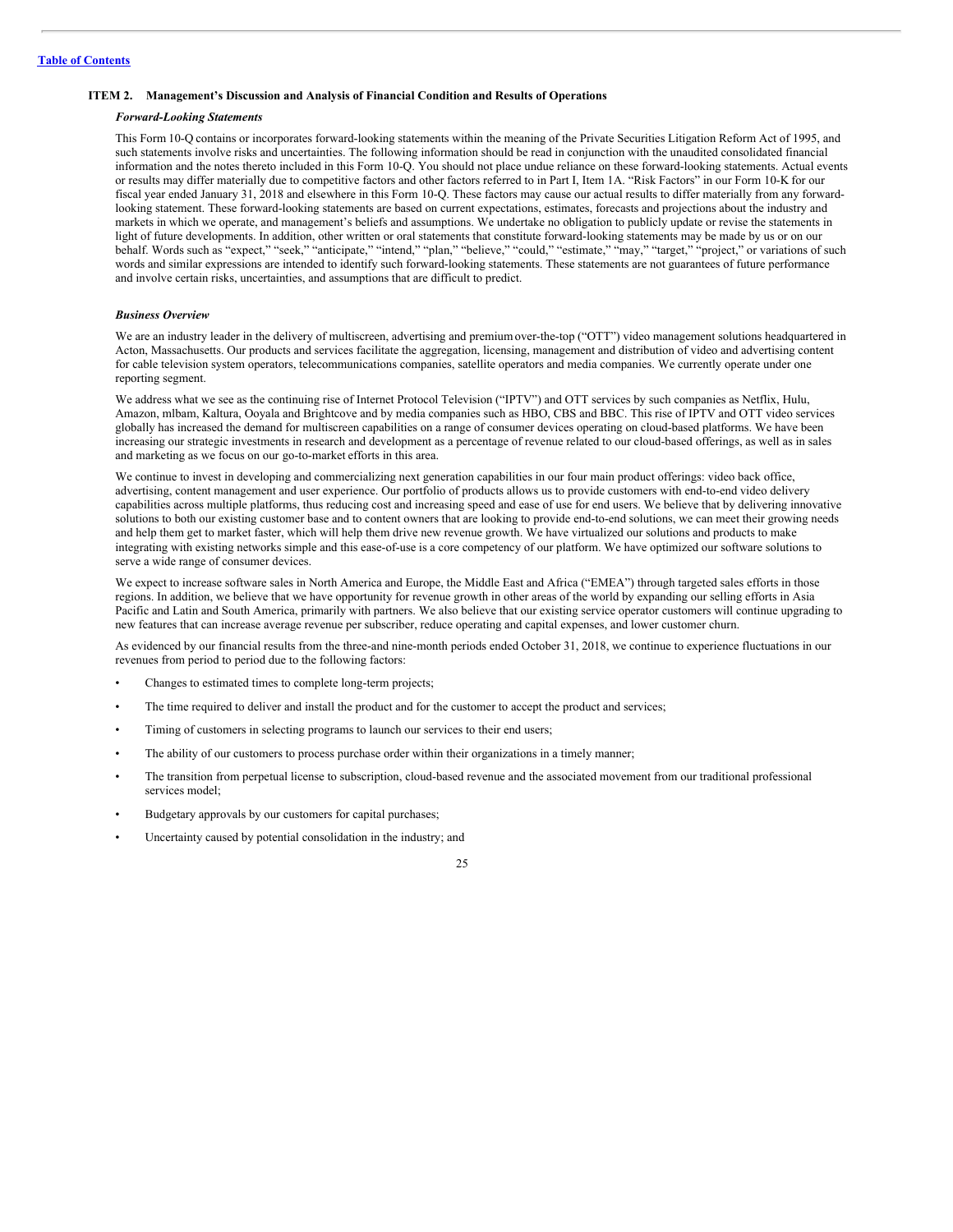## Changes in foreign exchange rates.

These, together with other factors, could result in reductions in sales of our products, longer sales cycles, difficulties in collection of accounts receivable, a longer period of time before we may recognize revenue attributable to a sale, changes in cost estimates on long-term contracts which could result in a loss provision, gross margin deterioration, slower adoption of new technologies, the transition to SaaS, and increased price competition.

On May 5, 2016, we acquired a 100% share of DCC Labs in exchange for an aggregate of \$2.7 million in newly issued shares of SeaChange common stock and \$5.2 million in cash, net of cash acquired, resulting in a total net purchase price of \$7.9 million. The stock consideration was determined by dividing the total value of \$2.7 million by the volume weighted average closing price of our common stock for the twenty trading days preceding the closing. DCC Labs is a developer of set-top and multiscreen device software. Of the total consideration, \$0.5 million in cash and all the stock (681,278 shares) were initially held in escrow as security for the indemnification obligations of the former DCC Labs owners to SeaChange under the purchase agreement, with one-third of the stock in escrow to be released to the former DCC Labs owners annually on the anniversary date of the acquisition beginning on May 5, 2017 and ending May 5, 2019, and one-half of the cash in escrow to be released to the former DCC Labs owners on May 5, 2017 and May 5, 2018. As of May 5, 2018, all of the cash and 454,184 shares of our common stock initially deposited with an Escrow Agent have been disbursed to the sellers. The remaining stock held of 227,094 shares will be released on May 5, 2019.

The acquisition of DCC Labs in fiscal 2017 enabled us to optimize the operations of ourIn-Home business, which developed home video gateway software including SeaChange's Nucleus and NitroX products. In addition, the acquisition brought market-ready products, including an optimized television software stack for Europe's Digital Video Broadcasting community, and an HTML5 framework for building additional user experience client applications across a variety of CPE devices, including Android TV STBs, tablets, mobile and computer devices. During fiscal 2018, the In-Home business became the center of engineering and expanded to include product development for backoffice, advertising content management and legacy products. The Poland operation became the prime engineering location and as of the end of fiscal 2018, was the largest location by number of engineers. In addition, the engineering efforts were combined and the teams were re-organized into a single global team in fiscal 2018, which spans a reduced number of locations globally compared to fiscal 2017. As part of the engineering transition, organizational improvements were implemented in order to focus on software quality, reliability and pre-integration, in order to de-risk deployments and reduce time to market for new solutions and existing upgrades. The global engineering team introduced DevOps practices with a customer-centric view of technology improvements across all products within the SeaChange solution. Along with operational improvements, engineering introduced changes to process and workflow which enabled more accurate effort estimations and velocity tracking. With the introduction of common agile project methodology across all teams and products, the efficiency of software engineering increased. This allowed more engineering resources to focus on innovation and development of industry leading features and enhancements to existing products as well as new product releases that expand the SeaChange technology franchise.

In conjunction with the DCC Labs acquisition and an additional company-wide cost savings program established in the second half of fiscal 2017, SeaChange commenced the 2017 Restructuring Program, which has allowed us to achieve approximately \$38 million in annualized cost savings since its commencement. The 2017 Restructuring Program resulted in aggregate charges of \$9.2 million as of January 31, 2018 in severance and other restructuring costs. These charges include costs for workforce reductions, facility closings and other costs to complete the restructuring, such as legal and consulting fees. As of January 31, 2018, the 2017 Restructuring Program was completed and has helped us improve operations and optimize our cost structure.

In September 2018, in order to help return the Company to profitability by the end of fiscal 2019, we implemented the 2019 Restructuring Program. The primary element of this restructuring program was staff reductions across all of our functions and geographic areas and we expect the program to be completed by the end of fiscal 2019. Annualized cost savings are expected to be approximately \$6 million once completed and other restructuring and severance charges are estimated to be approximately \$1 million.

## **Results of Operations**

The following discussion summarizes the key factors our management believes are necessary for an understanding of our consolidated financial statements.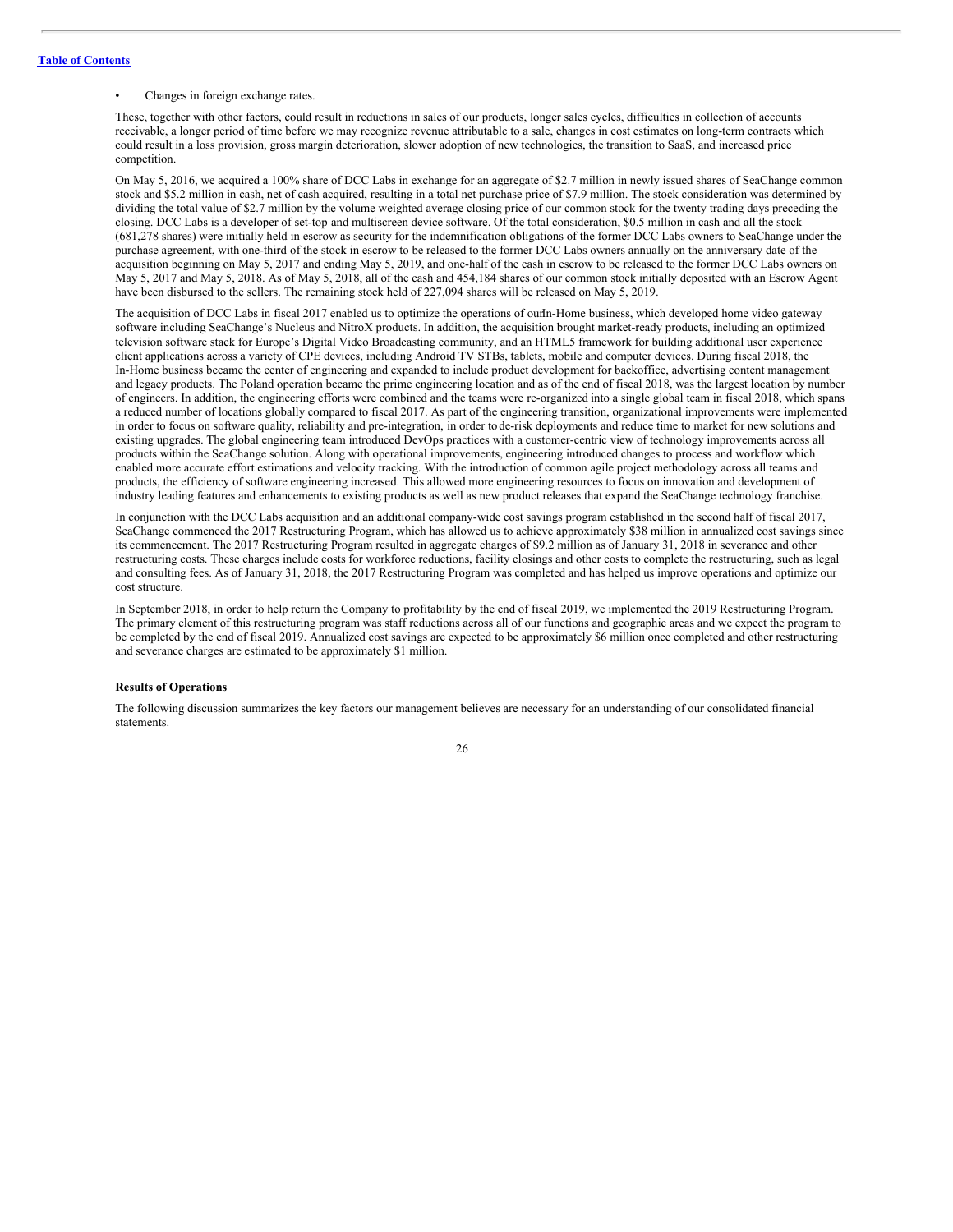## *Revenues*

The following table summarizes information about our revenues for the three and nine months ended October 31, 2018 and 2017:

|                             | <b>Three Months Ended</b><br>October 31, |                                                    | Increase/<br>Increase/<br>(Decrease)<br>(Decrease) |            | <b>Nine Months Ended</b><br>October 31, |          | Increase/<br>(Decrease) | Increase/<br>(Decrease) |  |  |
|-----------------------------|------------------------------------------|----------------------------------------------------|----------------------------------------------------|------------|-----------------------------------------|----------|-------------------------|-------------------------|--|--|
|                             | 2018                                     | 2017                                               | <b>S</b> Amount                                    | % Change   | 2018                                    | 2017     | <b>S</b> Amount         | % Change                |  |  |
|                             |                                          | (Amounts in thousands, except for percentage data) |                                                    |            |                                         |          |                         |                         |  |  |
| Revenues:                   |                                          |                                                    |                                                    |            |                                         |          |                         |                         |  |  |
| Product                     | \$ 8.268                                 | \$11.119                                           | (2,851)                                            | $(25.6\%)$ | \$12,821                                | \$18,907 | \$ (6,086)              | $(32.2\%)$              |  |  |
| Service                     | 10,343                                   | 12,311                                             | (1,968)                                            | $(16.0\%)$ | 32,626                                  | 38,415   | (5,789)                 | $(15.1\%)$              |  |  |
| Total revenues              | 18,611                                   | 23,430                                             | (4,819)                                            | $(20.6\%)$ | 45,447                                  | 57,322   | (11, 875)               | (20.7%)                 |  |  |
| Cost of product revenues    | 1,894                                    | 1,453                                              | 441                                                | 30.4%      | 3,052                                   | 3,852    | (800)                   | $(20.8\%)$              |  |  |
| Cost of service revenues    | 5,429                                    | 5,613                                              | (184)                                              | $(3.3\%)$  | 15,915                                  | 15,813   | 102                     | $0.6\%$                 |  |  |
| Total cost of revenues      | 7,323                                    | 7,066                                              | 257                                                | 3.6%       | 18,967                                  | 19,665   | (698)                   | $(3.5\%)$               |  |  |
| Gross profit                | \$11,288                                 | \$16,364                                           | \$ (5,076)                                         | $(31.0\%)$ | \$26,480                                | \$37,657 | \$(11,177)              | (29.7%)                 |  |  |
| Gross product profit margin | 77.1%                                    | 86.9%                                              |                                                    | $(9.8\%)$  | 76.2%                                   | 79.6%    |                         | $(3.4\%)$               |  |  |
| Gross service profit margin | 47.5%                                    | 54.4%                                              |                                                    | $(6.9\%)$  | 51.2%                                   | 58.8%    |                         | $(7.6\%)$               |  |  |
| Gross profit margin         | 60.7%                                    | 69.8%                                              |                                                    | $(9.2\%)$  | 58.3%                                   | 65.7%    |                         | $(7.4\%)$               |  |  |

*Product Revenue.* The decrease in product revenue for the three and nine months ended October 31, 2018 of \$2.9 million and \$6.1 million, respectively, included a \$5.4 million and a \$8.2 million decrease in our video platform, user experience, and third-party product revenues, as compared to the same periods of fiscal 2018. This is primarily a result of a one-time purchase of a significant number of licenses by one of our major customers in the third quarter of the prior fiscal year. The decrease was partially offset by a \$1.6 million and \$2.2 million increase in advertising revenues in the three and nine months ended October 31, 2018, respectively, as compared to the same periods of fiscal 2018 and a \$1.0 million increase in hardware sales in the three months ended October 31, 2018 as compared to the same periods of fiscal 2018.

*Service Revenue.* Service revenue decreased \$2.0 million and \$5.8 million for the three and nine months ended October 31, 2018, as compared to the same periods of fiscal 2018, primarily due to lower sales resulting in less professional service engagements with our customers. Also, revenue recognized for our software-as-a-service was lower as compared to the same periods of fiscal 2018 due to a contract cancellation with our customer in the prior fiscal year. Additionally, maintenance and support revenue provided on post-warranty contracts for both periods decreased as customers continue to provide their own solutions and legacy products are decommissioned.

During the three months ended October 31, 2018, four customers each accounted for more than 10% of our total revenue and one customer accounted for more than 10% of our total revenue for the nine months period ended October 31, 2018. In both of the comparable periods in the prior year, one customer accounted for more than 10% of our total revenue. See Note 11, *"Segment Information, Significant Customers and Geographic Information,"* to our consolidated financial statements for more information.

International revenues represented approximately 56% and 74% of total revenues in the three months ended October 31, 2018 and 2017, respectively. For the nine months ended October 31, 2018 and 2017, international revenues accounted for 58% and 65% of total revenues, respectively. The decrease in the international sales as a percentage of total revenue for the three months ended October 31, 2018, as compared to the same period in the prior fiscal year, is primarily due to a decrease in revenue generated from one major customer in EMEA during fiscal 2019 compared to the prior fiscal year.

*Gross Profit and Margin.* Cost of revenues consists primarily of the cost of resold third-party products and services, purchased components and subassemblies, labor and overhead relating to the assembly and testing of complete systems and costs related to customized software development contracts.

Our gross profit margin decreased nine percentage points for the three months ended October 31, 2018, as compared to the same period of the prior fiscal year. This decrease is primarily due to the product mix during the quarter, as fewer, higher-margin software licenses were delivered. Product profit margin decreased ten percentage points for the three months ended October 31, 2018, as compared to the same period of fiscal 2018, as there was a higher hardware component in the third quarter of fiscal 2019, as compared to more higher margin software licenses in product deals in the same period last fiscal year. Service profit margins decreased seven percentage points for the three months ended October 31, 2018, as compared to the same period of fiscal 2018. The reason for this decrease is primarily due to lower service revenue to absorb our fixed costs from professional services during the current fiscal year quarter compared to the same quarter last fiscal year.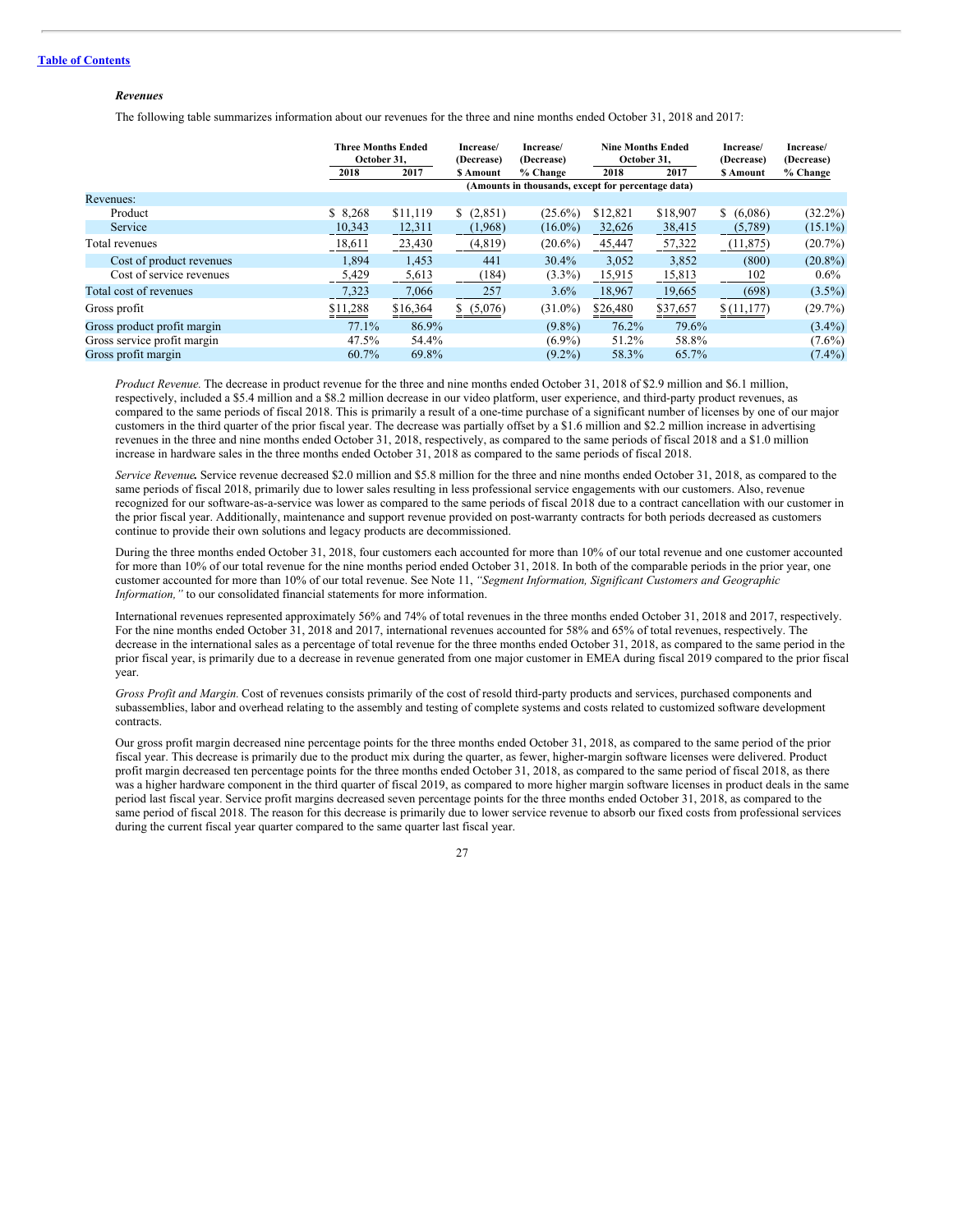Our gross profit margin decreased seven percentage points for the nine months ended October 31, 2018, as compared to the same period of the prior fiscal year, for the same reasons discussed above. Product profit margin decreased by three percentage points during the nine months ended October 31, 2018, as compared to the same period of fiscal 2018 due to product mix and higher hardware revenues included in our product offering that typically have a lower margin. Service profit margins decreased eight percentage points for the nine months ended October 31, 2018, as compared to the same period of fiscal 2018. This decrease is due to the lower service revenue generated during the first nine months of fiscal 2019 to absorb our fixed costs from professional services compared to the same period of fiscal 2018.

#### *Operating Expenses*

## *Research and Development*

The following table provides information regarding the change in research and development expenses during the periods presented:

|                                   | <b>Three Months Ended</b><br>October 31. |         | <b>Decrease</b> | <b>Decrease</b>                                    | <b>Nine Months Ended</b><br>October 31. |          | Increase | Increase |
|-----------------------------------|------------------------------------------|---------|-----------------|----------------------------------------------------|-----------------------------------------|----------|----------|----------|
|                                   | 2018                                     | 2017    | <b>S</b> Amount | % Change                                           | 2018                                    | 2017     | S Amount | % Change |
|                                   |                                          |         |                 | (Amounts in thousands, except for percentage data) |                                         |          |          |          |
| Research and development expenses | \$4.836                                  | \$5.634 | 798             | $14.2\%$                                           | \$15,477                                | \$17.411 | .934     | $11.1\%$ |
| % of total revenues               | $26.0\%$                                 | 24.0%   |                 |                                                    | 34.1%                                   | 30.4%    |          |          |

Research and development expenses consist primarily of employee costs, which include salaries, benefits and related payroll taxes, depreciation of development and test equipment and an allocation of related facility expenses. During the three and nine months ended October 31, 2018, research and development costs decreased \$0.8 million and \$1.9 million, respectively, as compared to the same periods of fiscal 2018, primarily due to a decrease in labor costs associated with the lower headcount resulting from the cost-savings efforts implemented as part of the 2017 Restructuring Program and the 2019 Restructuring Program.

#### *Selling and Marketing*

The following table provides information regarding the change in selling and marketing expenses during the periods presented:

|                                | Three Months Ended |         |                                    |  |                                                    | <b>Nine Months Ended</b> |          |          |          |          |
|--------------------------------|--------------------|---------|------------------------------------|--|----------------------------------------------------|--------------------------|----------|----------|----------|----------|
|                                | October 31.        |         | <b>Decrease</b><br><b>Decrease</b> |  |                                                    | October 31.              |          | Increase | Increase |          |
|                                | 2018               | 2017    | 6 Amount                           |  | % Change                                           | 2018                     | 2017     |          | 5 Amount | % Change |
|                                |                    |         |                                    |  | (Amounts in thousands, except for percentage data) |                          |          |          |          |          |
| Selling and marketing expenses | \$3.705            | \$3.916 | 211                                |  | 5.4%                                               | \$10.776                 | \$9,292  |          | .484     | $16.0\%$ |
| % of total revenues            | 19.9%              | 16.7%   |                                    |  |                                                    | 23.7%                    | $16.2\%$ |          |          |          |

Selling and marketing expenses consist primarily of payroll costs, which include salaries and related payroll taxes, benefits and commissions, travel expenses and certain promotional expenses. Selling and marketing expenses decreased \$0.2 million for the three months ended October 31, 2018 and increased by \$1.5 million for the nine months ended October 31, 2018, as compared to the same periods of the prior fiscal year. The decrease of \$0.2 million is primarily due to lower commission expenses of \$0.6 million and partially offset by increased contract labor charges of \$0.3 million recorded during the three months ended October 31, 2018. The increase of \$1.5 million is due primarily to a \$1.1 million increase in contract labor and professional fees and \$0.8 million increase in salary and related costs, partially offset by \$0.8 million decrease in commission expense for the nine-month period ended October 31, 2018.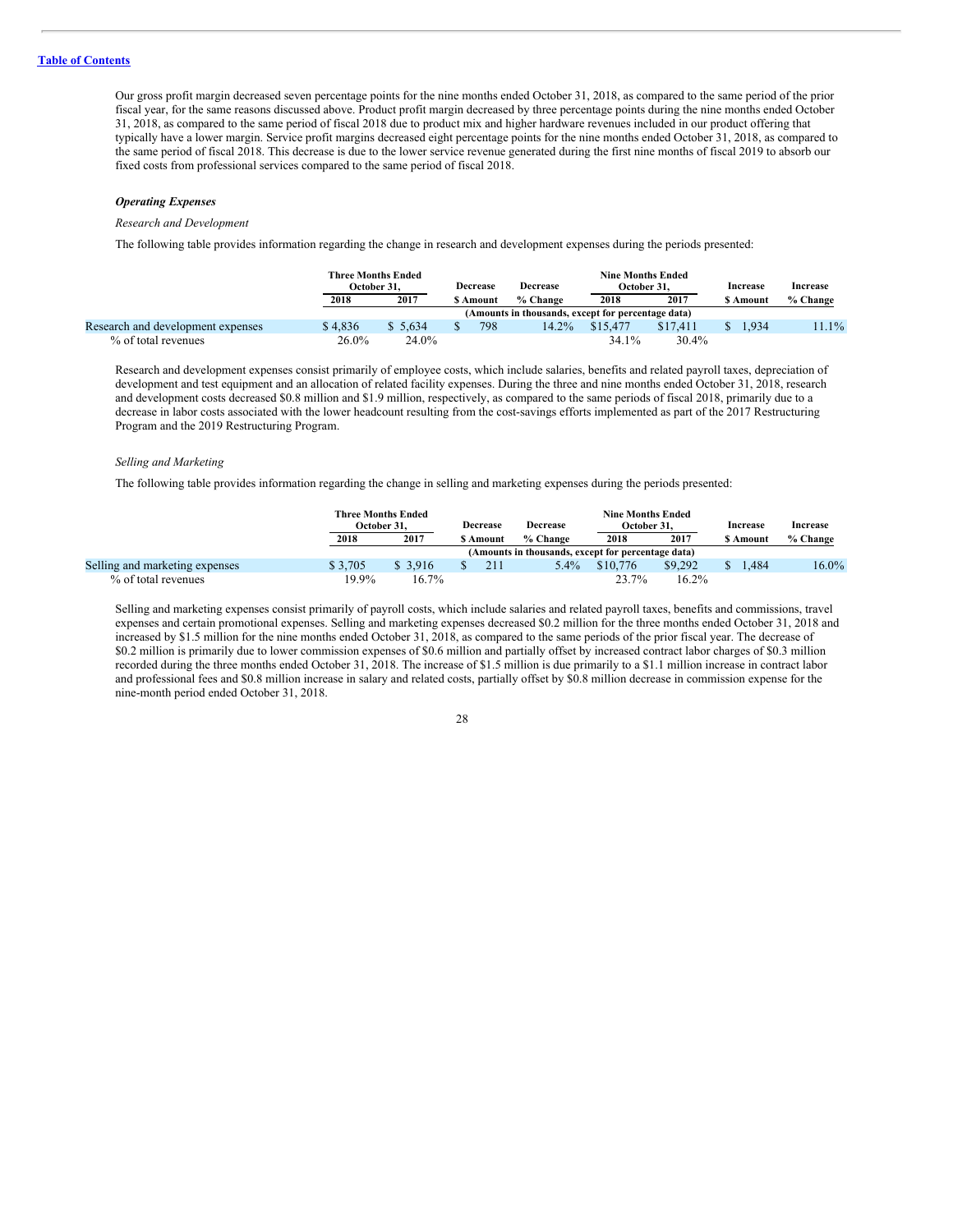## *General and Administrative*

The following table provides information regarding the change in general and administrative expenses during the periods presented:

|                                     |          | <b>Three Months Ended</b><br><b>Decrease</b><br>October 31. |        |     | <b>Nine Months Ended</b><br><b>Decrease</b><br>October 31. |          |          | Increase |          | Increase |
|-------------------------------------|----------|-------------------------------------------------------------|--------|-----|------------------------------------------------------------|----------|----------|----------|----------|----------|
|                                     | 2018     | 2017                                                        | Amount |     | % Change                                                   | 2018     | 2017     |          | s Amount | % Change |
|                                     |          |                                                             |        |     | (Amounts in thousands, except for percentage data)         |          |          |          |          |          |
| General and administrative expenses | \$3.209  | \$3.868                                                     |        | 659 | $17.0\%$                                                   | \$11,224 | \$10,595 |          | 629      | 5.9%     |
| % of total revenues                 | $17.2\%$ | 16.5%                                                       |        |     |                                                            | 24.7%    | 18.5%    |          |          |          |

General and administrative expenses consist primarily of employee costs, which include salaries and related payroll taxes and benefit-related costs, legal and accounting services and an allocation of related facilities expenses. General and administrative expenses decreased \$0.7 million in the three months ended October 31, 2018, and increased \$0.6 million in the nine months ended October 31, 2018, as compared to the same periods of fiscal 2018. The \$0.7 million decrease for the three months ended October 31, 2018 is primarily due to a \$0.3 million decrease in bonus expense accrued and a \$0.3 million decrease in legal and professional fees. In addition, the cost-savings actions taken as part of the 2019 Restructuring Program also contributed to \$0.1 million decrease during the quarter. The \$0.6 million increase for the nine months ended October 31, 2018 as compared to the same period of fiscal 2018 is primarily due to a \$0.5 million increase in bonus expense accrued and a \$0.3 million increase in professional fees from internal technical accounting projects.

## *Amortization of Intangible Assets*

The following table provides information regarding the change in amortization of intangible assets expenses during the periods presented:

|                                   |                           |                                |                 |                                                    | <b>Nine Months</b> |         |                 |                 |
|-----------------------------------|---------------------------|--------------------------------|-----------------|----------------------------------------------------|--------------------|---------|-----------------|-----------------|
|                                   | <b>Three Months Ended</b> |                                |                 |                                                    | Ended              |         |                 |                 |
|                                   |                           | October 31.<br><b>Decrease</b> |                 | October 31.<br><b>Decrease</b>                     |                    |         | <b>Decrease</b> | <b>Decrease</b> |
|                                   | 2018                      | 2017                           | <b>S</b> Amount | % Change                                           | 2018               | 2017    | <b>S</b> Amount | % Change        |
|                                   |                           |                                |                 | (Amounts in thousands, except for percentage data) |                    |         |                 |                 |
| Amortization of intangible assets | 383                       | 625                            | 242             | 38.7%                                              | \$1.198            | \$1,839 | 641             | 34.9%           |
| % of total revenues               | $2.1\%$                   | 2.7%                           |                 |                                                    | $2.6\%$            | $3.2\%$ |                 |                 |

Amortization expense is primarily related to the costs of acquired intangible assets. Amortization expense on certain intangible assets is based on the future economic value of the related intangible assets, which is generally higher in the earlier years of the assets' lives. The decrease in amortization expense for the three and nine months ended October 31, 2018, as compared to the same period of fiscal 2018, is primarily due to [fully amortized intangible assets from prior acquisitions as well as the change in foreign exchange rates.

## *Stock-based Compensation Expense*

The following table provides information regarding the change in stock-based compensation expense during the periods presented:

|                                  |      | <b>Three Months Ended</b> |  |         |                 |    |                                                    |         | Ended       | <b>Nine Months</b> |                 |                 |                 |
|----------------------------------|------|---------------------------|--|---------|-----------------|----|----------------------------------------------------|---------|-------------|--------------------|-----------------|-----------------|-----------------|
|                                  |      | October 31.               |  |         | Increase        |    | Increase                                           |         | October 31. |                    | <b>Decrease</b> |                 | <b>Decrease</b> |
|                                  | 2018 |                           |  | 2017    | <b>S</b> Amount |    | % Change                                           | 2018    |             | 2017               |                 | <b>S</b> Amount | % Change        |
|                                  |      |                           |  |         |                 |    | (Amounts in thousands, except for percentage data) |         |             |                    |                 |                 |                 |
| Stock-based compensation expense |      | 769                       |  | 697     |                 | 72 | $10.3\%$                                           | \$2,571 |             | \$2,227            |                 | 344             | 15.1%           |
| % of total revenues              |      | 4.10%                     |  | $3.0\%$ |                 |    |                                                    |         | 5.7%        | $3.9\%$            |                 |                 |                 |

Stock-based compensation expense is related to the issuance of stock grants to our employees, executives and members of our Board of Directors. Stock-based compensation expense increased \$0.1 million and \$0.3 million, respectively, for the three and nine months ended October 31, 2018, as compared to the same periods in fiscal 2018, primarily due to an increase in stock awards granted to key employees at the end of fiscal 2018 as part of the long-term incentive plan.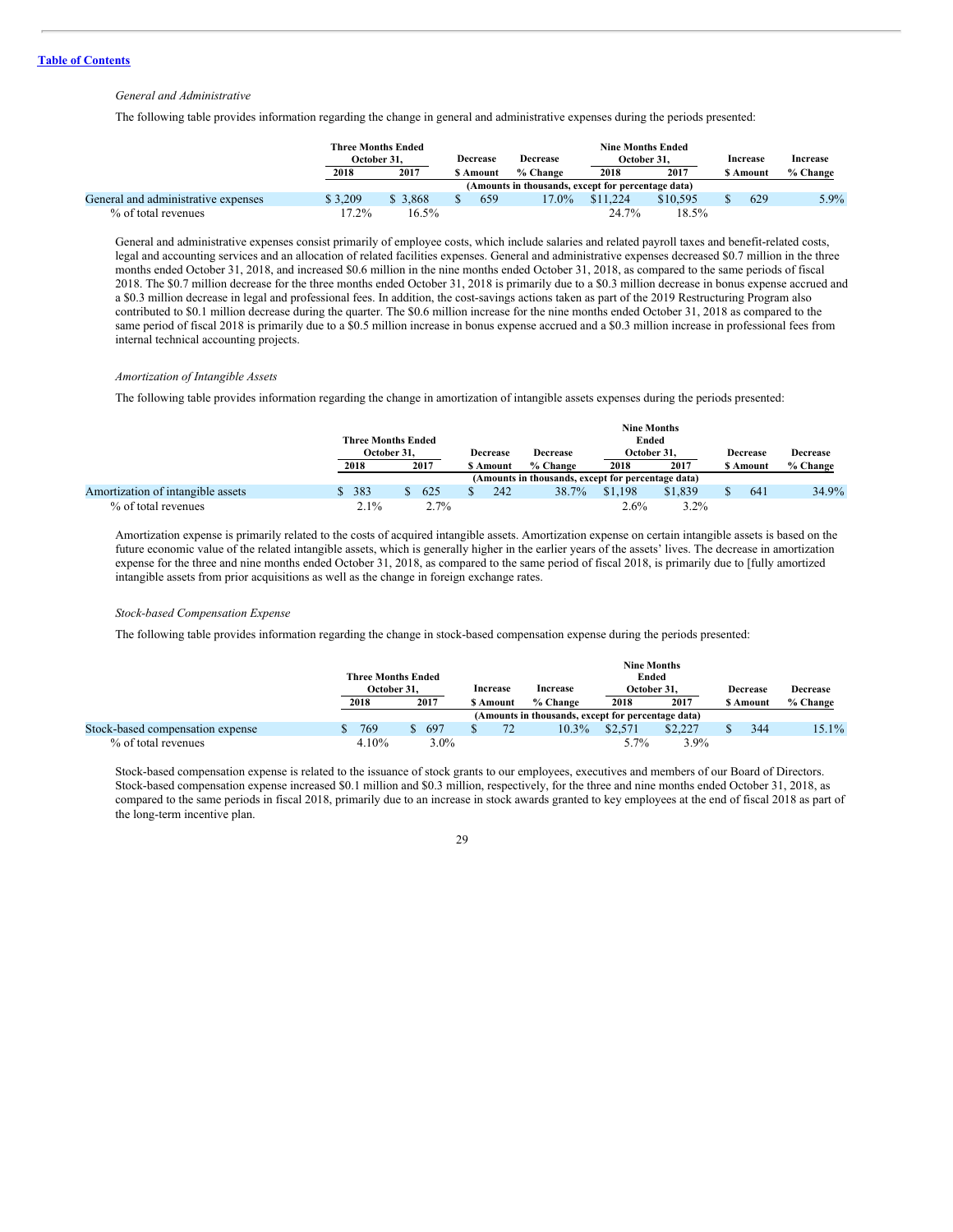## *Severance and Other Restructuring Costs*

The following table provides information regarding the change in severance and other restructuring costs during the periods presented:

|                                         | <b>Three Months Ended</b> |      |          |                                                    | <b>Nine Months</b><br>Ended |         |                 |                 |
|-----------------------------------------|---------------------------|------|----------|----------------------------------------------------|-----------------------------|---------|-----------------|-----------------|
|                                         | October 31.               |      | Increase | Increase                                           | October 31.                 |         | <b>Decrease</b> | <b>Decrease</b> |
|                                         | 2018                      | 2017 | § Amount | % Change                                           | 2018                        | 2017    | S Amount        | % Change        |
|                                         |                           |      |          | (Amounts in thousands, except for percentage data) |                             |         |                 |                 |
| Severance and other restructuring costs | 1.030                     | 960  | 70       | $7.3\%$                                            | \$1,620                     | \$3,670 | 2.050           | 55.9%           |
| % of total revenues                     | $5.5\%$                   | 4.1% |          |                                                    | $3.6\%$                     | 6.4%    |                 |                 |

In September 2018, in order to return the Company to profitability by the end of fiscal 2019, we announced the 2019 Restructuring Program. The primary element of this program is staff reductions across all of our functions and geographic areas and we expect the program to be completed by the end of fiscal 2019. Annualized cost savings will be approximately \$6 million once completed and other restructuring and severance charges are estimated to be approximately \$1 million.

Severance and other restructuring costs slightly increased in the three months period ended October 31, 2018 because of the costs associated with the 2019 Restructuring Program. Severance and other restructuring costs decreased \$2.1 million for the nine months ended October 31, 2018, as compared to the same period of the prior fiscal year, because the 2017 Restructuring Program was largely completed by the beginning of fiscal year 2019.

#### *Other (Expenses) Income, Net*

The table below provides detail regarding our other (expenses) income, net:

|                                      | <b>Three Months Ended</b><br>October 31. |      | Increase/<br>(Decrease) | Increase/<br>(Decrease)                            | <b>Nine Months Ended</b><br>October 31. |      | Increase/<br>(Decrease) | Increase/<br>(Decrease) |
|--------------------------------------|------------------------------------------|------|-------------------------|----------------------------------------------------|-----------------------------------------|------|-------------------------|-------------------------|
|                                      | 2018                                     | 2017 | <b>S</b> Amount         | % Change                                           | 2018                                    | 2017 | <b>S</b> Amount         | % Change                |
|                                      |                                          |      |                         | (Amounts in thousands, except for percentage data) |                                         |      |                         |                         |
| Interest income, net                 |                                          | 46   | 31                      | 67.4%                                              | 222                                     | 106  | 116                     | 109%                    |
| Foreign exchange losses, net         | (2,103)                                  | (97) | (2,006)                 | $(2,068.0\%)$                                      | (5,038)                                 | 748  | (5,786)                 | (774%)                  |
| Miscellaneous (expenses) income, net | (61)                                     | 65   | (126)                   | $(193.8\%)$                                        | (82)                                    | 115  | (197)                   | (171%)                  |
|                                      | (2.087)                                  |      | (2,101)                 |                                                    | (4,898)                                 | 969  | (5,867)                 |                         |

For the three and nine months ended October 31, 2018, foreign exchange losses, net increased by \$2.0 million and \$5.8 million, respectively, as compared to the same periods of fiscal 2018, primarily due to CTA adjustment of \$2.1 million related to strengthening of US dollar compared to other foreign currencies during the period, primarily the Euro, and the revaluation of intercompany note receivable between our Netherlands and Ireland subsidiaries of \$4.2 million for the first nine months of fiscal 2019, respectively.

*Income Tax (Benefit) Provision*

|                                | <b>Three Months Ended</b> |      |                 |                                                    | <b>Nine Months Ended</b> |         |                 |                 |
|--------------------------------|---------------------------|------|-----------------|----------------------------------------------------|--------------------------|---------|-----------------|-----------------|
|                                | October 31.               |      | <b>Decrease</b> | Decrease)                                          | October 31.              |         | <b>Decrease</b> | <b>Decrease</b> |
|                                | 2018                      | 2017 | s Amount        | % Change                                           | 2018                     | 2017    | <b>S</b> Amount | % Change        |
|                                |                           |      |                 | (Amounts in thousands, except for percentage data) |                          |         |                 |                 |
| Income tax (benefit) provision | \$(775)                   | .154 | .929            | 167.2%                                             | \$(2,421)                | \$1,458 | 3.879           | 266.1%          |
| % of total revenues            | $4.2\%$                   | 4.9% |                 |                                                    | $5.3\%$                  | $2.5\%$ |                 |                 |

We recorded income tax benefits of \$0.8 million and \$2.4 million for the three and nine months ended October 31, 2018, respectively, and we recorded income tax provisions of approximately \$1.2 million and \$1.5 million for the three and nine months ended October 31, 2017, respectively. Our effective tax rate in fiscal 2019 and in future periods may fluctuate on a quarterly basis, as a result of changes in our jurisdictional forecasts where losses cannot be benefitted due to the existence of valuation allowances on our deferred tax assets, changes in actual results versus our estimates, or changes in tax laws, regulations, accounting principles or interpretations thereof.

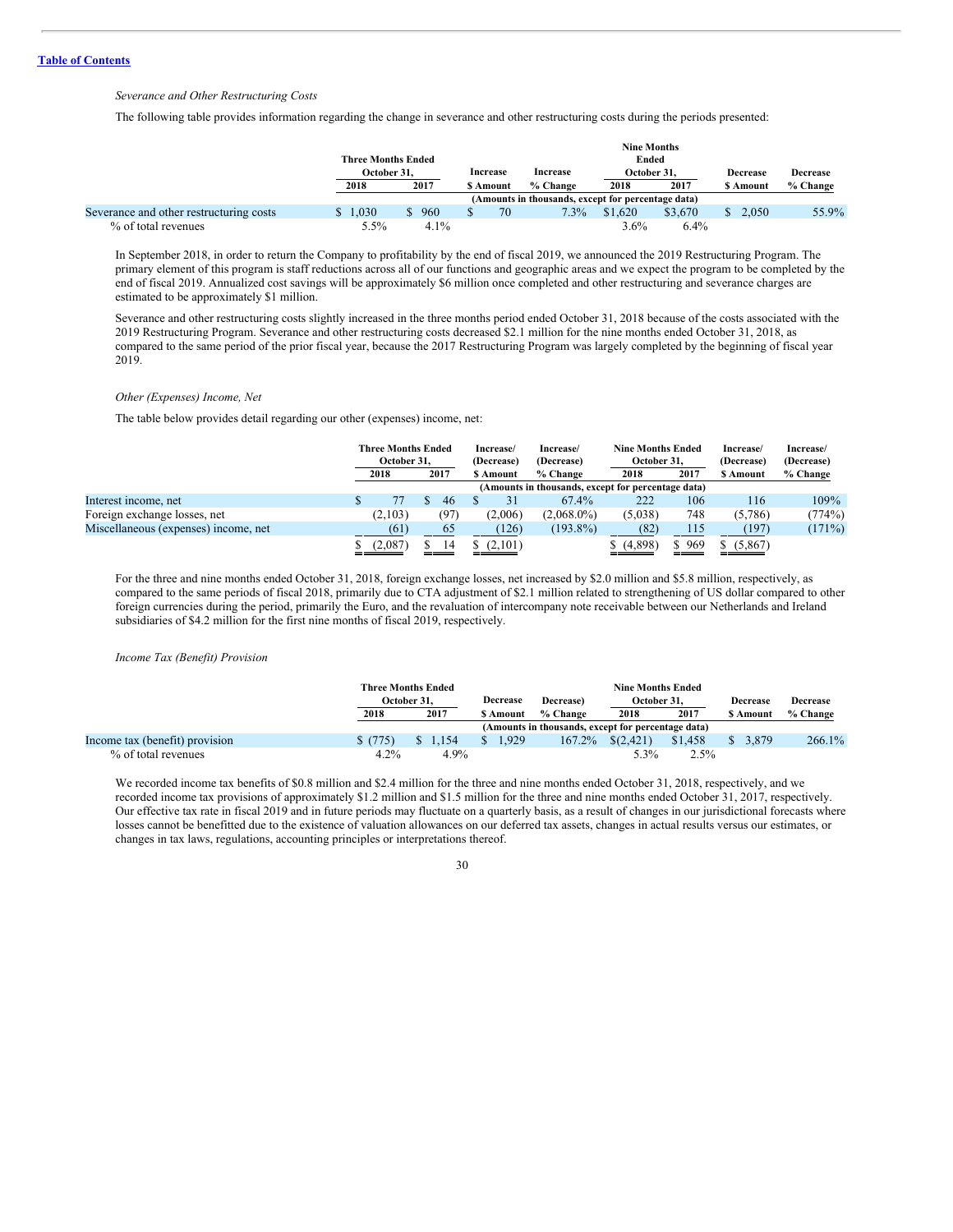The U.S. Tax Cuts and Jobs Act ("Tax Reform Act") introduced significant changes to U.S. income tax law. Changes include, but are not limited to, a corporate tax rate decrease from 35% to 21% effective for tax years beginning after December 31, 2017, the transition of U.S. international taxation from a worldwide tax system to a territorial system and a one-time tax on the mandatory deemed repatriation of cumulative foreign earnings (the "Transition Tax") as of December 31, 2017.

On December 22, 2017, the SEC issued guidance under Staff Accounting Bulletin No. ("SAB") 118, which allows us to record provisional amounts during a measurement period not to extend beyond one year of the enactment date. The measurement period is deemed to have ended earlier when the registrant has obtained, prepared and analyzed the information necessary to finalize its accounting. During the measurement period, impacts of the law are expected to be recorded at the time a reasonable estimate for all or a portion of the effects can be made, and provisional amounts can be recognized and adjusted as information becomes available, prepared or analyzed.

The Company is still evaluating the provisions of the Tax Reform Act and amounts reflected in the financial statements for the three and nine months ended October 31, 2018 are provisional. The ultimate impact may differ from these provisional amounts, due to, among other things, additional analysis, changes in interpretations and assumptions the Company has made, additional regulatory guidance that may be issued and actions the Company may take as a result of the Tax Reform Act. The accounting is expected to be completed within the one-year measurement period.

We are subject to additional requirements of the Tax Reform Act during the fiscal year ended January 31, 2019. Those provisions include a tax on global intangible low-taxed income ("GILTI") and a limitation on the tax treatment of certain executive compensation. We have elected to account for GILTI as a period cost, and therefore included GILTI expense in the effective tax rate calculation. Our fiscal 2019 effective tax rate includes our estimates of these new provisions.

The Company reviews all available evidence to evaluate the recovery of deferred tax assets, including the recent history of losses in all tax jurisdictions, as well as its ability to generate income in future periods. As of October 31, 2018, due to the uncertainty related to the ultimate use of certain deferred income tax assets, the Company has recorded a valuation allowance on certain of its deferred assets.

We file income tax returns in the U.S. federal jurisdiction, various state jurisdictions, and various foreign jurisdictions. We have closed out an audit with the Internal Revenue Service ("IRS") through fiscal 2013. We are no longer subject to U.S. federal examinations before fiscal 2016. However, the taxing authorities will still have the ability to review the propriety of certain tax attributes created in closed years if such tax attributes are utilized in an open tax year, such as our federal research and development credit carryovers.

#### **Non-GAAP Measures**

We define non-GAAP (loss) income from operations as U.S. GAAP operating (loss) income plus stock-based compensation expenses, amortization of intangible assets, non-operating expense professional fees and severance and other restructuring costs. We discussnon-GAAP (loss) income from operations in our quarterly earnings releases and certain other communications as we believe non-GAAP operating (loss) income from operations is an important measure that is not calculated according to U.S. GAAP. We use non-GAAP (loss) income from operations in internal forecasts and models when establishing internal operating budgets, supplementing the financial results and forecasts reported to our Board of Directors, determining a component of bonus compensation for executive officers and other key employees based on operating performance and evaluating short-term and long-term operating trends in our operations. We believe that the non-GAAP (loss) income from operations financial measure assists in providing an enhanced understanding of our underlying operational measures to manage the business, to evaluate performance compared to prior periods and the marketplace, and to establish operational goals. We believe that the non-GAAP financial adjustments are useful to investors because they allow investors to evaluate the effectiveness of the methodology and information used by management in our financial and operational decision-making.

Non-GAAP (loss) income from operations is a non-GAAP financial measure and should not be considered in isolation or as a substitute for financial information provided in accordance with U.S. GAAP. This non-GAAP financial measure may not be computed in the same manner as similarly titled measures used by other companies. We expect to continue to incur expenses similar to the financial adjustments described above in arriving at non-GAAP (loss) income from operations and investors should not infer from our presentation of thisnon-GAAP financial measure that these costs are unusual, infrequent or non-recurring.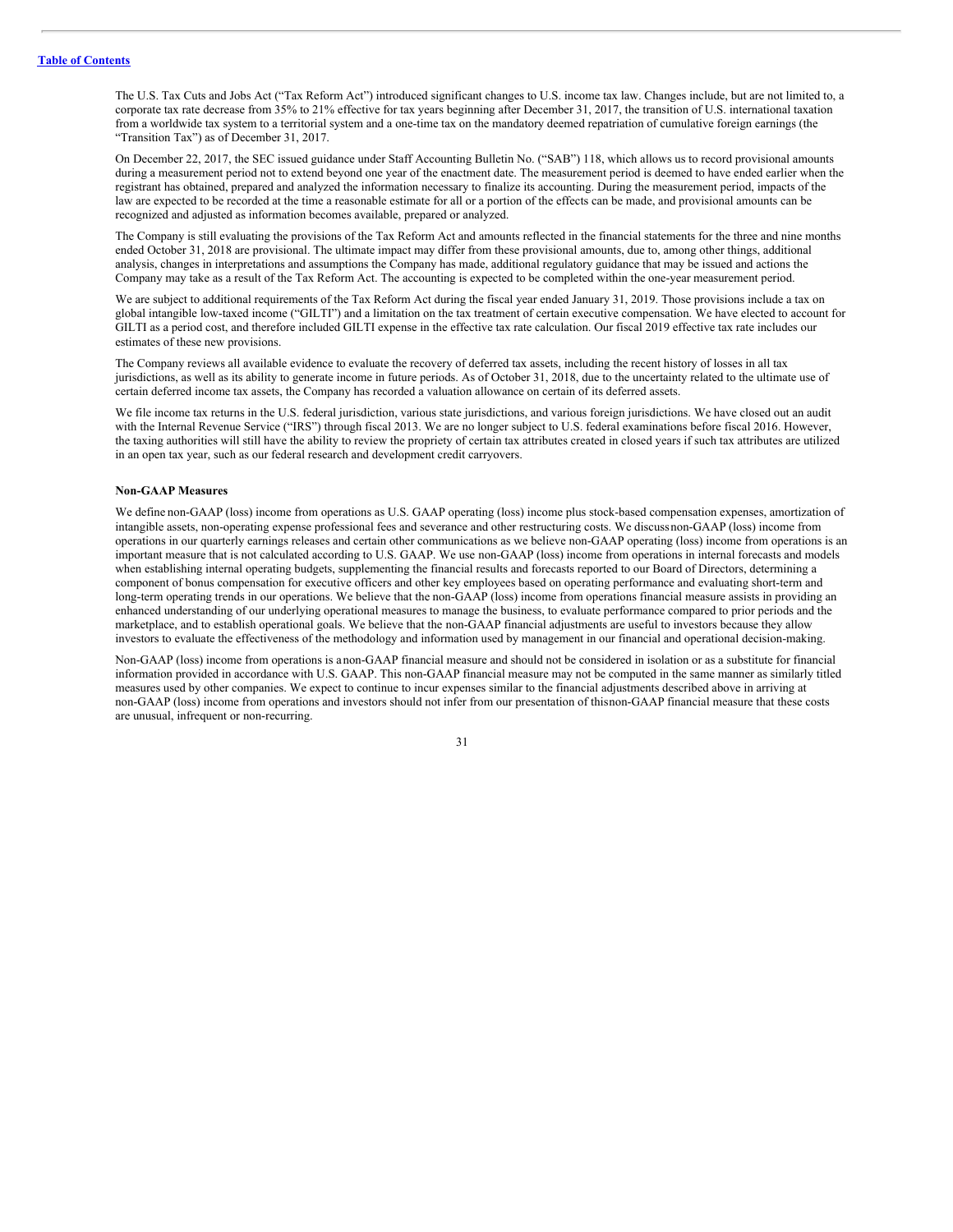The following table includes the reconciliations of our U.S. GAAP (loss) income from operations, the most directly comparable U.S. GAAP financial measure, to our non-GAAP (loss) income from operations for the three and nine months ended October 31, 2018 and 2017 (amounts in thousands, except per share and percentage data):

|                                             |     |                                   |         | <b>Three Months Ended</b><br>October 31, 2018 |    |           |         |                                   |             | <b>Three Months Ended</b><br>October 31, 2017 |         |                                 |
|---------------------------------------------|-----|-----------------------------------|---------|-----------------------------------------------|----|-----------|---------|-----------------------------------|-------------|-----------------------------------------------|---------|---------------------------------|
|                                             |     | <b>GAAP</b><br><b>As Reported</b> |         | <b>Adjustments</b>                            |    | Non-GAAP  |         | <b>GAAP</b><br><b>As Reported</b> |             | <b>Adjustments</b>                            |         | Non-GAAP                        |
| <b>Revenues:</b>                            |     |                                   |         |                                               |    |           |         |                                   |             |                                               |         |                                 |
| Products                                    | \$. | 8,268                             | S       |                                               | S  | 8,268     | S.      | 11,119                            | S           |                                               | S       | 11,119                          |
| <b>Services</b>                             |     | 10,343                            |         |                                               |    | 10,343    |         | 12,311                            |             |                                               |         | 12,311                          |
| <b>Total revenues</b>                       |     | 18,611                            |         |                                               |    | 18,611    |         | 23,430                            |             |                                               |         | 23,430                          |
| <b>Cost of revenues:</b>                    |     |                                   |         |                                               |    |           |         |                                   |             |                                               |         |                                 |
| Products                                    |     | 1,716                             |         |                                               |    | 1,716     |         | 1,198                             |             |                                               |         | 1,198                           |
| <b>Services</b>                             |     | 5,428                             |         |                                               |    | 5,428     |         | 5,612                             |             |                                               |         | 5,612                           |
| Amortization of intangible assets           |     | 178                               |         | (178)                                         |    |           |         | 255                               |             | (255)                                         |         |                                 |
| Stock-based compensation                    |     |                                   |         | (1)                                           |    |           |         |                                   |             | (1)                                           |         | $\hspace{0.1mm}-\hspace{0.1mm}$ |
| <b>Total cost of revenues</b>               |     | 7,323                             |         | (179)                                         |    | 7,144     |         | 7,066                             |             | (256)                                         |         | 6,810                           |
| <b>Gross profit</b>                         |     | 11,288                            |         | 179                                           |    | 11,467    |         | 16,364                            |             | 256                                           |         | 16,620                          |
| Gross profit percentage                     |     | 60.7%                             |         | 1.0%                                          |    | 61.6%     |         | 69.8%                             |             | 1.1%                                          |         | 71.0%                           |
| <b>Operating expenses:</b>                  |     |                                   |         |                                               |    |           |         |                                   |             |                                               |         |                                 |
| Research and development                    |     | 4,836                             |         |                                               |    | 4,836     |         | 5,634                             |             |                                               |         | 5,634                           |
| Selling and marketing                       |     | 3,705                             |         |                                               |    | 3,705     |         | 3,916                             |             |                                               |         | 3,916                           |
| General and administrative                  |     | 3,209                             |         |                                               |    | 3,209     |         | 3,868                             |             |                                               |         | 3,868                           |
| Amortization of intangible assets           |     | 205                               |         | (205)                                         |    |           |         | 370                               |             | (370)                                         |         |                                 |
| Stock-based compensation expense            |     | 768                               |         | (768)                                         |    |           |         | 696                               |             | (696)                                         |         |                                 |
| Professional fees - other                   |     | 50                                |         | (50)                                          |    |           |         |                                   |             |                                               |         |                                 |
| Severance and other restructuring costs     |     | 1,030                             |         | (1,030)                                       |    |           |         | 960                               |             | (960)                                         |         |                                 |
| <b>Total operating expenses</b>             |     | 13,803                            |         | (2,053)                                       |    | 11,750    |         | 15,444                            |             | (2,026)                                       |         | 13,418                          |
| (Loss) income from operations               | \$  | (2,515)                           | S       | 2,232                                         | \$ | (283)     | \$      | 920                               | S           | 2,282                                         | S       | 3,202                           |
| (Loss) income from operations percentage    |     | $(13.5)\%$                        |         | 12.0%                                         |    | $(1.5)\%$ |         | 3.9%                              |             | 9.8%                                          |         | 13.7%                           |
| Weighted average common shares outstanding: |     |                                   |         |                                               |    |           |         |                                   |             |                                               |         |                                 |
| <b>Basic</b>                                |     | 35,747                            |         | 35,747                                        |    | 35,747    |         | 35,479                            |             | 35,479                                        |         | 35,479                          |
| <b>Diluted</b>                              |     | 35,747                            |         | 35,747                                        |    | 35,747    |         | 35,479                            |             | 35,671                                        |         | 35,671                          |
| Non-GAAP operating (loss) income per share: |     |                                   |         |                                               |    |           |         |                                   |             |                                               |         |                                 |
| <b>Basic</b>                                | \$  | (0.07)                            | \$<br>÷ | 0.06                                          | S  | (0.01)    | \$<br>÷ | 0.03                              | \$          | 0.07                                          | \$<br>÷ | 0.10                            |
| <b>Diluted</b>                              | \$  | (0.07)                            | S       | 0.06                                          | \$ | (0.01)    | \$<br>= | 0.03                              | $\mathbf S$ | 0.06                                          | \$      | 0.09                            |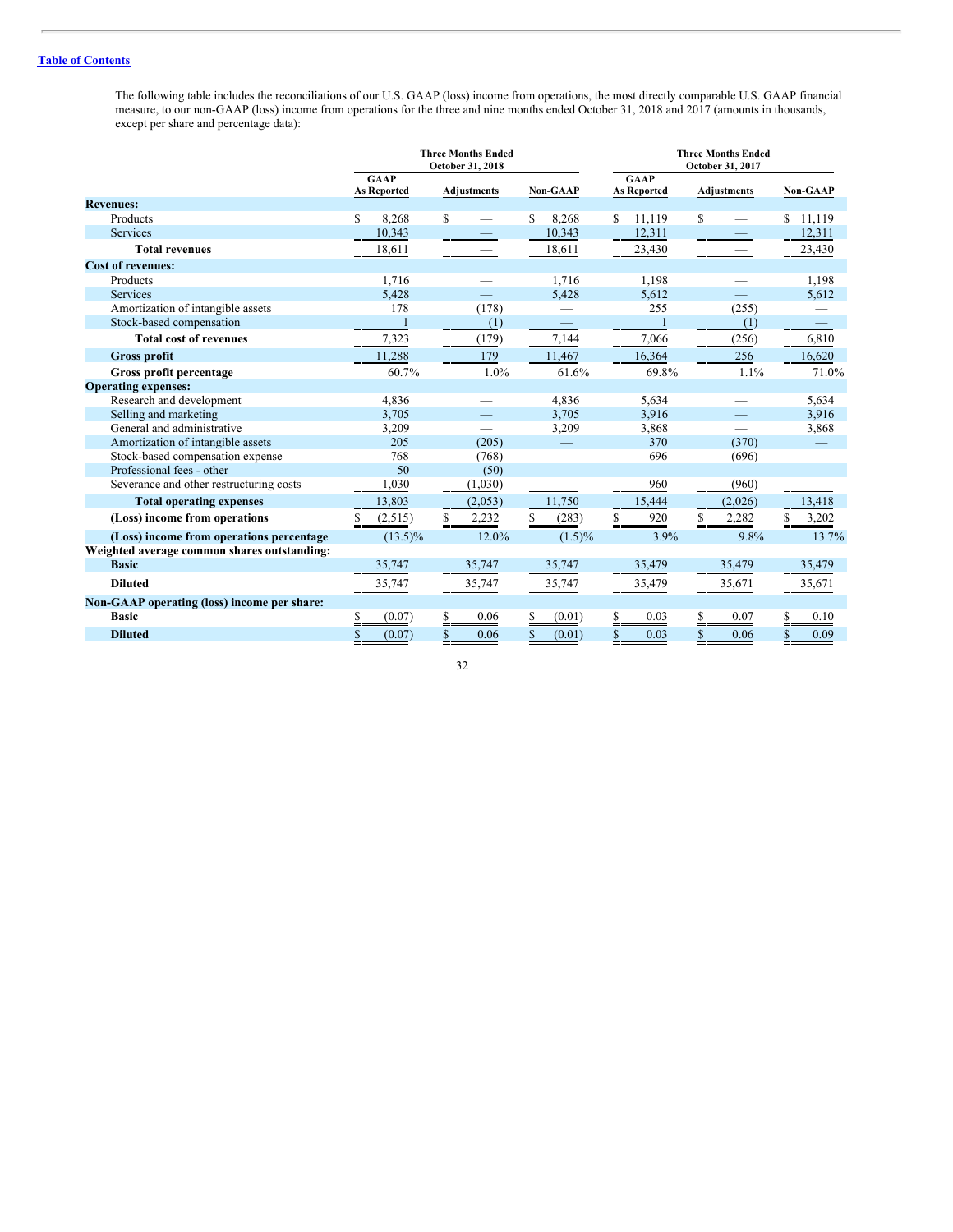|                                                |                                   | <b>Nine Months Ended</b><br>October 31, 2018 |             | <b>Nine Months Ended</b><br>October 31, 2017 |             |              |  |
|------------------------------------------------|-----------------------------------|----------------------------------------------|-------------|----------------------------------------------|-------------|--------------|--|
|                                                | <b>GAAP</b>                       |                                              |             | <b>GAAP</b>                                  |             |              |  |
| <b>Revenues:</b>                               | <b>As Reported</b>                | <b>Adjustments</b>                           | Non-GAAP    | <b>As Reported</b>                           | Adjustments | Non-GAAP     |  |
| Products                                       | 12,821<br>S.                      | \$                                           | \$12,821    | 18,907<br>S                                  | \$          | 18,907<br>S. |  |
| <b>Services</b>                                | 32,626                            |                                              | 32,626      | 38,415                                       |             | 38,415       |  |
| <b>Total revenues</b>                          | 45,447                            |                                              | 45,447      | 57,322                                       |             | 57,322       |  |
| <b>Cost of revenues:</b>                       |                                   |                                              |             |                                              |             |              |  |
| Products                                       | 2,518                             |                                              | 2,518       | 3,088                                        |             | 3,088        |  |
| <b>Services</b>                                | 15,914                            |                                              | 15,914      | 15,810                                       | 593         | 16,403       |  |
| Amortization of intangible assets              | 534                               | (534)                                        |             | 764                                          | (764)       |              |  |
| Stock-based compensation                       |                                   | (1)                                          |             | 3                                            | (3)         |              |  |
| <b>Total cost of revenues</b>                  | 18,967                            | (535)                                        | 18,432      | 19,665                                       | (174)       | 19,491       |  |
| <b>Gross profit</b>                            | 26,480                            | 535                                          | 27,015      | 37,657                                       | 174         | 37,831       |  |
| Gross profit percentage                        | 58.3%                             | 1.2%                                         | 59.4%       | 65.7%                                        | 0.3%        | 66.0%        |  |
| <b>Operating expenses:</b>                     |                                   |                                              |             |                                              |             |              |  |
| Research and development                       | 15,477                            |                                              | 15,477      | 17,411                                       |             | 17,411       |  |
| Selling and marketing                          | 10,776                            |                                              | 10,776      | 9,292                                        |             | 9,292        |  |
| General and administrative                     | 11,224                            |                                              | 11,224      | 10,595                                       |             | 10,595       |  |
| Amortization of intangible assets              | 664                               | (664)                                        |             | 1,075                                        | (1,075)     |              |  |
| Stock-based compensation expense               | 2,570                             | (2,570)                                      |             | 2,224                                        | (2,224)     |              |  |
| Professional fees: other                       | 50                                | (50)                                         |             | 21                                           | (21)        |              |  |
| Severance and other restructuring costs        | 1,620                             | (1,620)                                      |             | 3,670                                        | (3,670)     |              |  |
| <b>Total operating expenses</b>                | 42,381                            | (4,904)                                      | 37,477      | 44,288                                       | (6,990)     | 37,298       |  |
| (Loss) income from operations                  | (15,901)<br>\$                    | \$<br>5,439                                  | \$(10, 462) | \$<br>(6,631)                                | \$<br>7,164 | \$<br>533    |  |
| (Loss) income from operations                  |                                   |                                              |             |                                              |             |              |  |
| percentage                                     | $(35.0\%)$                        | 12.0%                                        | $(23.0\%)$  | $(11.6\%)$                                   | 12.5%       | 0.9%         |  |
| Weighted average common shares<br>outstanding: |                                   |                                              |             |                                              |             |              |  |
| <b>Basic</b>                                   | 35.668                            | 35,668                                       | 35,668      | 35,381                                       | 35,381      | 35,381       |  |
| <b>Diluted</b>                                 | 35,668                            | 35,668                                       | 35,668      | 35,381                                       | 35,549      | 35,549       |  |
| Non-GAAP operating (loss) income per share:    | Ξ.                                |                                              |             |                                              |             |              |  |
| <b>Basic</b>                                   | $\overline{\mathbb{Z}}$<br>(0.45) | 0.15                                         | (0.29)      | (0.19)                                       | \$<br>0.21  | 0.02         |  |
| <b>Diluted</b>                                 | \$<br>(0.45)                      | \$<br>0.15                                   | S<br>(0.29) | \$<br>(0.19)                                 | \$<br>0.20  | \$<br>0.01   |  |
|                                                |                                   |                                              |             |                                              |             |              |  |

The changes in the table above during the three and nine months ended October 31, 2018, compared to the same periods of 2017, were a result of the factors described in connection with revenues and operating expenses under Item 2. *"Management's Discussion and Analysis of Financial Conditions and Results of Operations – Results of Operations,"* of this Form 10-Q.

In managing and reviewing our business performance, we exclude a number of items required by U.S. GAAP. Management believes that excluding these items is useful in understanding the trends and managing our operations. We provide these supplemental non-GAAP measures in order to assist the investment community in seeing SeaChange through the "eyes of management," and therefore enhance the understanding of SeaChange's operating performance. Non-GAAP financial measures should be viewed in addition to, not as an alternative to, our reported results prepared in accordance with U.S. GAAP. Our non-GAAP financial measures reflect adjustments based on the following items: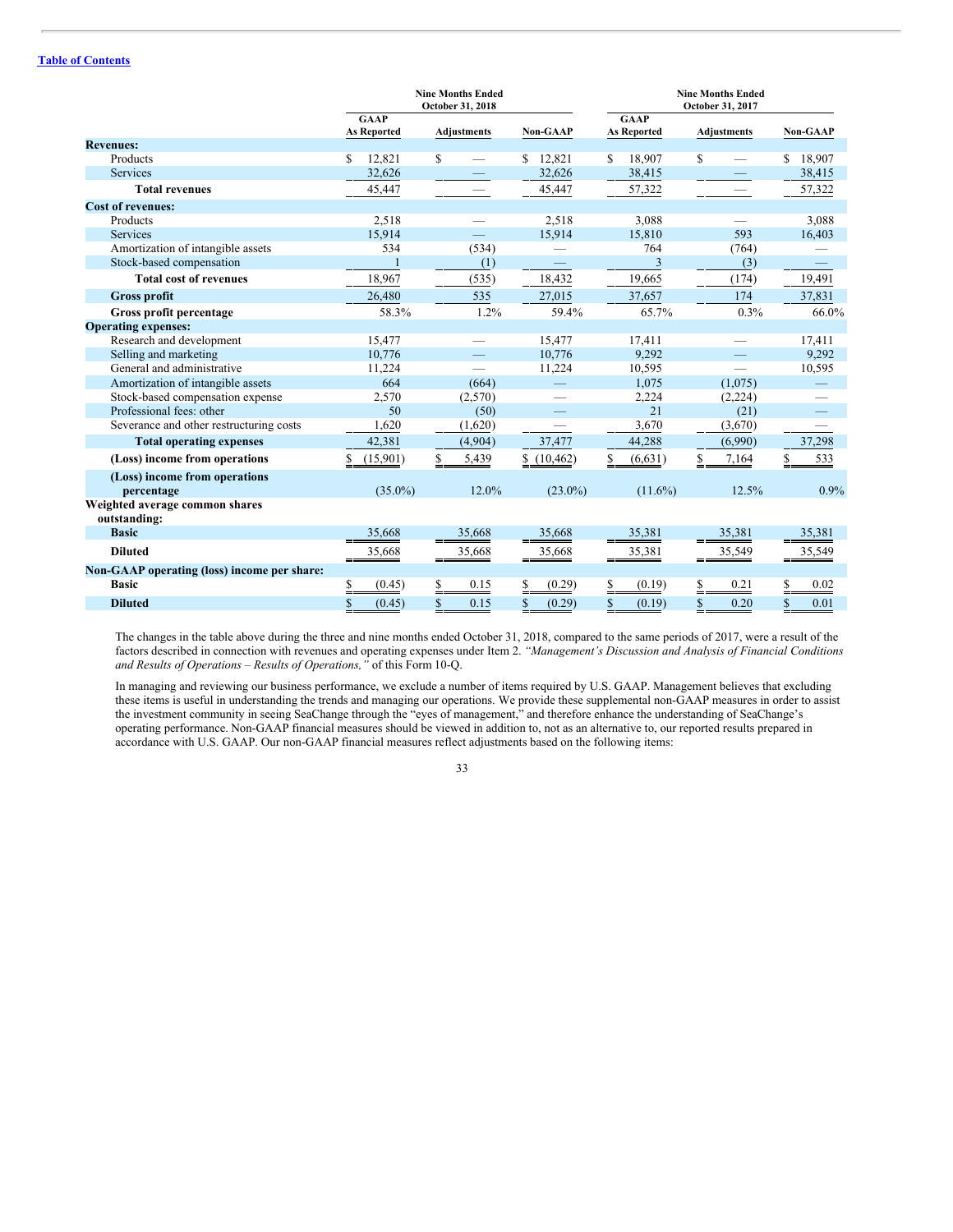*Amortization of Intangible Assets.* We incur amortization expense of intangible assets related to various acquisitions that have been made in recent years. These intangible assets are valued at the time of acquisition, are then amortized over a period of several years after the acquisition and generally cannot be changed or influenced by management after the acquisition. We believe that exclusion of these expenses allows comparisons of operating results that are consistent over time for the Company's newly-acquired and long-held businesses.

*Stock-based Compensation Expense.* We incur expenses related to stock-based compensation included in our U.S. GAAP presentation of cost of revenues and operating expenses. Although stock-based compensation is an expense we incur and is viewed as a form of compensation, the expense varies in amount from period to period, and is affected by market forces that are difficult to predict and are not within the control of management, such as the market price and volatility of our shares, risk-free interest rates and the expected term and forfeiture rates of the awards.

*Professional Fees - Other.*We have excluded the effect of legal and other professional costs associated with our acquisitions, divestitures, litigation and strategic alternatives because the amounts are considered significant non-operating expenses.

*Severance and Other Restructuring Costs.*We incur charges due to the restructuring of our business, including severance charges and facility reductions resulting from our restructuring and streamlining efforts and any changes due to revised estimates, which we generally would not have otherwise incurred in the periods presented as part of our continuing operations.

## **Off-Balance Sheet Arrangements**

We do not have any relationships with unconsolidated entities or financial partnerships, such as entities often referred to as structured finance or special purpose entities, which would have been established for the purpose of facilitating off-balance sheet arrangements. As such, we are not exposed to any financing, liquidity, market or credit risk that could arise if we had engaged in such relationships.

## **Liquidity and Capital Resources**

The following table includes key line items of our consolidated statements of cash flows:

|                                                            | <b>Nine Months Ended</b> |                        | Increase/  |  |  |  |  |
|------------------------------------------------------------|--------------------------|------------------------|------------|--|--|--|--|
|                                                            | October 31,              |                        | (Decrease) |  |  |  |  |
|                                                            | 2018                     | 2017                   | \$ Amount  |  |  |  |  |
|                                                            |                          | (Amounts in thousands) |            |  |  |  |  |
| Total cash used in operating activities                    | \$(23,626)               | (908)                  | \$(22,718) |  |  |  |  |
| Total cash used in investing activities                    | (2,189)                  | 537                    | (2,726)    |  |  |  |  |
| Total cash provided by (used in) financing activities      | 38                       |                        |            |  |  |  |  |
| Effect of exchange rate changes on cash                    | 4,213                    | (878)                  | 5,091      |  |  |  |  |
| Net decrease in cash, cash equivalents and restricted cash | \$(21,563)               | \$(1,248)              | \$(20,315) |  |  |  |  |

Historically, we have financed our operations and capital expenditures primarily with cashon-hand. Cash, cash equivalents, restricted cash, and marketable securities decreased from \$52.1 million at January 31, 2018 to \$32.4 million at October 31, 2018.

In September 2018, in order to return the Company to profitability by the end of fiscal 2019, we implemented the 2019 Restructuring Program. The primary element of this restructuring program was staff reductions across all of our functions and geographic areas and we expect the program to be completed by the end of fiscal 2019. Annualized cost savings are expected to be approximately \$6 million once completed and other restructuring and severance charges are estimated to be approximately \$1 million.

During fiscal 2018, we made significant reductions to our headcount as part of our previous restructuring efforts that concluded as of January 31, 2018. These measures are important steps in helping to restore SeaChange to profitability and positive cash flow. The Company believes that existing funds and cash expected to be provided by future operating activities, augmented by the measures highlighted above, are adequate to satisfy our working capital and capital expenditure requirements and other contractual obligations for the foreseeable future, including at least the next 12 months.

However, if our expectations are incorrect, we may need to raise additional funds to fund our operations, to take advantage of unanticipated strategic opportunities or to strengthen our financial position. In the future, we may enter into other arrangements for potential investments in, or acquisitions of, complementary businesses, services or technologies, which could require us to seek additional equity or debt financing. If adequate funds are not available or are not available on acceptable terms, we may not be able to take advantage of market opportunities, to develop new products or to otherwise respond to competitive pressures.

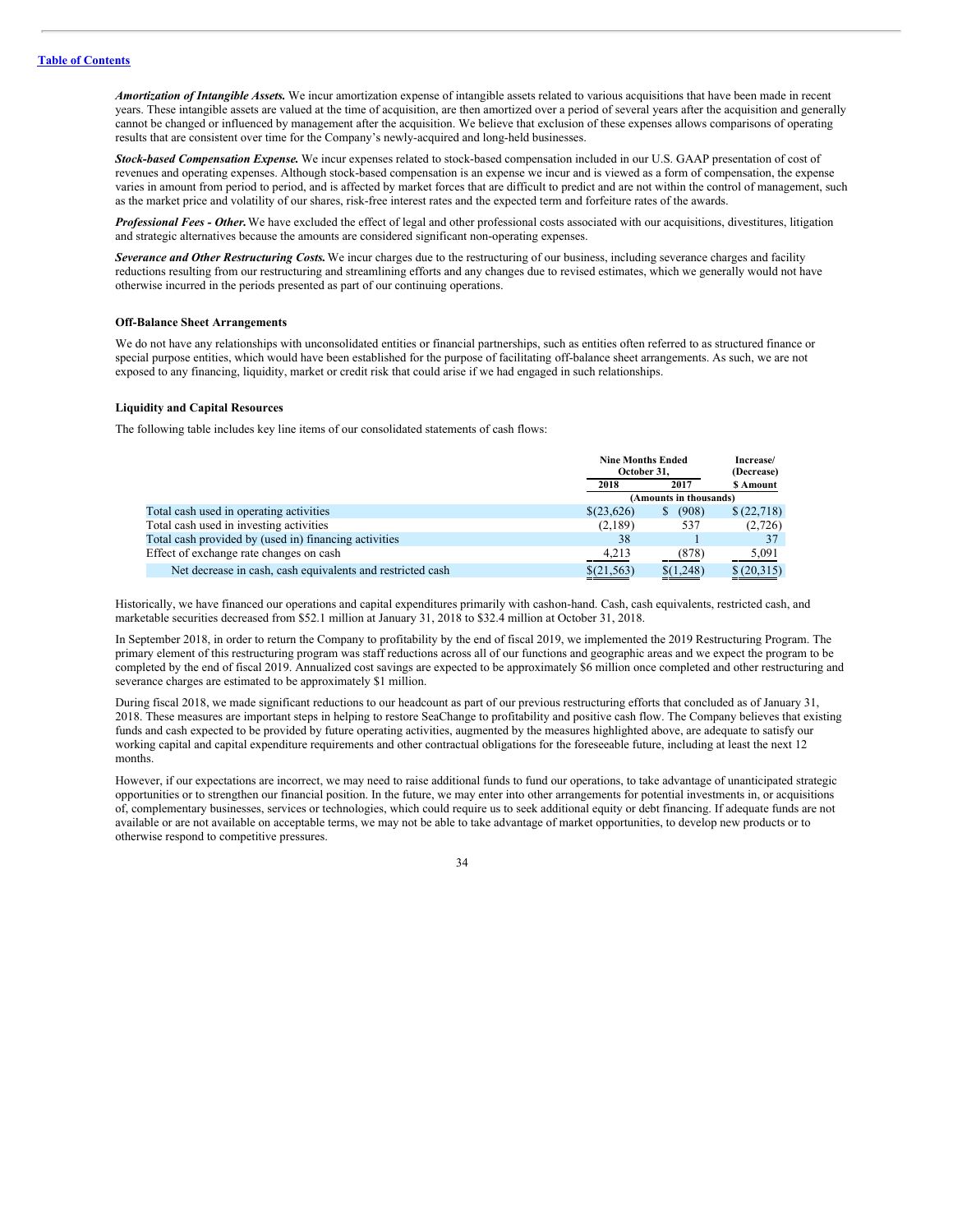## *Operating Activities*

Below are key line items affecting cash from operating activities:

|                                                                        |            | <b>Nine Months Ended</b><br>October 31. |                 |  |  |
|------------------------------------------------------------------------|------------|-----------------------------------------|-----------------|--|--|
|                                                                        | 2018       | 2017                                    | <b>S</b> Amount |  |  |
|                                                                        |            | (Amounts in thousands)                  |                 |  |  |
| Net loss                                                               | \$(18,378) | \$(7,120)                               | \$(11,258)      |  |  |
| Adjustments to reconcile net loss to cash used in operating activities | 4,147      | 6,002                                   | (1, 855)        |  |  |
| Net loss including adjustments                                         | (14,231)   | (1,118)                                 | (13, 113)       |  |  |
| Decrease in receivables                                                | 4.143      | 1,888                                   | 2,255           |  |  |
| Increase in inventory                                                  | (43)       | (165)                                   | 122             |  |  |
| (Increase) decrease in prepaid expenses and other current assets       | (2,107)    | 62                                      | (2,169)         |  |  |
| Increase (decrease) in accounts payable                                | 2,401      | (3,199)                                 | 5,600           |  |  |
| (Decrease) increase in accrued expenses                                | (9,152)    | 942                                     | (10,094)        |  |  |
| (Decrease) increase in deferred revenues                               | (7,060)    | 355                                     | (7, 415)        |  |  |
| All other - net                                                        | 2,424      | 327                                     | 2,097           |  |  |
| Net cash used in operating activities                                  | \$(23,625) | (908)<br>\$                             | \$(22,717)      |  |  |

We used net cash in operating activities of \$23.6 million for the nine months ended October 31, 2018. This cash used in operating activities was primarily the result of our net loss including adjustments of \$14.2 million and by changes in working capital, which include a decrease in accrued expenses of \$9.2 million related to the payment of severance, bonuses and value-added tax and a decrease in deferred revenue of \$7.1 million, offset by a decrease in receivables of \$4.1 million due to the timing of customer payments.

## *Investing Activities*

Cash flows from investing activities are as follows:

|                                                          | <b>Nine Months Ended</b><br>October 31. |                        | Increase/<br>(Decrease)<br>\$ Amount |  |  |  |  |  |
|----------------------------------------------------------|-----------------------------------------|------------------------|--------------------------------------|--|--|--|--|--|
|                                                          | 2018                                    | 2017                   |                                      |  |  |  |  |  |
|                                                          |                                         | (Amounts in thousands) |                                      |  |  |  |  |  |
| Purchases of property and equipment                      | (328)<br>S.                             | (386)<br>S             | 58                                   |  |  |  |  |  |
| Purchases of marketable securities                       | (8,510)                                 | (7,246)                | (1,264)                              |  |  |  |  |  |
| Proceeds from sale and maturity of marketable securities | 6.649                                   | 7.993                  | (1, 344)                             |  |  |  |  |  |
| Other investing activities                               | $\overline{\phantom{a}}$                | 176                    | (176)                                |  |  |  |  |  |
| Net cash (used in) and provided by investing activities  | \$(2,189)                               | 537                    | (2, 726)                             |  |  |  |  |  |

Cash (used in) and provided by investing activities includes \$0.3 million for the purchase of capital assets during fiscal 2019 and the net purchase of marketable securities of \$1.9 million.

## *Financing Activities*

Cash flows from financing activities are as follows:

|                                            |           | <b>Nine Months Ended</b><br>October 31,<br>Increase |                 |  |  |
|--------------------------------------------|-----------|-----------------------------------------------------|-----------------|--|--|
|                                            |           |                                                     |                 |  |  |
|                                            | 2018      | 2017                                                | <b>S</b> Amount |  |  |
|                                            |           | (Amounts in thousands)                              |                 |  |  |
| Proceeds from issuance of common stock     | S.<br>-81 | 53                                                  | 28              |  |  |
| Payments of withholding tax on RSU vesting | (43)      | (52)                                                | $\Omega$        |  |  |
| Net cash provided by financing activities  | 38        |                                                     |                 |  |  |

In the nine months ended October 31, 2018, cash provided by financing activities reflects proceeds received from the issuance of common stock for the employee stock purchase plan.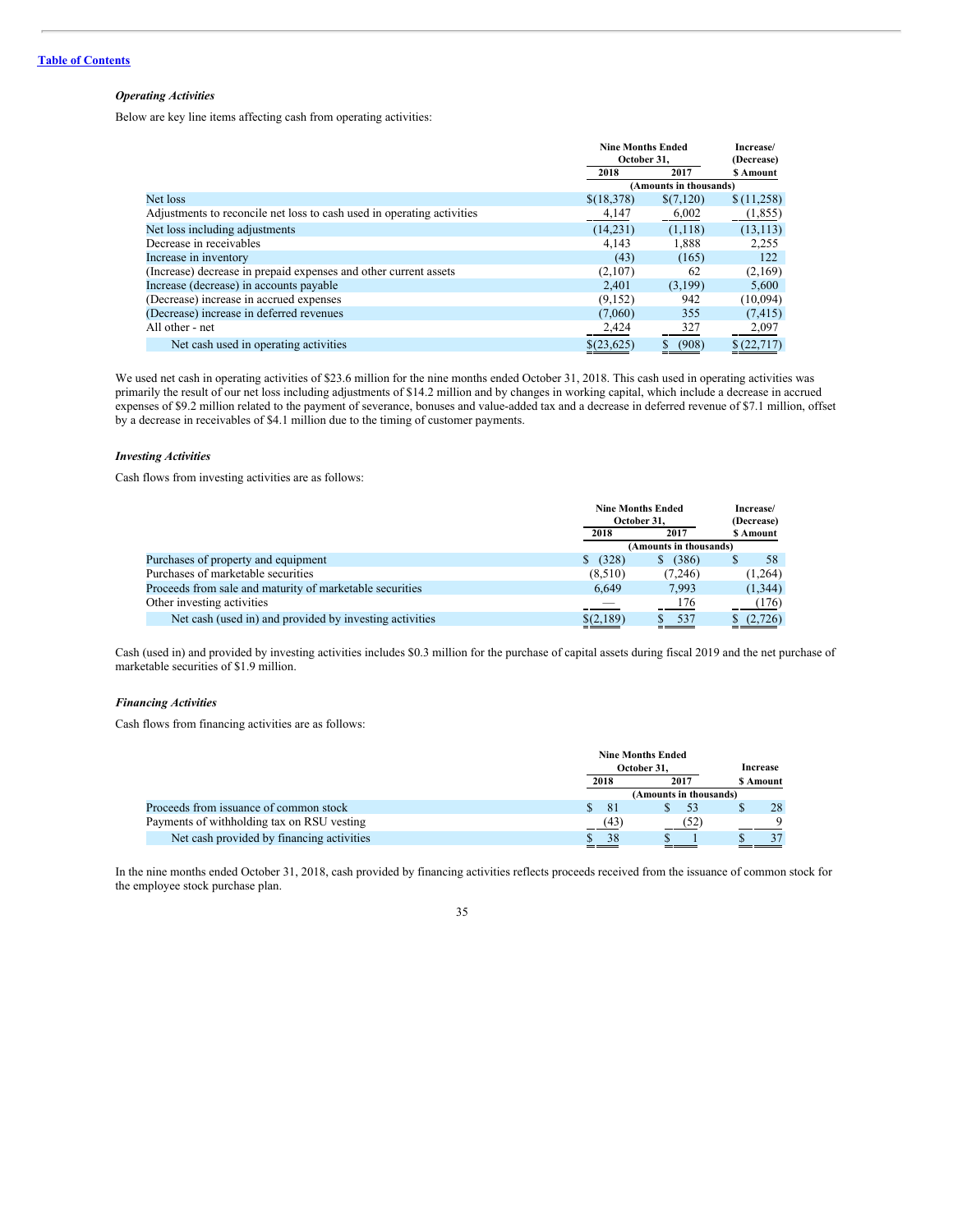The effect of exchange rate changes increased cash, cash equivalents and restricted cash by \$4.2 million for the nine months ended October 31, 2018, primarily due to the translation of European subsidiaries' cash balances, which use the Euro as their functional currency, to U.S. dollars.

## *Ef ects of Inflation*

Management believes that financial results have not been significantly impacted by inflation and price changes in materials we use in manufacturing our products.

#### *Contractual Obligations*

There have been no significant changes outside the ordinary course of our business in our contractual obligations disclosed in our Form10-K for the fiscal year ended January 31, 2018.

## **Critical Accounting Policies and Significant Judgment and Estimates**

The accounting and financial reporting policies of SeaChange are in conformity with U.S. GAAP, which requires management to make estimates and assumptions that affect the reported amounts of assets, liabilities, revenue, expenses and disclosure of contingent assets and liabilities. We evaluate our estimates on an on-going basis, including those related to revenue recognition, allowance for doubtful accounts, acquired intangible assets and goodwill, stock-based compensation, impairment of long-lived assets and accounting for income taxes. Our estimates are based on historical experience and on various other assumptions that are believed to be reasonable under the circumstances. Actual results may differ from these estimates. For a description of our critical accounting policies affecting revenue recognition and impairment of assets, see Note 2, *"Significant Accounting Policies,"* to this Form 10-Q. For a description of other critical accounting policies that affect our more significant judgments and estimates used in the preparation of our consolidated financial statements, refer to our Form 10-K for the fiscal year ended January 31, 2018 filed with the SEC.

## **Recent Accounting Standard Updates**

See Note 14, *"Recent Accounting Standard Updates,"* to our consolidated financial statements included in Item 1 of this Form10-Q for a summary of recent accounting standard updates.

#### <span id="page-38-0"></span>**ITEM 3. Quantitative and Qualitative Disclosures About Market Risk**

#### *Foreign Currency Exchange Risk*

We face exposure to financial market risks, including adverse movements in foreign currency exchange rates and changes in interest rates. These exposures may change over time as business practices evolve and could have a material adverse impact on our financial results. Our foreign currency exchange exposure is primarily associated with product sales arrangements or settlement of intercompany payables and receivables among subsidiaries and their parent company, and/or investment/equity contingency considerations denominated in the local currency where the functional currency of the foreign subsidiary is the U.S. dollar.

Our principal currency exposures relate primarily to the U.S. dollar and the Euro. All foreign currency gains and losses are included in other (expenses) income, net, in the accompanying consolidated statements of operations and comprehensive loss. For the nine months ended October 31, 2018, we recorded \$5.0 million in losses due to the international subsidiary translations and cash settlements of revenues and expenses.

A substantial portion of our earnings are generated by our foreign subsidiaries whose functional currency is other than the U.S. dollar. Therefore, our earnings could be materially impacted by movements in foreign currency exchange rates upon the translation of the subsidiary's earnings into the U.S. dollar. If the U.S. dollar had strengthened by 10% compared to the Euro, our total revenues would have decreased by \$0.4 million and \$1.3 million for the three and nine months ended October 31, 2018, respectively, and it would have increased our loss from operations by \$0.3 million and \$0.7 million, respectively, for the same periods.

#### *Interest Rate Risk*

Exposure to market risk for changes in interest rates relates primarily to our investment portfolio of marketable debt securities of various issuers, types and maturities. We do not use derivative instruments in our investment portfolio, and our investment portfolio only includes highly liquid instruments. Our cash and marketable securities include cash equivalents, which we consider to be investments purchased with original maturities of 90 days or less. There is risk that losses could be incurred if we were to sell any of our securities prior to stated maturity. Given the short maturities and investment grade quality of the portfolio holdings at October 31, 2018, a hypothetical 10% adverse change in interest rates should not have a material adverse impact on the fair value of our investment portfolio.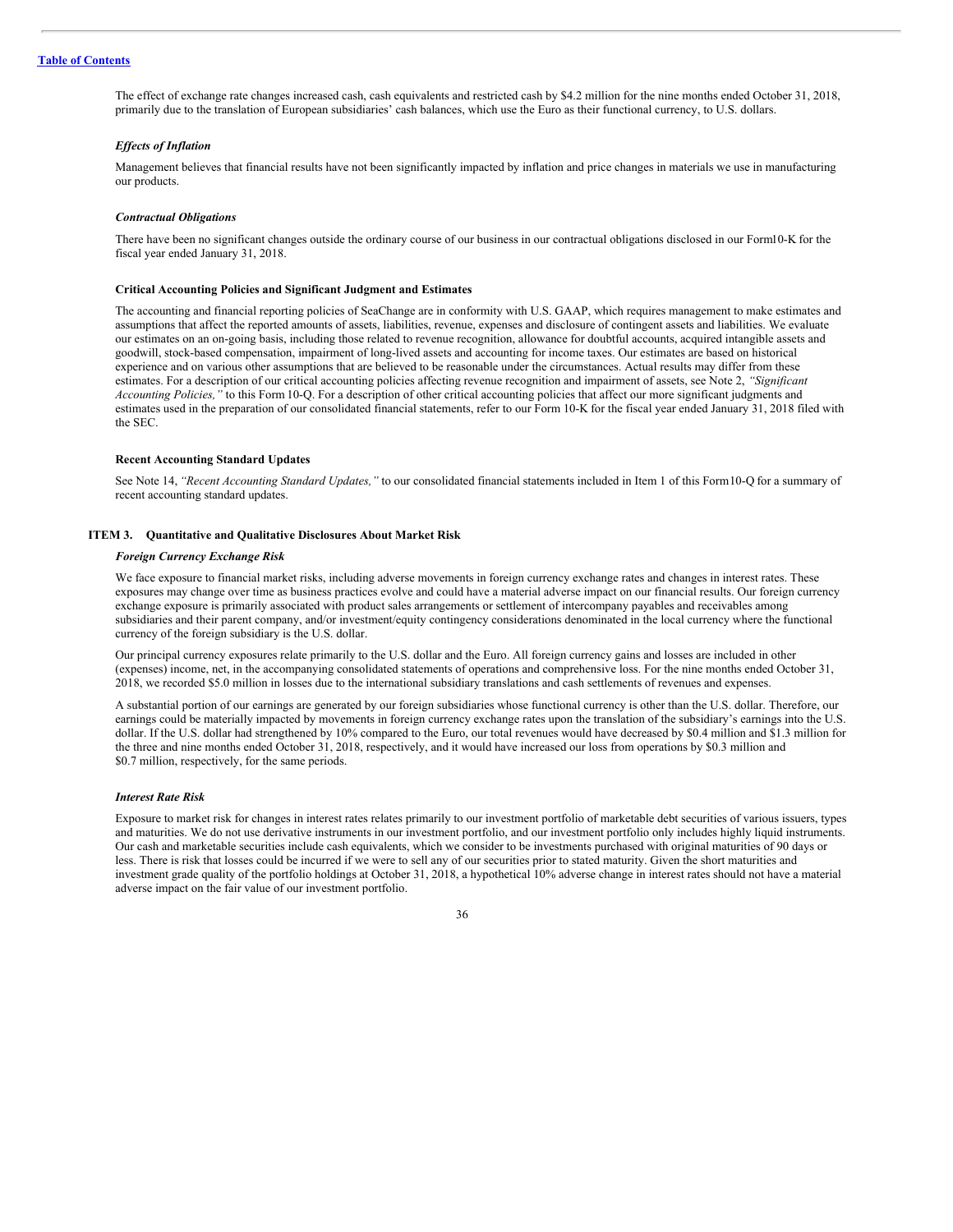## <span id="page-39-0"></span>**ITEM 4. Controls and Procedures**

*Evaluation of disclosure controls and procedures.* We evaluated the effectiveness of the design and operation of our disclosure controls and procedures, as defined in Rule 13a-15(e) of the Securities Exchange Act of 1934, as amended (the "Exchange Act"), as of the end of the period covered by this Form 10-Q. Edward Terino, our Chief Executive Officer ("CEO"), and Peter R. Faubert, our Chief Financial Officer ("CFO"), reviewed and participated in this evaluation. The Company's disclosure controls and procedures are designed to ensure that material information required to be disclosed by us in the reports that we file or submit under the Exchange Act is recorded, processed, summarized and reported within the time periods specified in the SEC's rules and forms and that such material information is accumulated and communicated to our management, including our CEO and CFO, as appropriate, to allow timely decisions regarding required disclosures. Based upon that evaluation, Messrs. Terino and Faubert concluded that our disclosure controls and procedures were effective as of the end of the period covered by this report and as of the date of the evaluation.

*Changes in internal control over financial reporting.*As a result of the evaluation completed by us, and in which Messrs. Terino and Faubert participated, we have concluded that there were no changes during the fiscal quarter ended October 31, 2018 in our internal control over financial reporting, which have materially affected, or are reasonably likely to materially affect, our internal control over financial reporting.

## <span id="page-39-1"></span>**PART II. OTHER INFORMATION**

## <span id="page-39-2"></span>**ITEM 1. Legal Proceedings**

We enter into agreements in the ordinary course of business with customers, resellers, distributors, integrators and suppliers. Most of these agreements require us to defend and/or indemnify the other party against intellectual property infringement claims brought by a third party with respect to our products. From time to time, we also indemnify customers and business partners for damages, losses and liabilities they may suffer or incur relating to personal injury, personal property damage, product liability, and environmental claims relating to the use of our products and services or resulting from the acts or omissions of us, our employees, authorized agents or subcontractors. Management cannot reasonably estimate any potential losses, but these claims could result in material liability for us.

## <span id="page-39-3"></span>**ITEM 1A. Risk Factors**

In addition to other information set forth in this Form10-Q, you should carefully consider the risk factors discussed in Part I, "Item 1A. Risk Factors" in our Form 10-K for the fiscal year ended January 31, 2018, which could materially affect our business, financial conditions, and results of operations. The risks described in our Form 10-K are not the only risks that we face. Additional risks and uncertainties not currently known to us or that we currently deem to be immaterial also may materially adversely affect our business, financial condition or future results.

#### <span id="page-39-4"></span>**ITEM 6. Exhibits**

## (a) Exhibits

See the Exhibit Index following the signature page to this Form 10-Q.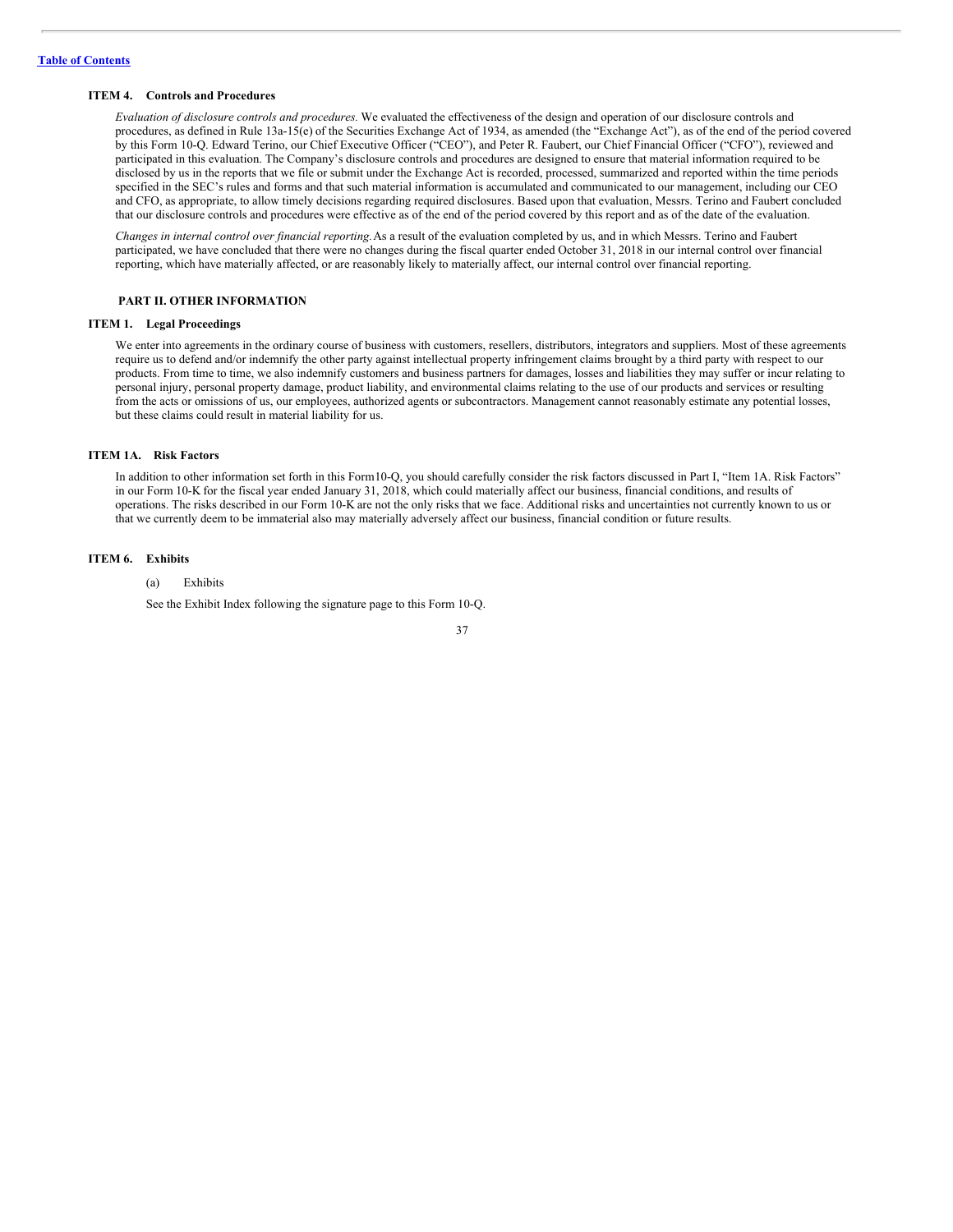# **Index to Exhibits**

| No.     | <b>Description</b>                                                                                                                                      |
|---------|---------------------------------------------------------------------------------------------------------------------------------------------------------|
| 31.1    | Certification Pursuant to Rule 13a-14(a) of the Exchange Act, as Adopted Pursuant to Section 302 of the Sarbanes-Oxley Act of 2002 (filed<br>herewith). |
| 31.2    | Certification Pursuant to Rule 13a-14(a) of the Exchange Act, as Adopted Pursuant to Section 302 of the Sarbanes-Oxley Act of 2002 (filed<br>herewith). |
| 32.1    | Certification Pursuant to 18 U.S.C. Section 1350, as Adopted Pursuant to Section 906 of the Sarbanes-Oxley Act of 2002 (furnished<br>herewith).         |
| 32.2    | Certification Pursuant to 18 U.S.C. Section 1350, as Adopted Pursuant to Section 906 of the Sarbanes-Oxley Act of 2002 (furnished<br>herewith).         |
| 101.INS | <b>XBRL</b> Instance Document                                                                                                                           |
| 101.SCH | <b>XBRL Taxonomy Extension Schema</b>                                                                                                                   |
| 101.CAL | <b>XBRL Taxonomy Extension Calculation Linkbase</b>                                                                                                     |
| 101.DEF | XBRL Taxonomy Extension Definition Linkbase                                                                                                             |
| 101.LAB | XBRL Taxonomy Extension Label Linkbase                                                                                                                  |
| 101.PRE | <b>XBRL Taxonomy Extension Presentation Linkbase</b>                                                                                                    |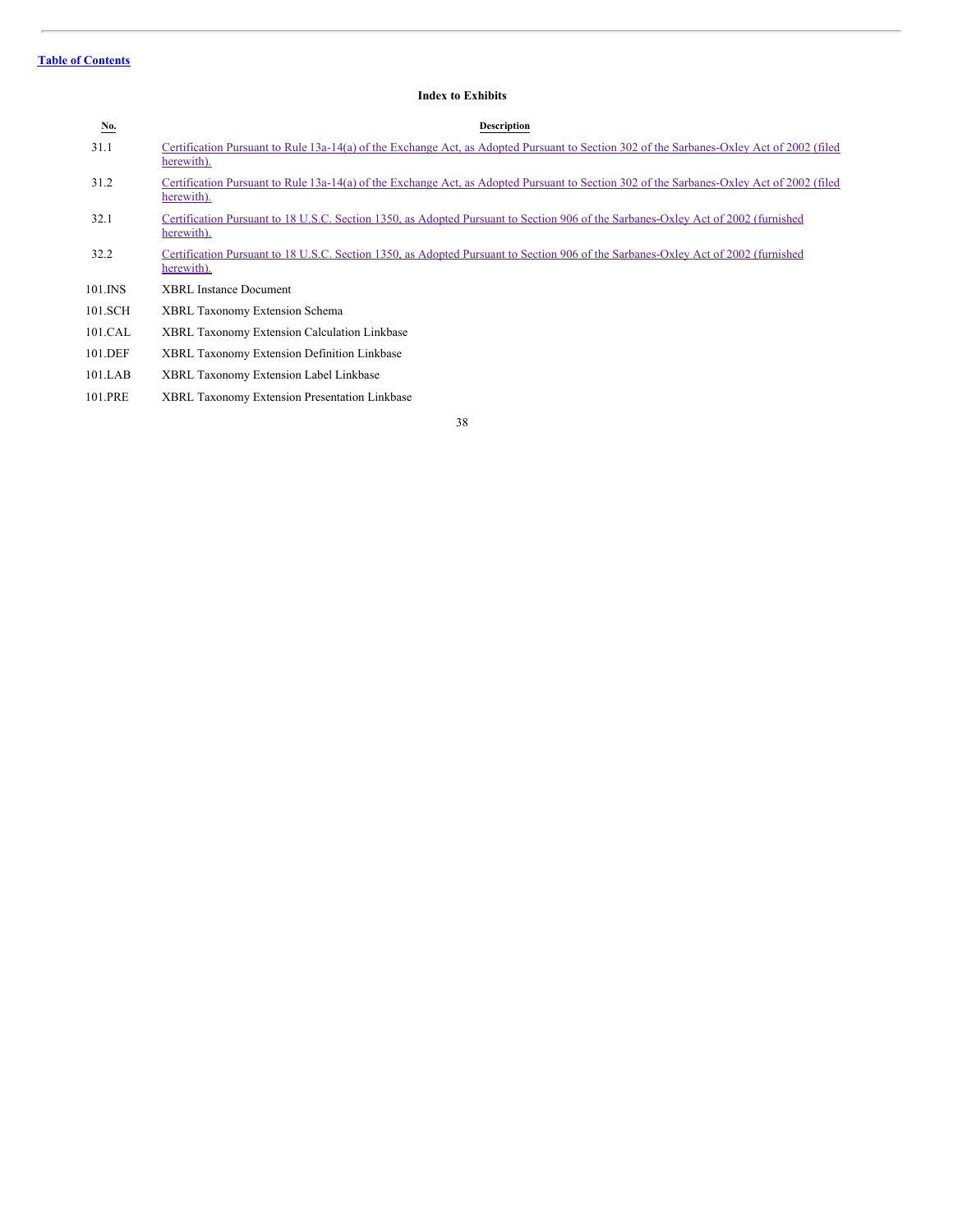## <span id="page-41-0"></span>**SIGNATURES**

Pursuant to the requirements of the Securities Exchange Act of 1934, SeaChange International, Inc. has duly caused this report to be signed on its behalf by the undersigned, thereunto duly authorized.

Dated: December 17, 2018

# **SEACHANGE INTERNATIONAL, INC.**

by: /s/ PETER R. FAUBERT

Peter R. Faubert *Chief Financial Of icer, Senior Vice President, and Treasurer*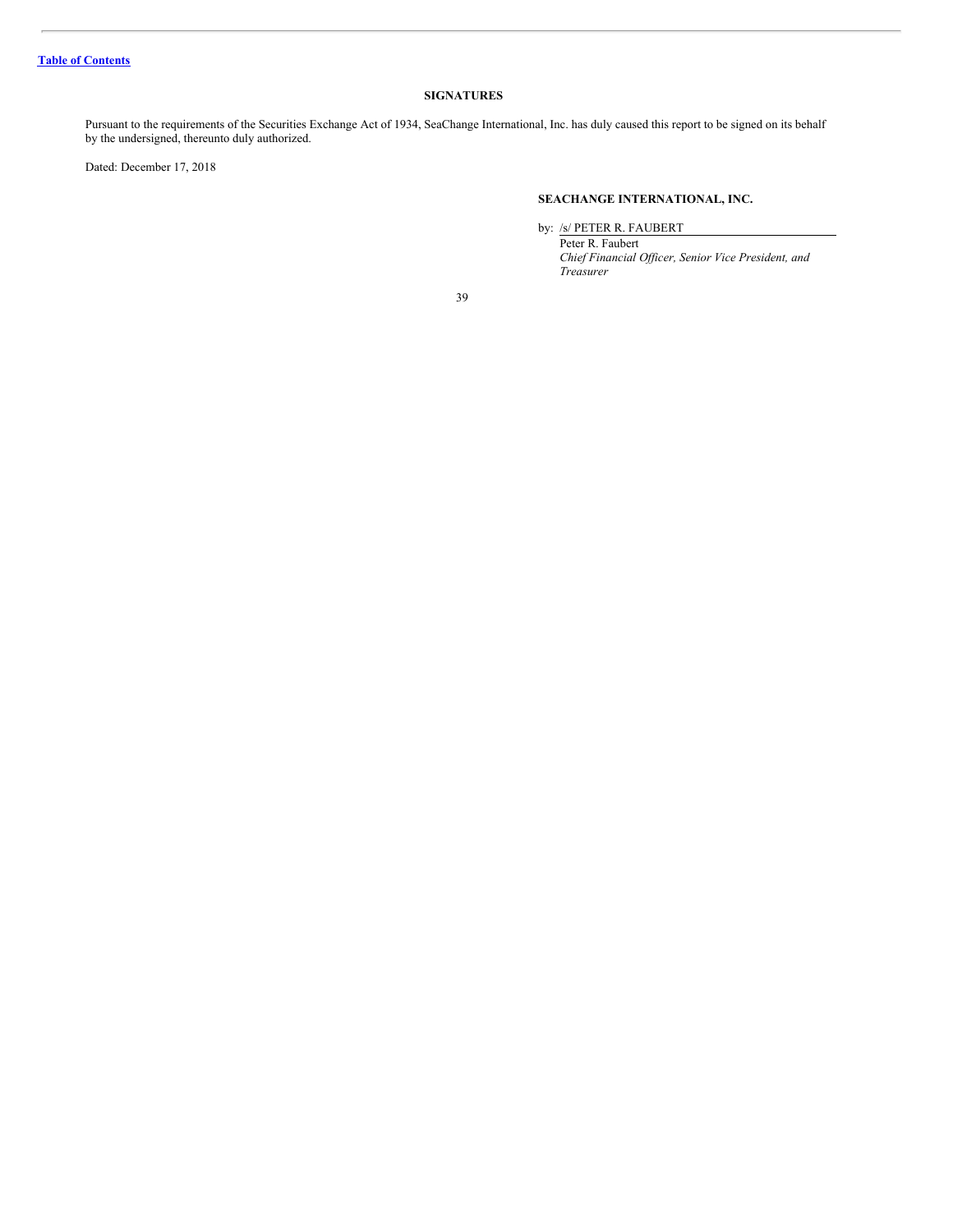## **CERTIFICATION**

<span id="page-42-0"></span>I, Edward Terino, certify that:

- 1. I have reviewed this quarterly report on Form10-Q/A of SeaChange International, Inc.;
- 2. Based on my knowledge, this report does not contain any untrue statement of a material fact or omit to state a material fact necessary to make the statements made, in light of the circumstances under which such statements were made, not misleading with respect to the period covered by this report;
- 3. Based on my knowledge, the financial statements, and other financial information included in this report, fairly present in all material respects the financial condition, results of operations and cash flows of the registrant as of, and for, the periods presented in this report;
- 4. The registrant's other certifying officer and I are responsible for establishing and maintaining disclosure controls and procedures (as defined in Exchange Act Rules 13a-15(e) and 15d-15(e)) and internal control over financial reporting (as defined in Exchange Act Rules 13a – 15(f) and  $15d - 15(f)$  for the registrant and have:
	- (a) Designed such disclosure controls and procedures, or caused such disclosure controls and procedures to be designed under our supervision, to ensure that material information relating to the registrant, including its consolidated subsidiaries, is made known to us by others within those entities, particularly during the period in which this report is being prepared;
	- (b) Designed such internal control over financial reporting, or caused such internal control over financial reporting to be designed under our supervision, to provide reasonable assurance regarding the reliability of financial reporting and the preparation of financial statements for external purposes in accordance with generally accepted accounting principles;
	- (c) Evaluated the effectiveness of the registrant's disclosure controls and procedures and presented in this report our conclusions about the effectiveness of the disclosure controls and procedures, as of the end of the period covered by this report based on such evaluation; and
	- (d) Disclosed in this report any change in the registrant's internal control over financial reporting that occurred during the registrant's most recent fiscal quarter (the registrant's fourth fiscal quarter in the case of an annual report) that has materially affected, or is reasonably likely to materially affect, the registrant's internal control over financial reporting; and
- 5. The registrant's other certifying officer and I have disclosed, based on our most recent evaluation of internal control over financial reporting, to the registrant's auditors and the audit committee of the registrant's board of directors (or persons performing the equivalent functions):
	- (a) All significant deficiencies and material weaknesses in the design or operation of internal control over financial reporting which are reasonably likely to adversely affect the registrant's ability to record, process, summarize and report financial information; and
	- (b) Any fraud, whether or not material, that involves management or other employees who have a significant role in the registrant's internal control over financial reporting.

Date: December 17, 2018

By: /s/ EDWARD TERINO

Edward Terino *Chief Executive Of icer (Principal Executive Of icer)*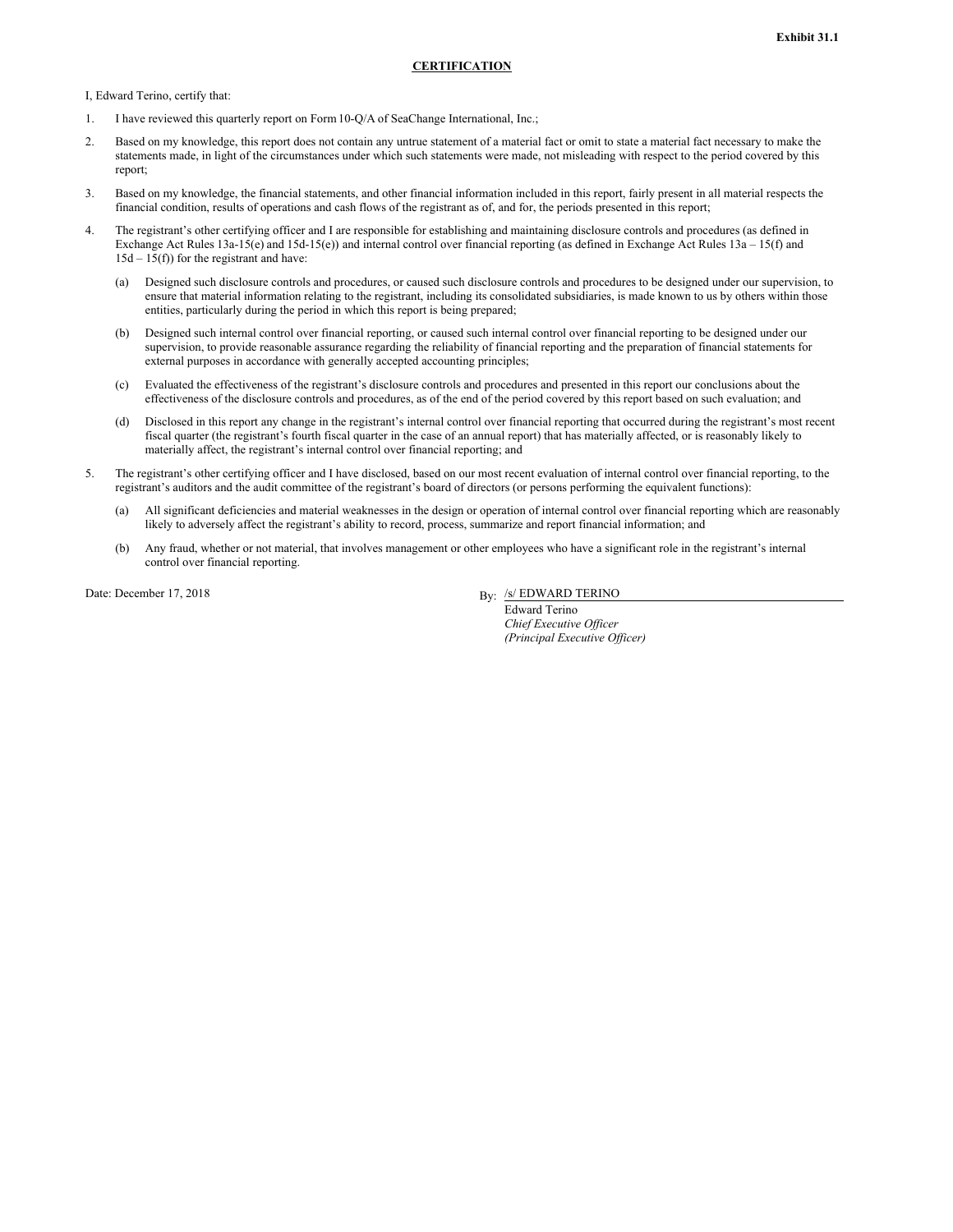## **CERTIFICATION**

<span id="page-43-0"></span>I, Peter R. Faubert, certify that:

- 1. I have reviewed this quarterly report on Form10-Q/A of SeaChange International, Inc.;
- 2. Based on my knowledge, this report does not contain any untrue statement of a material fact or omit to state a material fact necessary to make the statements made, in light of the circumstances under which such statements were made, not misleading with respect to the period covered by this report;
- 3. Based on my knowledge, the financial statements, and other financial information included in this report, fairly present in all material respects the financial condition, results of operations and cash flows of the registrant as of, and for, the periods presented in this report;
- 4. The registrant's other certifying officer and I are responsible for establishing and maintaining disclosure controls and procedures (as defined in Exchange Act Rules 13a-15(e) and 15d-15(e)) and internal control over financial reporting (as defined in Exchange Act Rules 13a – 15(f) and  $15d - 15(f)$  for the registrant and have:
	- (a) Designed such disclosure controls and procedures, or caused such disclosure controls and procedures to be designed under our supervision, to ensure that material information relating to the registrant, including its consolidated subsidiaries, is made known to us by others within those entities, particularly during the period in which this report is being prepared;
	- (b) Designed such internal control over financial reporting, or caused such internal control over financial reporting to be designed under our supervision, to provide reasonable assurance regarding the reliability of financial reporting and the preparation of financial statements for external purposes in accordance with generally accepted accounting principles;
	- (c) Evaluated the effectiveness of the registrant's disclosure controls and procedures and presented in this report our conclusions about the effectiveness of the disclosure controls and procedures, as of the end of the period covered by this report based on such evaluation; and
	- (d) Disclosed in this report any change in the registrant's internal control over financial reporting that occurred during the registrant's most recent fiscal quarter (the registrant's fourth fiscal quarter in the case of an annual report) that has materially affected, or is reasonably likely to materially affect, the registrant's internal control over financial reporting; and
- 5. The registrant's other certifying officer and I have disclosed, based on our most recent evaluation of internal control over financial reporting, to the registrant's auditors and the audit committee of the registrant's board of directors (or persons performing the equivalent functions):
	- (a) All significant deficiencies and material weaknesses in the design or operation of internal control over financial reporting which are reasonably likely to adversely affect the registrant's ability to record, process, summarize and report financial information; and
	- (b) Any fraud, whether or not material, that involves management or other employees who have a significant role in the registrant's internal control over financial reporting.

Date: December 17, 2018

By: /s/ PETER R. FAUBERT

Peter R. Faubert *Chief Financial Of icer, Senior Vice President and Treasurer (Principal Financial and Accounting Of icer)*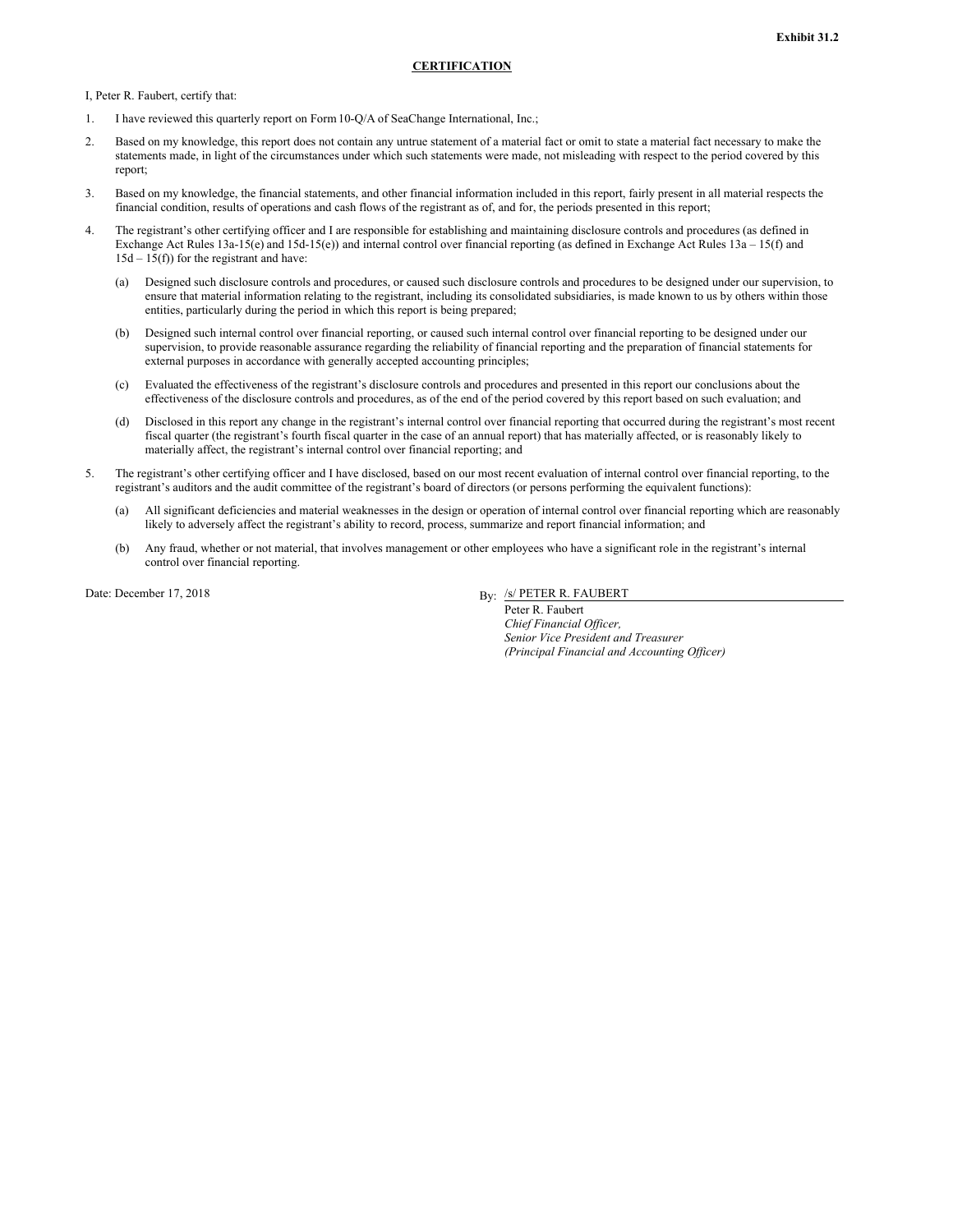## **CERTIFICATION PURSUANT TO 18 U.S.C. SECTION 1350, AS ADOPTED PURSUANT TO SECTION 906 OF THE SARBANES-OXLEY ACT OF 2002**

<span id="page-44-0"></span>In connection with the Quarterly Report of SeaChange International, Inc. (the "*Company*") on Form 10-Q/A for the period ending October 31, 2018 as filed with the Securities and Exchange Commission on the date hereof (the "*Report*"), I, Edward Terino, Chief Executive Officer of the Company, certify, pursuant to 18 U.S.C. § 1350, as adopted pursuant to § 906 of the Sarbanes-Oxley Act of 2002, that to my knowledge:

(1) The Report fully complies with the requirements of section 13(a) or 15(d) of the Securities Exchange Act of 1934; and

(2) The information contained in the Report fairly presents, in all material respects, the financial condition and results of operations of the Company.

/s/ EDWARD TERINO Edward Terino *Chief Executive Of icer and Director*

Dated: December 17, 2018